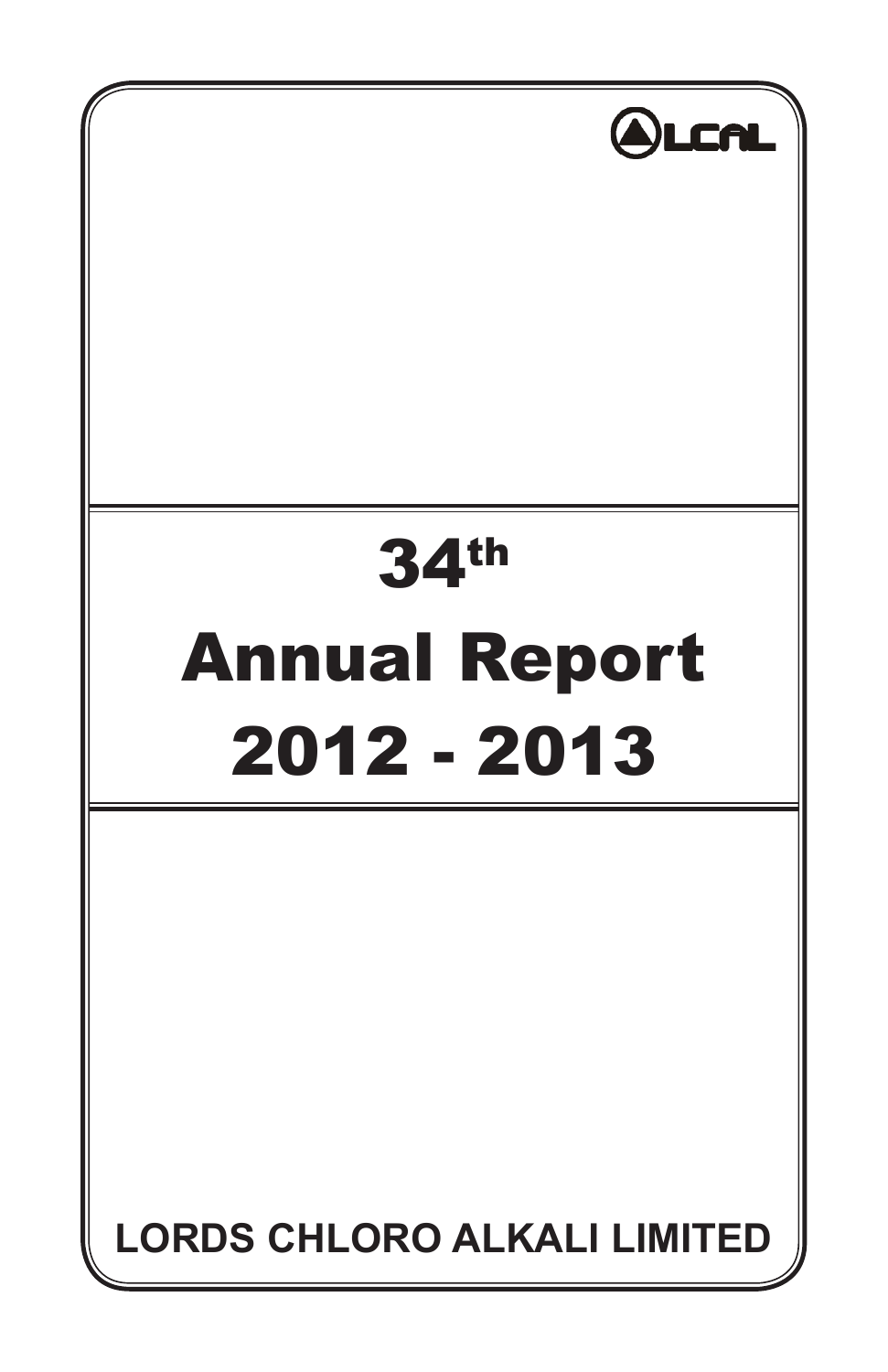| <b>CONTENTS</b>                                        |    |
|--------------------------------------------------------|----|
|                                                        |    |
| <b>Notice</b>                                          | 1  |
|                                                        |    |
| <b>Directors' Report</b>                               | 12 |
|                                                        |    |
| <b>Corporate Governance Report</b>                     | 21 |
|                                                        |    |
| <b>Independent Auditor's Report</b>                    | 29 |
|                                                        |    |
| <b>Balance Sheet</b>                                   | 37 |
|                                                        |    |
| <b>Profit &amp; Loss Account</b>                       | 38 |
|                                                        |    |
| <b>Cash Flow Statement</b>                             | 39 |
|                                                        |    |
| <b>Significant Accounting Policies &amp; Practices</b> | 41 |
| <b>Notes to Financial Statements</b>                   | 44 |
|                                                        |    |
|                                                        |    |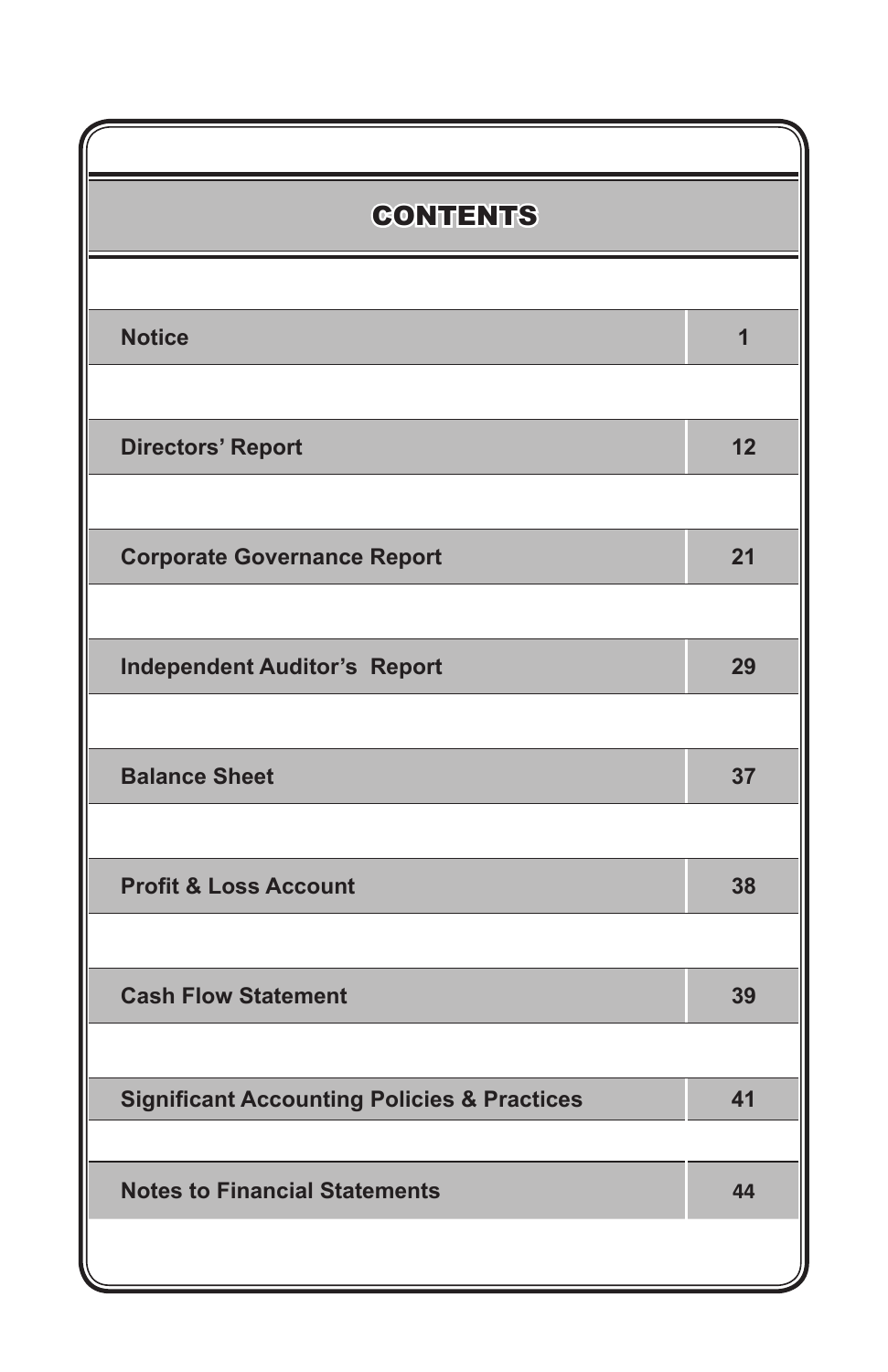## **Board of Directors**

| Shri Alok Dhir                 | Non Executive Director                     |
|--------------------------------|--------------------------------------------|
| Shri Rakesh Ahuja              | Non Executive Director                     |
| Shri Ajay Virmani              | <b>Managing Director</b>                   |
| Shri Yuvraj Ahuja              | <b>Executive Director</b>                  |
| Shri Pawan Kumar Nayyar        | Independent Director                       |
| Shri Rajbir Singh Makhni       | Independent Director                       |
| Shri Sandeep Chaudhari         | Independent Director                       |
| Shri Chandra Shakher Pathak    | Independent Director                       |
| Mrs. Poonam Rawat              | Independent Director                       |
| Shri Shiv Dutt Sharma          | Independent Director                       |
|                                |                                            |
| <b>Company Secretary &amp;</b> | Rahas Bihari Panda                         |
| <b>Compliance Officer</b>      |                                            |
| <b>Statutory Auditors</b>      | M/s. Gupta Vigg & Co.,                     |
|                                | Chartered Accountants,                     |
|                                | E-61, Lower Ground Floor,                  |
|                                | Kalkaji, New Delhi-110019.                 |
|                                |                                            |
| <b>Registrar &amp; Share</b>   | M/s. Skyline Financial Services Pvt. Ltd., |
| <b>Transfer Agent</b>          | D-153A, 1 <sup>st</sup> Floor,             |
|                                | Okhla Industrial Area, Phase-1,            |
|                                | New Delhi-110 020.                         |
|                                | Phone No. 011-26812682-83                  |
|                                | Fax No. 011-26812681.                      |
| <b>Registered Office &amp;</b> | SP-460, Matsya Industrial Area,            |
| <b>Plant</b>                   | Alwar-301030 (Rajasthan).                  |
|                                |                                            |
| <b>Corporate Office</b>        | A-263, IInd Floor, Defence Colony,         |
|                                | New Delhi-110024.                          |
|                                |                                            |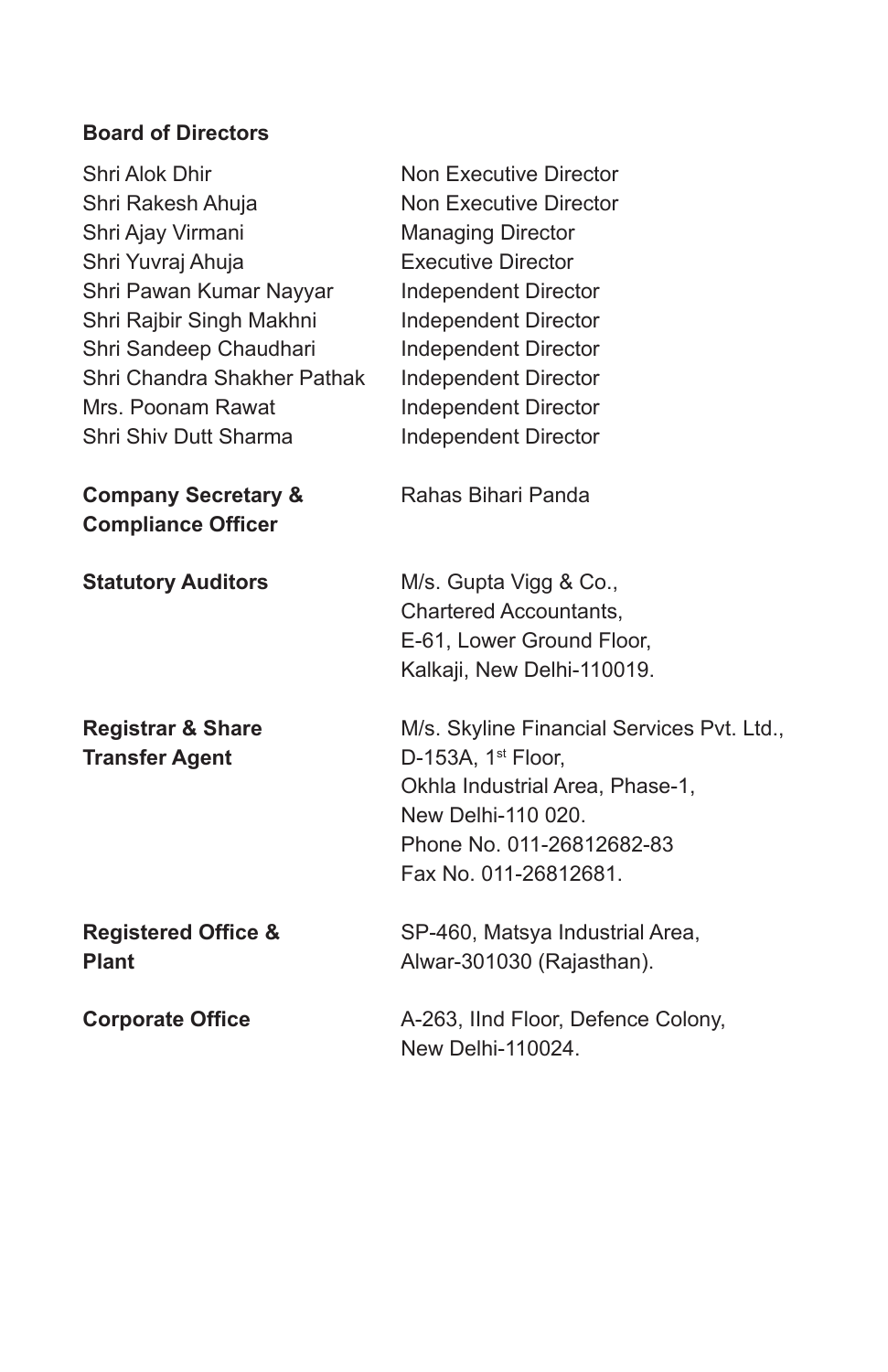#### **notice**

**NOTICE** is hereby given that the 34<sup>th</sup> Annual General Meeting of the Members of **LORDS CHLORO ALKALI LIMITED** will be held on Thursday the 31st October, 2013 at 10.30 a.m. at Regd. Off. at SP-460, Matsya Industrial Area, Alwar (Rajasthan) to transact the following business **:**

#### **ORDINARY BUSINESS:**

- 1. To receive, consider and adopt the Audited Balance Sheet as at  $31<sup>st</sup>$ March, 2013 and Profit & Loss for the financial year ended on that date and report of the Board of Directors and Auditors thereon.
- 2. To appoint a director in place of Shri C. S. Pathak, who retires by rotation and, being eligible, offers himself for re-appointment.
- 3. To appoint a director in place of Shri Shiv Dutt Sharma, who retires by rotation and, being eligible, offers himself for re-appointment.
- 4. To appoint a director in place of Shri Pawan Kumar Nayyar, who retires by rotation and, being eligible, offers himself for re-appointment.
- 5. To appoint Auditors and consider in this connection, to pass with or without modification(s) the following resolution proposed as an **Ordinary Resolution:**

**"RESOLVED THAT** M/s. Gupta Vigg & Co., Chartered Accountants be and are hereby appointed as Statutory Auditors of the Company, to hold office until the conclusion of next Annual General Meeting on the remuneration as may be fixed by the Board of Directors."

#### **SPECIAL BUSINESS:**

6. To consider and, if thought fit, to pass with or without modification(s) the following resolution proposed as an **Ordinary Resolution:**

"**RESOLVED THAT** Shri Alok Dhir, who was appointed as an Additional Director of the Company w. e. f. 26<sup>th</sup> August, 2013 and whose term of office expires at ensuing Annual General Meeting be and is hereby appointed as Director of the Company."

7. To consider and, if thought fit, with or without modification to pass the following resolution proposed as a **Special Resolution:**

**"RESOLVED THAT** subject to the provisions of Section 198, 269, 309 & 310 read with Schedule-XIII and other applicable provisions, if any, of the Companies Act, 1956 (including any statutory modifications or re-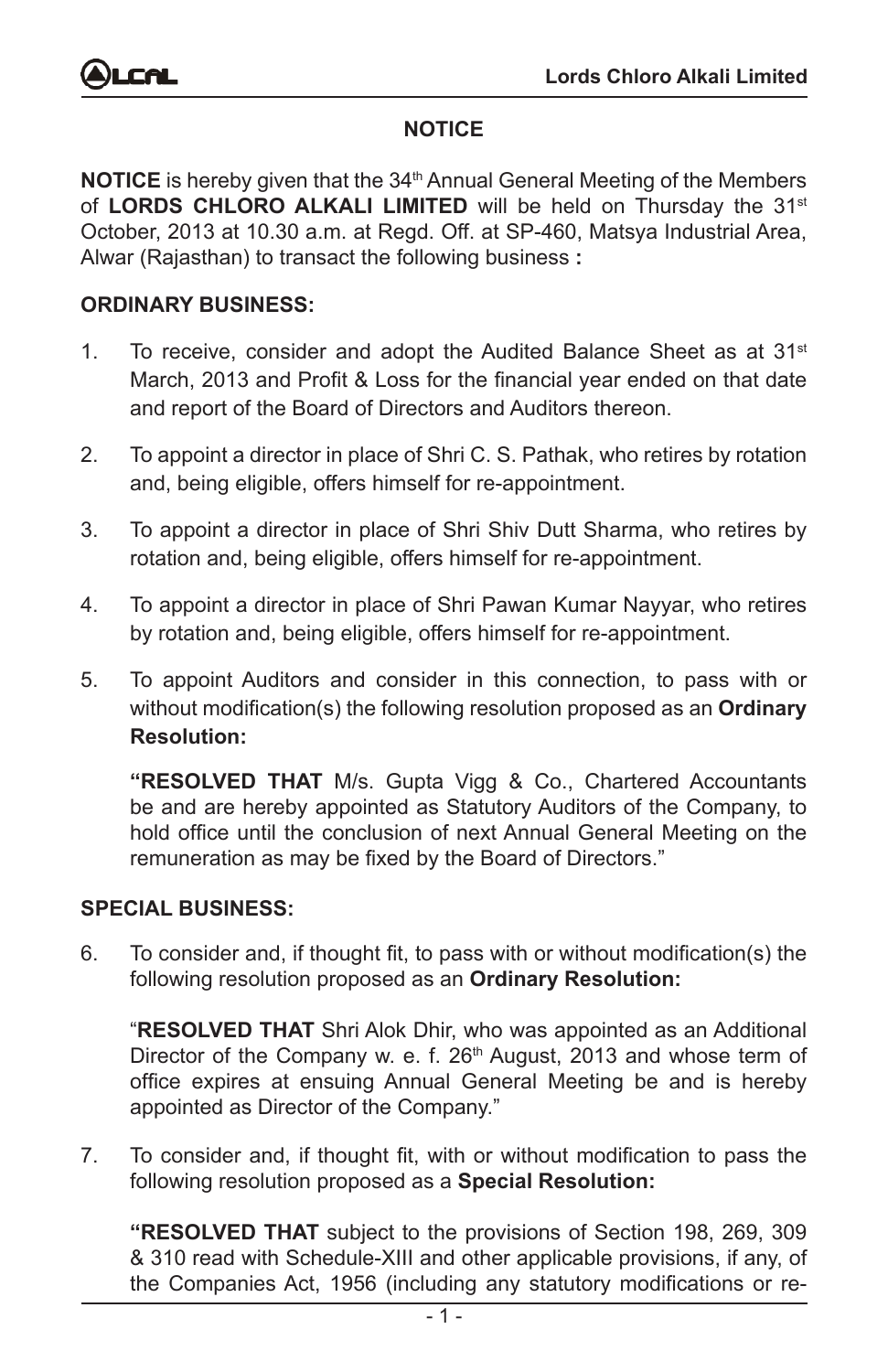enactment thereof, for the time being in force) and subject to the approval from Central Government (if required), consent of Shareholders of the Company be and are hereby accorded for re-appointment of Shri Yuvraj Ahuja as an Executive Director for a further period of 3 years w.e.f. 14<sup>th</sup> May, 2013 with a payment of remuneration of Rs. 24.00 lacs per annum ( Rs. 2.00 lacs per month) (CTC) inclusive of all perquisites and allowances.

**RESOLVED FURTHER THAT** in the event of company having no profit or inadequacy of profit in any financial year, the company may pay to Shri Yuvraj Ahuja, Executive Director, remuneration by way of salary inclusive of all perquisites and allowances not exceeding the ceiling limit of Rs. 24.00 lacs per annum (Rs. 2.00 lacs per month) or limits specified under Section II of Part II of Schedule-XIII of the Companies Act, 1956 including any statutory modification or re-enactment thereof, for the time being in force.

**RESOLVED FURTHER THAT** the Board of Directors of the Company be and is hereby authorized to do all such acts, deeds, matters and things, as in its absolute discretion it may consider necessary, expedient or desirable and to settle any question or doubt that may arise in relation thereto in order to give effect to the foregoing resolution or as may be otherwise considered by the Board to be in the best interest of the Company."

8. To consider and, if thought fit, to pass with or without modification(s) the following resolution as a **Special Resolution:**

**"RESOLVED THAT** subject to the provisions of Section 198, 269, 309 & 310 read with Schedule-XIII and other applicable provisions, if any, of the Companies Act, 1956 (including any statutory modifications or reenactment thereof, for the time being in force) and subject to the approval from Central Government (if required), consent of Shareholders of the Company be and are hereby accorded for appointment of Shri Ajay Virmani as Managing Director of the company for a period of 3 years w.e.f. 12th July, 2012 with a payment of remuneration of Rs. 36.00 lacs per annum (Rs. 3.00 lacs per month) (CTC) inclusive perquisites and allowances as approved by the Board of Directors.

**RESOLVED FURTHER THAT** in the event of company having no profit or inadequacy of profit in any financial year, the company may pay to Shri Ajay Virmani, Managing Director of the Company remuneration by way of salary, inclusive perquisites and allowances as approved by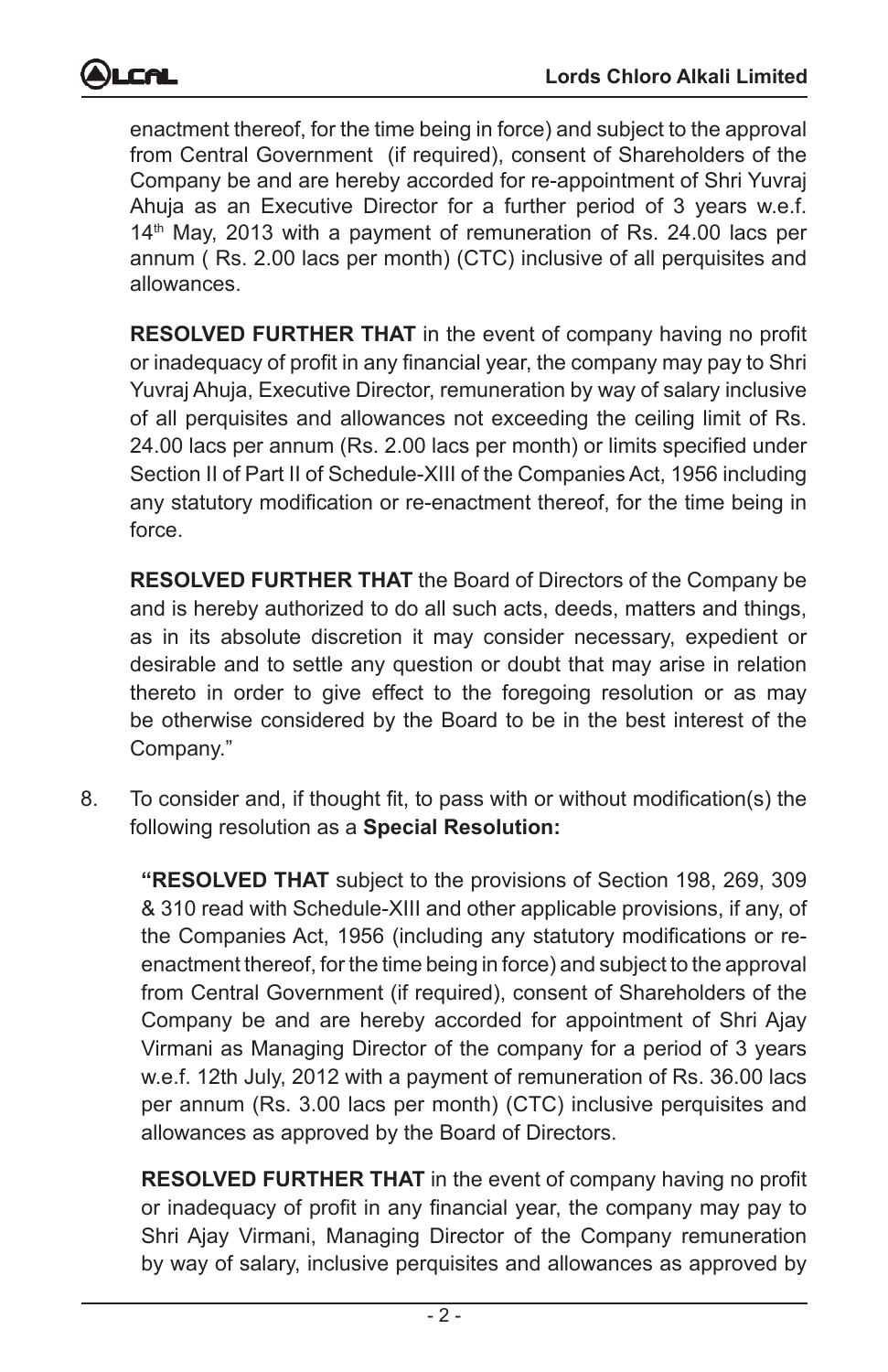the Board of Directors, not exceeding the ceiling limit of Rs. 36.00 lacs per annum (Rs. 3.00 lacs per month) or within the limit approved by the Central Government or limits specified under Section II of Part II of Schedule-XIII of the Companies Act, 1956 including any statutory modification or re-enactment thereof, for the time being in force.

**RESOLVED FURTHER THAT** the Board of Directors of the Company be and are hereby authorized to do all such acts, deeds, matters and things, as in its absolute discretion it may consider necessary, expedient or desirable and to settle any question or doubt that may arise in relation thereto in order to give effect to the foregoing resolution or as may be otherwise considered by the Board to be in the best interest of the Company."

## **For and on behalf of the Board**

| <b>Place: New Delhi</b> | (Ajay Virmani)           |
|-------------------------|--------------------------|
| Date: 30-09-2013        | <b>Managing Director</b> |

#### **NOTES:-**

- **1. A MEMBER ENTITLED TO ATTEND AND VOTE AT THE MEETING IS ENTITLED TO APPOINT A PROXY TO ATTEND AND TO VOTE INSTEADOF HIMSELF ANDSUCH PROXY NEED NOT BE A MEMBER OF THE COMPANY. PROXIES IN ORDER TO BE EFFECTIVE MUST BE RECEIVED BY THE COMPANY AT ITS REGISTERED OFFICE NOT LESS THAN 48 HOURS BEFORE THE TIME OF THE MEETING. A BLANK PROXY FORM IS ENCLOSED.**
- 2. MEMBERS/PROXIES SHOULD BRING THE ATTENDANCE SLIP DULY FILLED IN FOR ATTENDING THE MEETING.
- 3. Register of Members and Share Transfer Books of the Company will remain close from 30.10.2013 to 31.10.2013 (both days inclusive).
- 4. Members are requested to produce the enclosed attendance slip duly signed as per the specimen signature recorded with the Company for admission to the meeting hall.
- 5. All the documents referred to in the accompanying Notice and Explanatory Statements are open for inspection at the Registered Office of the Company between 11-00 a.m. to 1-00 p.m. on all working days till the date of 34<sup>th</sup> Annual General Meeting.
- 6. The Company has obtained the permission from the office of Registrar of Companies, Jaipur (Rajasthan) ROC, for extention of time for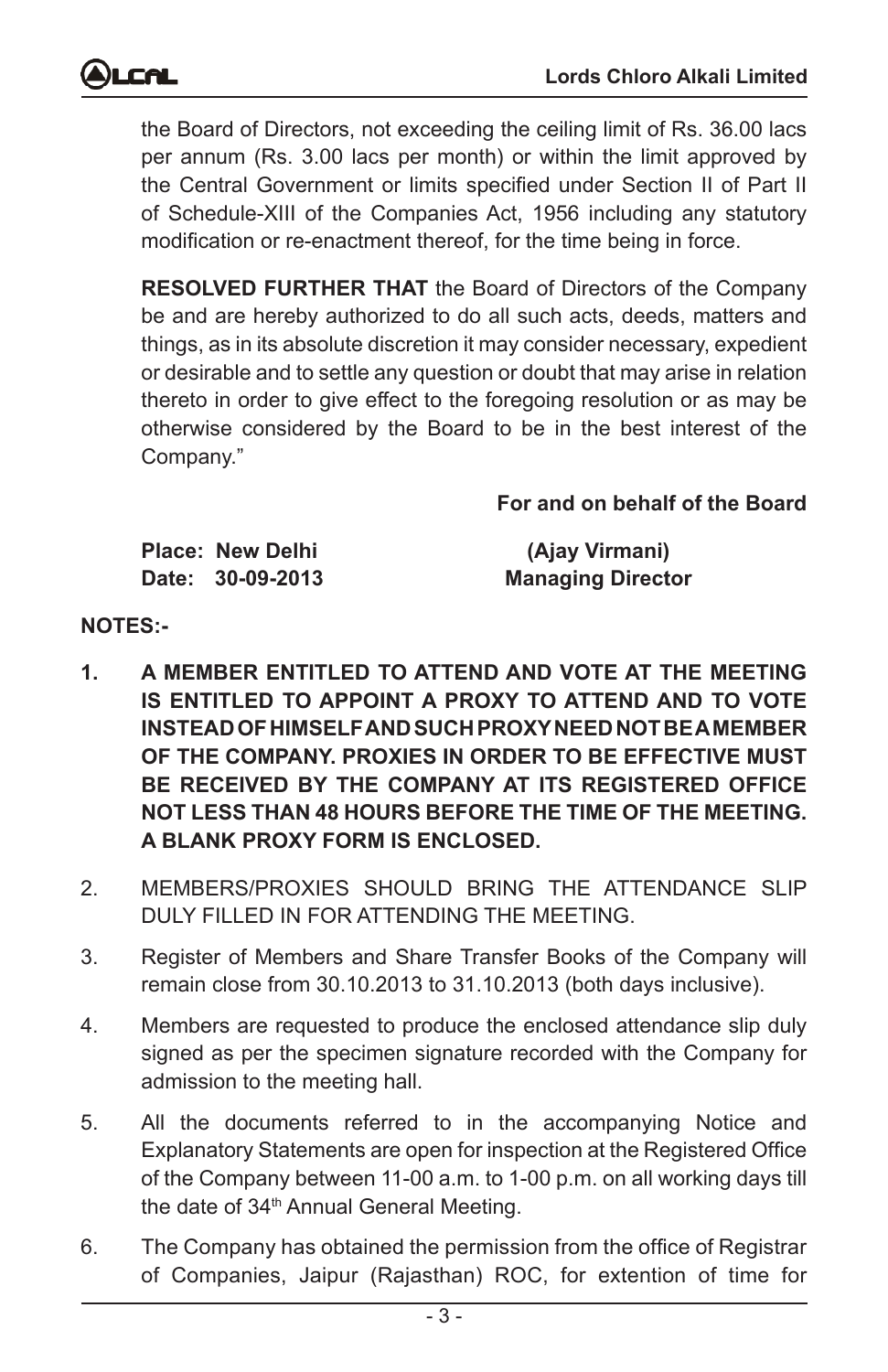holding the Annual General Meeting of the Company by one month i.e. 31-10-2013.

- 7. The explanatory statements pursuant to section 102 of Companies Act, 2013 (Section 173(2) of the Companies Act, 1956) in respect of item no. 6 to 8 are annexed herewith.
- 8. **Pursuant to the Circulars No. 17/2012 and No. 18/2012 dated 21st April 2012 and 29th April 2012 respectively, issued by the Ministry of Corporate Affairs, Shareholders are requested to register their e-mail address with the Company, to enable the Company to serve notice/documents/ Annual Report etc. through e-mail, in compliance with Section 53 of the Companies Act, 1956.**

## **EXPLANATORY STATEMENT**

{Pursuant to section 102 of Companies Act, 2013 (OR section 173(2) of the Companies Act, 1956}

## **ITEM NO. 6**

Shri Alok Dhir was appointed as an Additional Director of the Company w.e.f. 26-08-2013 and his term expires at ensuing Annual General Meeting. The Company has received a notice in writing under section 257 of the Companies Act, 1956 from a member of the company, signifying his intention to propose the appointment of Shri Alok Dhir as a Director of the Company at this Annual General Meeting.

Except Shri Alok Dhir, none of the other directors are concerned or interested in this resolution.

Hence, your Directors recommend you to pass the proposed resolution as an **Ordinary Resolution**.

## **ITEM NO. 7**

Shri Yuvraj Ahuja, relative of Shri Rakesh Ahuja, Director of the Company, completed his graduation (BSc - Hons.) from the University of Nottingham (U.K.) in Management Studies. He has been working in his family business construction and infrastructure development besides actively involved in the manufacturing and marketing of herbal, cosmetics, under the brand name - JOVEES; over the last five years.

Shri Yuvraj Ahuja, appointed Executive Director of the Company w.e.f. 14<sup>th</sup> May, 2010 for a period of three years and his terms of appointment expired on 13th May, 2013.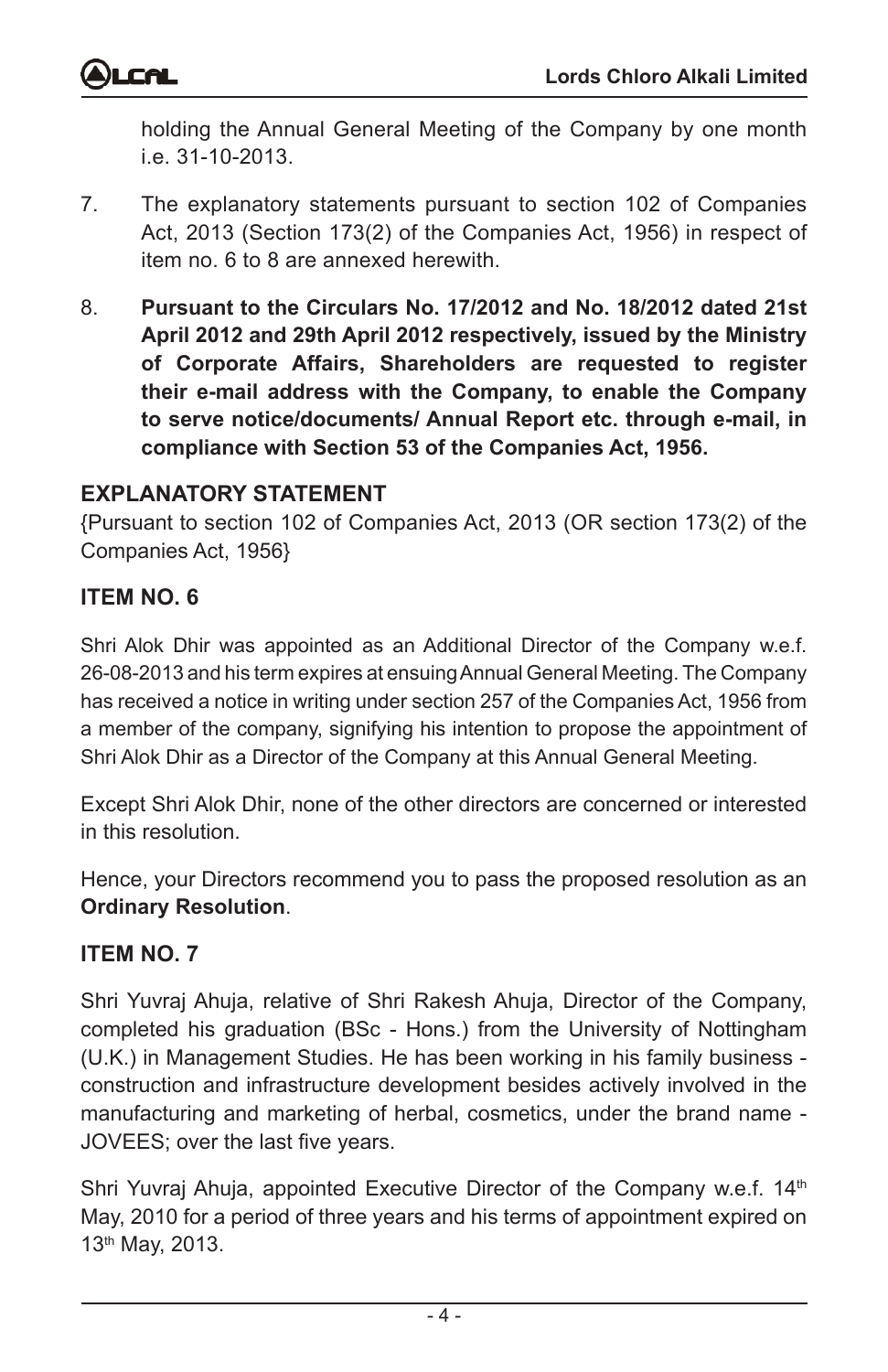The Board of Directors of the Company in its meeting held on 30<sup>th</sup> May 2013, reappointed him Executive Director of the Company for further period of 3 years w.e.f. 14th May, 2013, subject to the approval of the Shareholders and Central Government, if required.

Pursuant to section 198, 269, 309 and 310 read with Schedule XIII of the Companies Act, 1956 and subject to approval of the Shareholders in the ensuing Annual General Meeting and subject to approval from Central Govt. (if required), the Board reappointed Shri Yuvraj Ahuja as Executive Director of the Company for a further period of three years w.e.f.  $14<sup>th</sup>$  May, 2013 with the Remuneration of Rs. 24.00 lacs per annum (Rs. 2.00 lacs per month) (CTC) inclusive of all perquisites and allowances.

The Board of Directors after considering the recommendation of remuneration Committee has fixed remuneration as mentioned in resolution to be paid to Shri Yuvraj Ahuja as Executive Director during his tenure.

Therefore, resolution and other terms and conditions of appointment of Shri Yuvraj Ahuja, Executive Director of the Company, including the remuneration require approval of the Shareholders in the Annual General Meeting in pursuance to the provisions of the Companies Act, 1956 and resolution as set at item no. 7 of the Notice is intended for this purpose.

In this regard, as required under Part-II, Section-II of Schedule - XIII of the Companies Act, 1956, the following information is furnished below:

## **(I) General Information :**

- (1) Nature of Industry: Company is engaged in manufacturing of Caustic Soda, Liquid Chlorine, Stable Bleaching Powder, Hydrochloric Acid, Trichloroethylene and Hydrogen Gas.
- (2) Date of Commencement of Commercial Production: The Company commenced production of Caustic Soda in April 1983 with a capacity of 125 tonnes per day.
- (3) Financial Performance:

(Rs. in lac)

| Year                                  | 2011-12<br>(Audited) | 2010-11<br>(Audited) | 2009-10<br>(Audited) |  |  |
|---------------------------------------|----------------------|----------------------|----------------------|--|--|
| Sales                                 | 2912.31              | 13264.34             | 11428.60             |  |  |
| Net Profit/(Loss)                     | (822.89)             | 139.46               | (10.70)              |  |  |
| (* including exceptional item profit) |                      |                      |                      |  |  |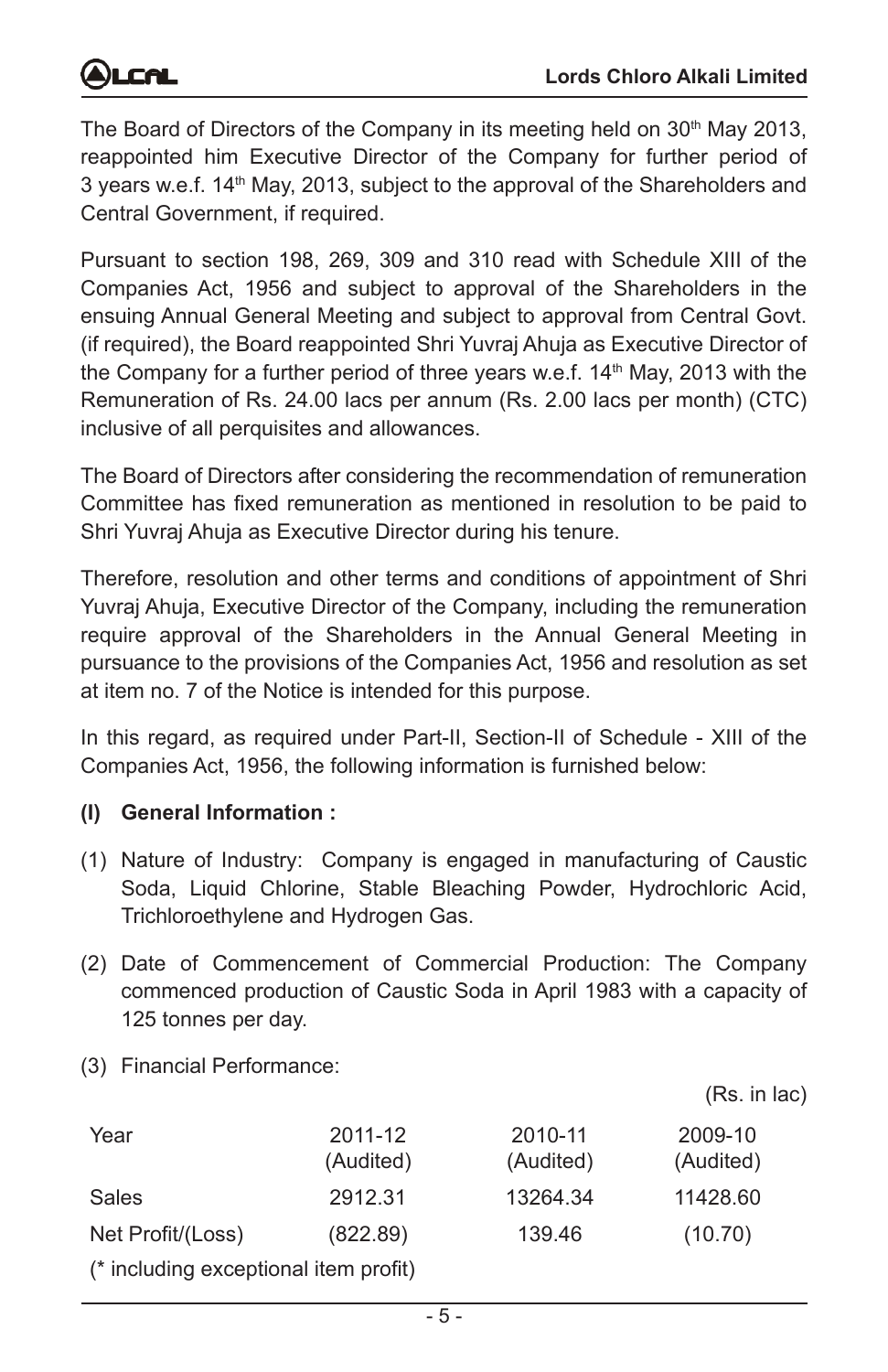## **(II) Information about the appointee:**

(1) Background Details:

Shri Yuvraj Ahuja, graduate from The University of Nottingham (U.K.) in Management Studies, having experience in infrastructure development and construction over the last Six years. He has been actively involved with JOVEES - a herbal, cosmetics manufacturing and marketing business (started by his family in 2004), over the last Five years working directly with the National Sales Manager (Marketing and the CFO).

(2) Past Remuneration:

He is appointed as Executive Director of the Company for a period of three years w.e.f. 14-05-2010 with a payment of Remuneration of Rs. 2.00 lacs per month inclusive of all perquisites and allowances.

(3) Job profile and his suitability:

For the purpose of turnaround the Company to the profitability, expansion of capacity of production and other project, the Board of Director of the Company in their meeting held on  $30<sup>th</sup>$  May, 2013, reappointed Shri Yuraj Ahuja as Executive Director of the Company for the period of three year with the remuneration subject to approval of shareholders and Central Government (if required).

(4) Remuneration proposed:

The details of remuneration proposed to be paid to Shri Yuvraj Ahuja as Executive Director of the Company are furnished in the resolution proposed for member's approval under Item No.7 of the Notice of this report.

(5) Comparative remuneration profile with respect to industry, size of the company, profile of the position and person:

The prevalent level remuneration in Chemicals Industries is higher. Taking into account the turnover of the Company, the academic background, qualification and experience of Shri Yuvraj Ahuja as Executive Director of the Company, his invaluable contribution to the Company, his vital role, the proposed remuneration to the appointee is reasonable.

(6) Pecuniary relationship directly or indirectly with the company, or relationship with the managerial personnel, if any:

Sh. Yuvraj Ahuja as Executive Director, has no pecuniary relationship with the Company (except to the extent of the remuneration received/receivable from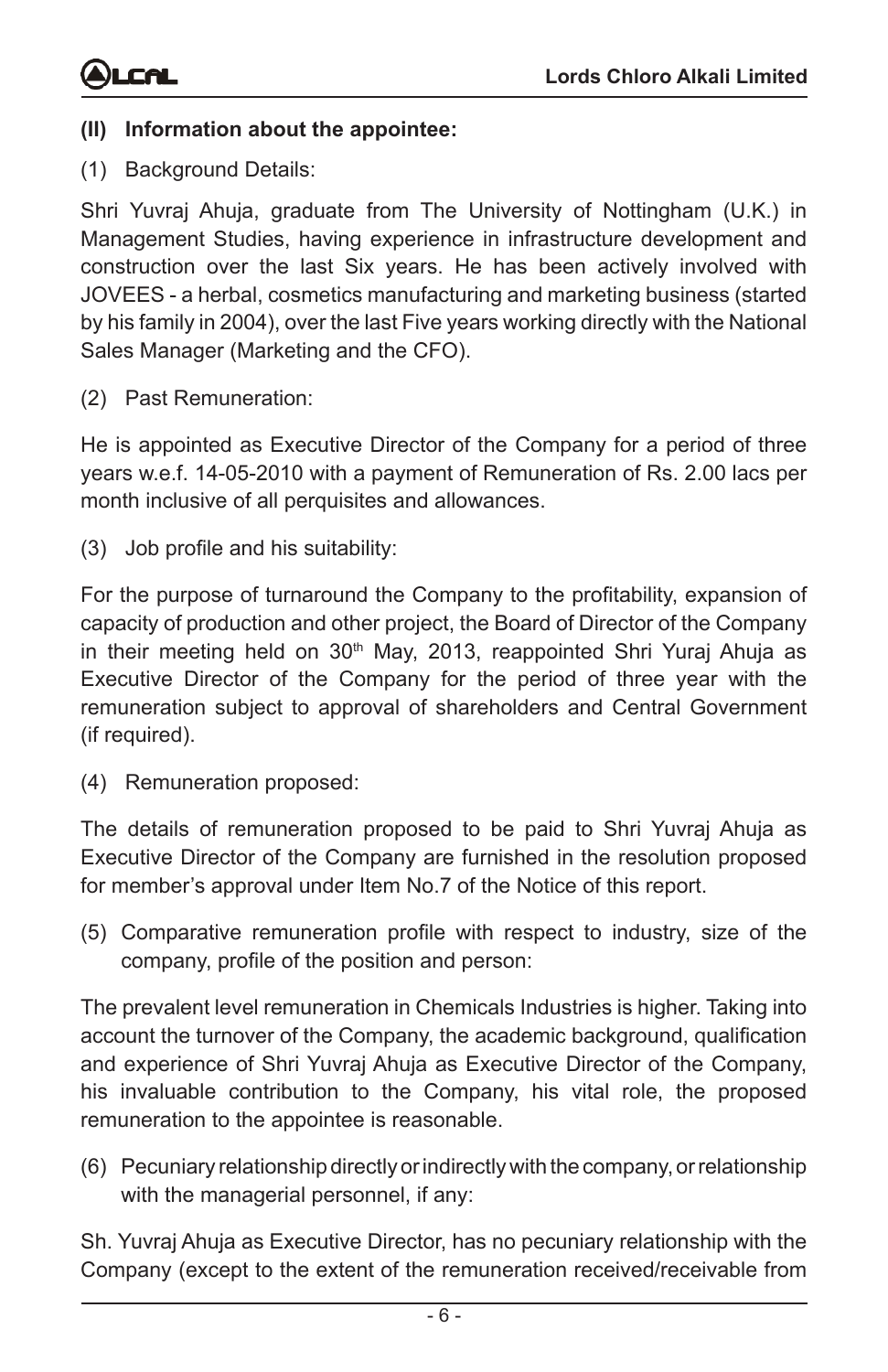

the Company as Executive Director ) and he is relative of Shri Rakesh Ahuja, Director & Promoter of the Company.

#### **(III) Other Information:**

(A) Reasons of loss or inadequacy of profit

During the year plant was closed as the major equipments of the plant require revamp. The life of Anodes, Cathodes and Membranes has got exhausted and these require replacement. The company is talking to the OE suppliers of these items. The delivery period for these items is very long and the company is making arrangements for earlier delivery of these parts so that the plant can be restarted shortly.

(B) Steps taken or proposed to be taken for improvement

The company is taking steps for revamping the plant, executed the purchase order for equipments / machinery etc., increasing efficiencies and increasing capacity of the plant, to bring down the cost of production.

(C) Expected increase in productivity and profits in measurable terms

The Company has taken up effective steps and executed the order for import of machinery, parts etc. for revamping the whole plant, after installation the company will start its production at low cost.

#### **(III) Disclosures:**

- 1. Remuneration proposed to payable to Shri Yuvraj Ahuja is Rs. 2.00 lacs per month inclusive of perquisites and allowances.
- 2. The prevalent level remuneration in Chemicals Industries is higher. Taking into account the turnover of the Company, the academic background, qualification and experience of Shri Yuvraj Ahuja as Executive Director of the Company, his invaluable contribution to the Company, his vital role, the proposed remuneration to the appointee is reasonable.

Except Shri Yuvraj Ahuja, Executive Director and Shri Rakesh Ahuja, Director & Promoter of the Company, none of the other Directors are interested in the resolution.

Hence, your Directors recommend you to pass the proposed resolution as **Special Resolution**.

#### **ITEM NO. 8**

Shri Ajay Virmani, Chartered Accountant, appointed as CEO of the Company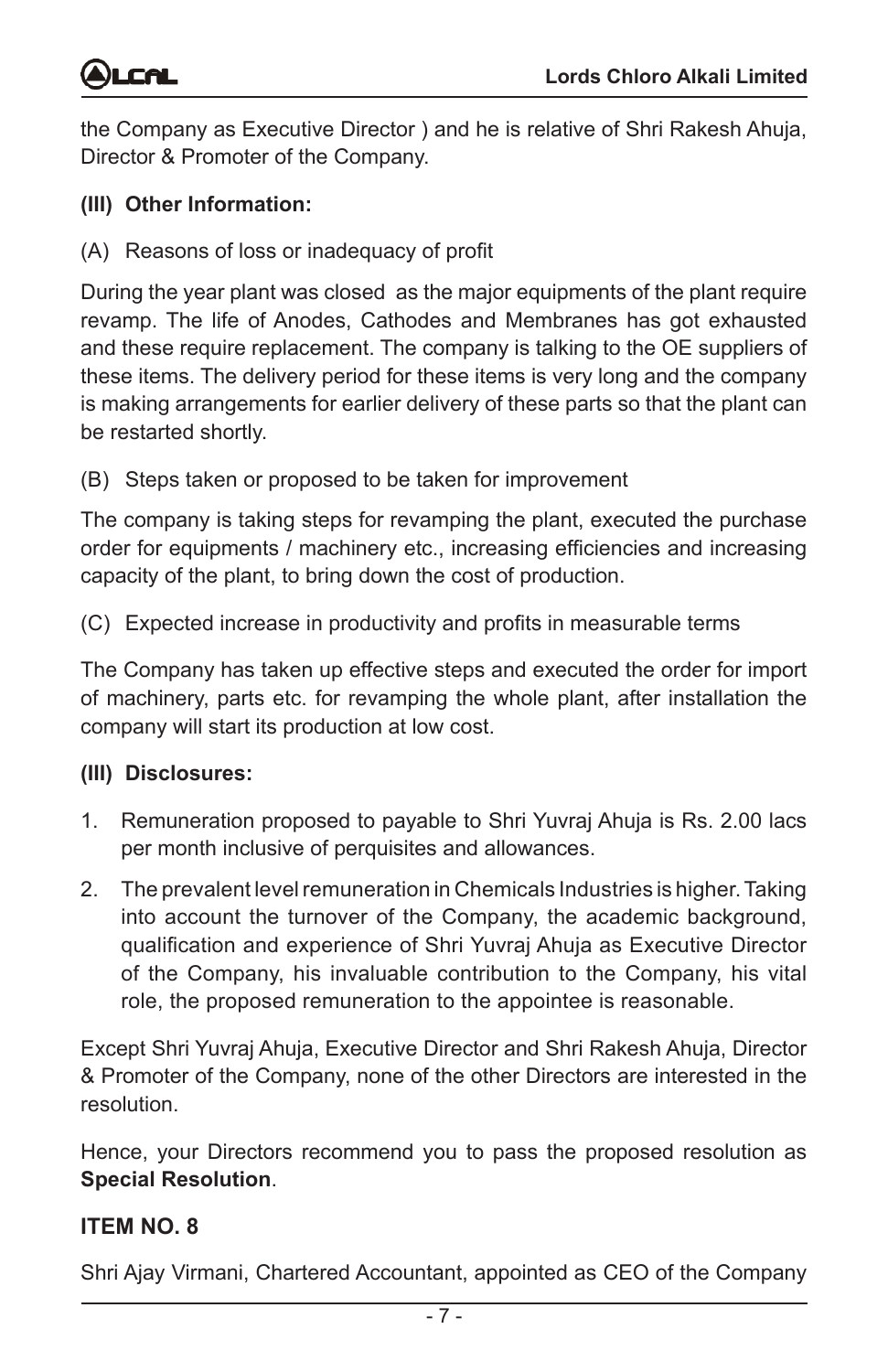on 08.10.2008 and thereafter Board of Directors had appointed him as Executive Director & CEO of the Company for the period of 3 years w.e.f. 14th May 2010, which was approved by the shareholders in their meeting held on 22.06.2010 and the company has already obtained the approval from Central Government for appointment & remuneration payable to Shri Ajay Virmani.

Pursuant to section 198, 269, 309 and 310 read with Schedule XIII of the Companies Act, 1956 and subject to approval of the Shareholders in the ensuing Annual General Meeting and subject to approval from Central Govt. (if required), the Board of Directors appointed Shri Ajay Virmani as Managing Director of the Company for a period of three years w.e.f. 12th July, 2012, with a payment of remuneration of Rs. 36.00 lacs per annum (Rs. 3.00 lacs per month) (CTC) inclusive perquisites and allowances as approved by the Board of Directors.

The Board of Directors after considering the recommendation of remuneration Committee has fixed remuneration as mentioned in resolution to be paid to the Managing Director during his tenure.

Therefore, resolution and other terms and conditions of appointment of Shri Ajay Virmani, Managing Director, including the remuneration, require approval of the shareholders in the Annual General Meeting in pursuance to the provisions of the Companies Act, 1956 and resolution as set at item no. 8 is intended for this purpose.

In this regard, as required under Part-II, Section-II of Schedule – XIII of the Companies Act, 1956, the following information is furnished below:

#### **(I) General Information :**

- (1) Nature of Industry: Company is engaged in manufacturing of Caustic Soda, Liquid Chlorine, Stable Bleaching Powder, Hydrochloric Acid, Trichloroethylene and Hydrogen Gas.
- (2) Date of Commencement of Commercial Production: The Company commenced production of Caustic Soda in April 1983 with a capacity of 125 tonnes per day.

| Year              | 2011-12   | 2010-11   | 2009-10   |
|-------------------|-----------|-----------|-----------|
|                   | (Audited) | (Audited) | (Audited) |
| Sales             | 2912.31   | 13264.34  | 11428.60  |
| Net Profit/(Loss) | (822.89)  | 139.46    | (10.70)   |

(3) Financial Performance:

(Rs. in lac)

(\* including exceptional item profit)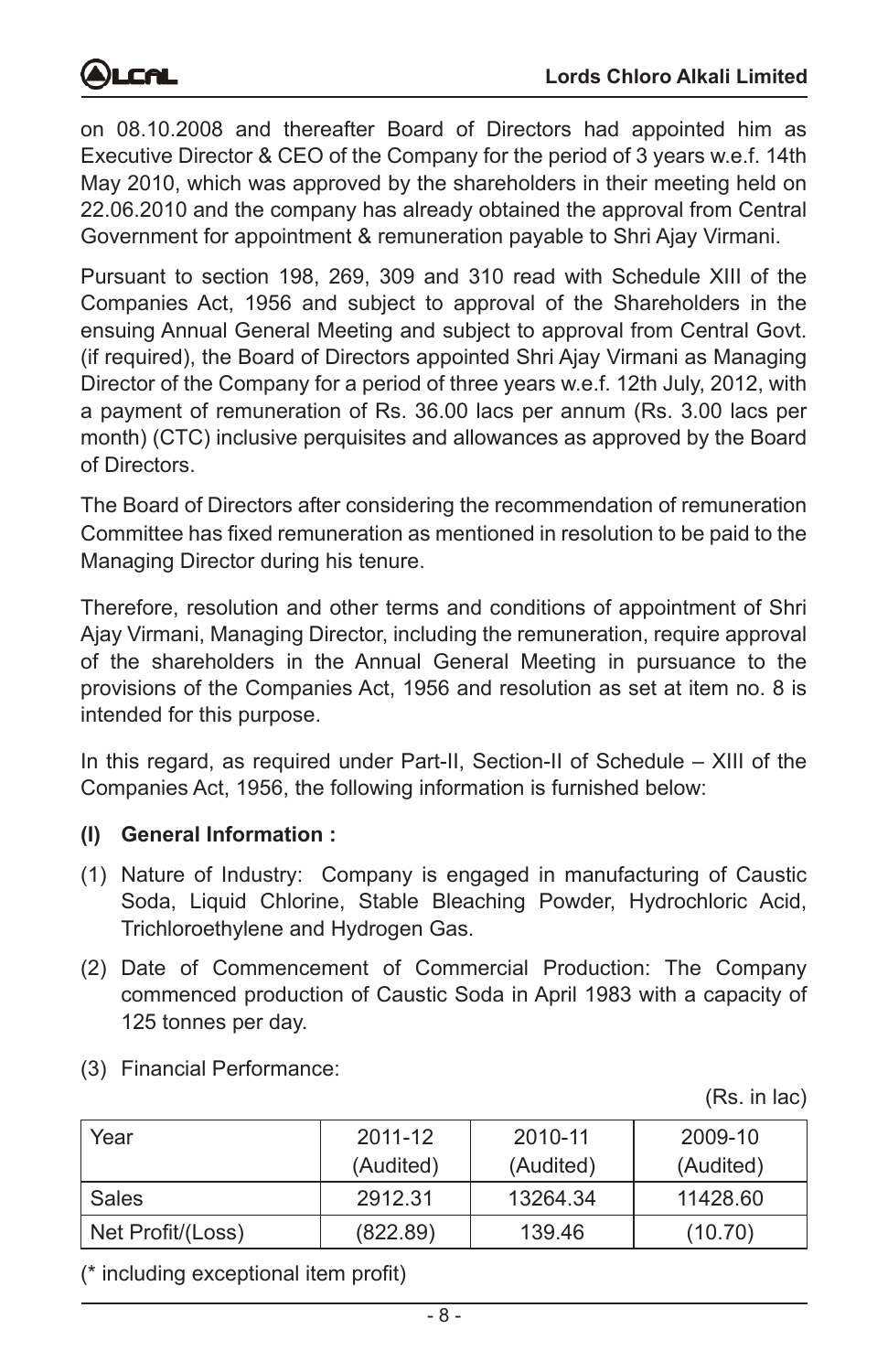#### **(II) Information about the appointee:**

(1) Background Details:

Shri Ajay Virmani, Chartered Accountant, appointed as CEO of the Company w.e.f.  $9<sup>th</sup>$  October 2008. He is a highly caliber professional is ideally suited for this position since as a qualified Chartered Accountant, he is fully equipped to facilitate the operation of the Company due to his vital experience of over 26 years. On 14-05-2010, Board of Directors appointed him as Executive Director & CEO of the company for a period of three years.

(2) Past Remuneration:

He is appointed as Executive Director & CEO of the Company for a period of three years w.e.f. 14-05-2010 with a payment of Remuneration of Rs. 3.00 lacs per month besides perquisites and allowances as approved by the Board of Director.

(3) Job profile and his suitability:

For the purpose of turnaround the Company to the profitability, revamp of the plant, expansion of capacity of production and other project, the Board of Director of the Company in their meeting held on 14-08-2013, appointed Shri Ajay Virmani as Managing Director of the Company for the period of three year with the remuneration subject to approval of shareholders and Central Government (if required).

(4) Remuneration proposed:

The details of remuneration proposed to be paid to Shri Ajay Virmani as Managing Director of the Company are furnished in the resolution proposed for member's approval under Item No.8 of the Notice of this report.

(5) Comparative remuneration profile with respect to industry, size of the company, profile of the position and person:

The prevalent level remuneration in Chemicals Industries is higher. Taking into account the turnover of the Company, the academic background, qualification and experience of Shri Ajay Virmani as Managing Director of the Company, his invaluable contribution to the Company, his vital role, the proposed remuneration to the appointee is reasonable.

(6) Pecuniary relationship directly or indirectly with the company, or relationship with the managerial personnel, if any:

Shri Ajay Virmani as Managing Director, has no pecuniary relationship with the Company (except to the extent of the remuneration received/receivable from the Company as Managing Director).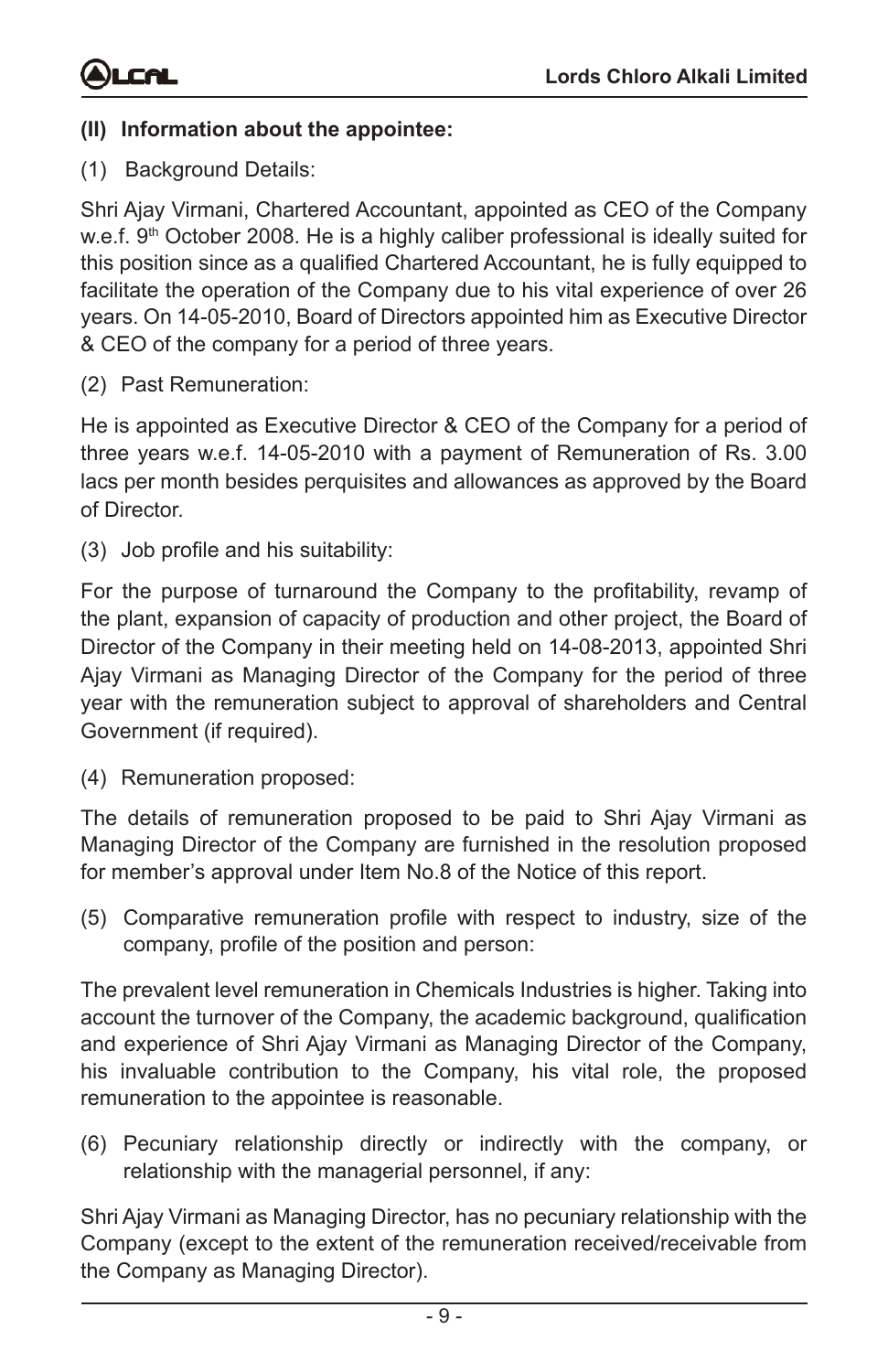#### **(III) Other Information:**

(A) Reasons of loss or inadequacy of profit

During the year plant was closed as the major equipments of the plant require revamp. The life of Anodes, Cathodes and Membranes has got exhausted and these require replacement. The company is talking to the OE suppliers of these items. The delivery period for these items is very long and the company is making arrangements for earlier delivery of these parts so that the plant can be restarted shortly.

(B) Steps taken or proposed to be taken for improvement

The company is taking steps for revamping the plant, executed the purchase order for equipments / machinery etc., increasing efficiencies and increasing capacity of the plant, to bring down the cost of production.

(C) Expected increase in productivity and profits in measurable terms

The Company has taken up effective steps and executed the order for import of machinery, parts etc. for revamping the whole plant, after installation the company will start its production at low cost.

#### **(III) Disclosures:**

- 1. Remuneration proposed to payable to Shri Ajay Virmani is Rs. 3.00 lacs per month inclusive of perquisites and allowances.
- 2. The prevalent level remuneration in Chemicals Industries is higher. Taking into account the turnover of the Company, the academic background, qualification and experience of Shri Ajay Virmani as Managing Director of the Company, his invaluable contribution to the Company, his vital role, the proposed remuneration to the appointee is reasonable.

Except Shri Ajay Virmani as Managing Director, none of the other Directors are interested in the resolution.

Hence, your Directors recommend you to pass the proposed resolution as **Special Resolution.**

#### **For and on behalf of the Board**

**Place: New Delhi (Ajay Virmani)** 

**Date: 30-09-2013 Managing Director**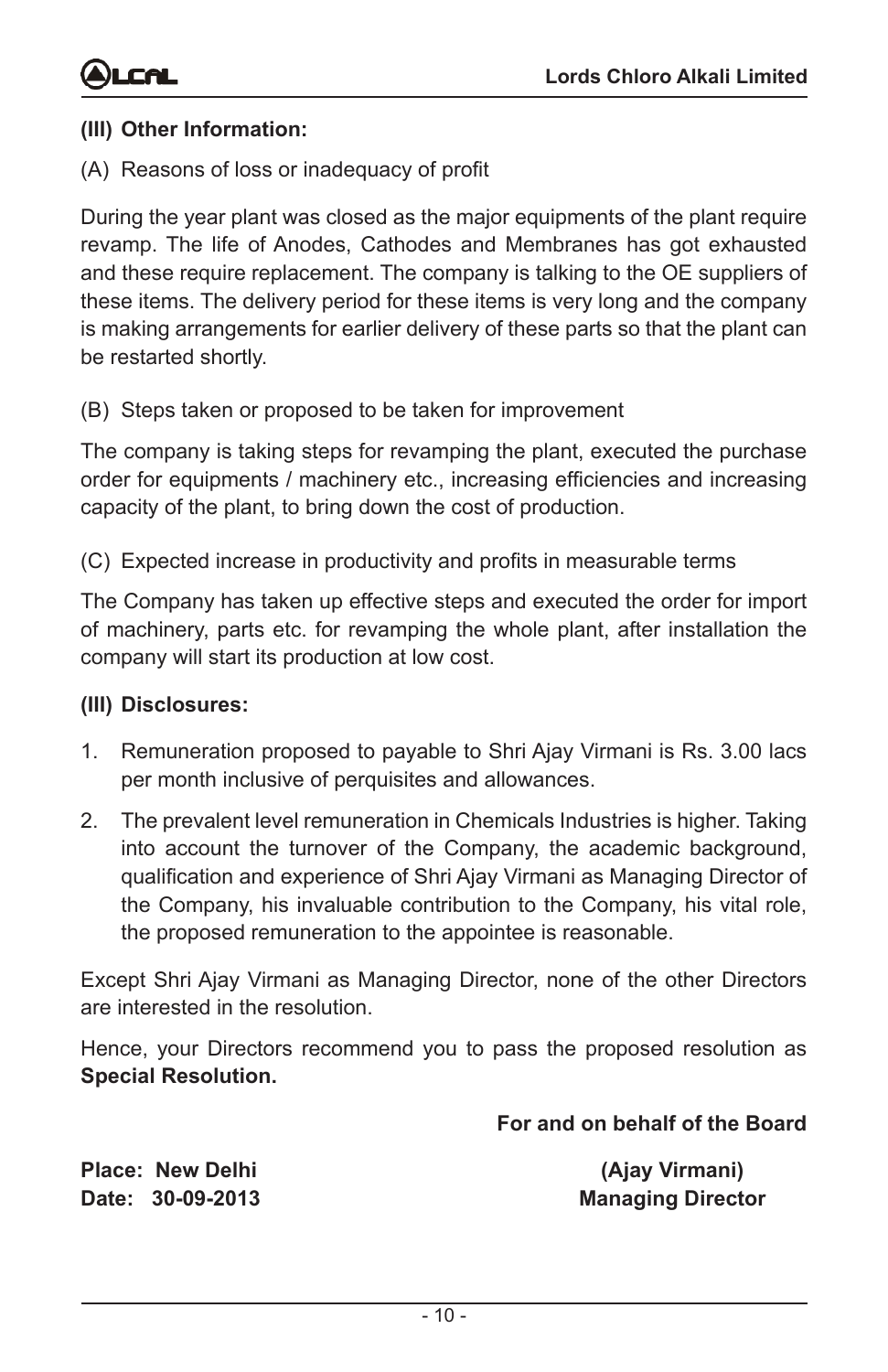

## **Additional Information**

Details of Directors seeking appointments/re-appointments at the forthcoming Annual General Meeting Pursuant to Clause 49 of the Listing Agreement:

|                | Name of<br>the<br><b>Director</b>                 | Shri C. S.<br><b>Pathak</b>                                | <b>Shri Shiv</b><br><b>Dutt Sharma</b> | Shri<br>Pawan<br><b>Kumar</b><br><b>Nayyar</b> | <b>Shri Alok</b><br><b>Dhir</b>                                                                                                                                                                                                  |
|----------------|---------------------------------------------------|------------------------------------------------------------|----------------------------------------|------------------------------------------------|----------------------------------------------------------------------------------------------------------------------------------------------------------------------------------------------------------------------------------|
| 1              | Date of Birth                                     | 18-06-1971                                                 | 22-09-1944                             | 01-07-1958                                     | 17-02-1961                                                                                                                                                                                                                       |
| $\overline{2}$ | Date of Ap-<br>pointment/<br>Reap-<br>pointment   | 30-06-2010                                                 | 30-06-2010                             | 30-07-2007                                     | 26-08-2013                                                                                                                                                                                                                       |
| 3              | Experience<br>in Specific<br>Areas                | Chartered<br>Accountant                                    | B. E. (Civil)                          | Financial<br>Advisor                           | Legal                                                                                                                                                                                                                            |
| 4              | Sharehold-<br>ing in the<br>Company               | <b>NIL</b>                                                 | <b>NIL</b>                             | <b>NIL</b>                                     | 30.29%                                                                                                                                                                                                                           |
| 5              | Director-<br>ships in<br>Other major<br>Companies | Om Sai<br>Ram<br>Financial<br><b>Advisors</b><br>Pvt. Ltd. | <b>NIL</b>                             | <b>NIL</b>                                     | 1. Shiva<br>Consultants<br>Private<br>Limited<br>2. Alchemist<br>Asset Re-<br>construction<br>Company<br>Limited<br>3. Dhir India<br>Investment<br>plc.<br>4. Entry India<br>Projects Pvt.<br>Ltd.<br>5. Ammadoes<br>Consultants |
|                |                                                   |                                                            |                                        |                                                | Pvt. Ltd.                                                                                                                                                                                                                        |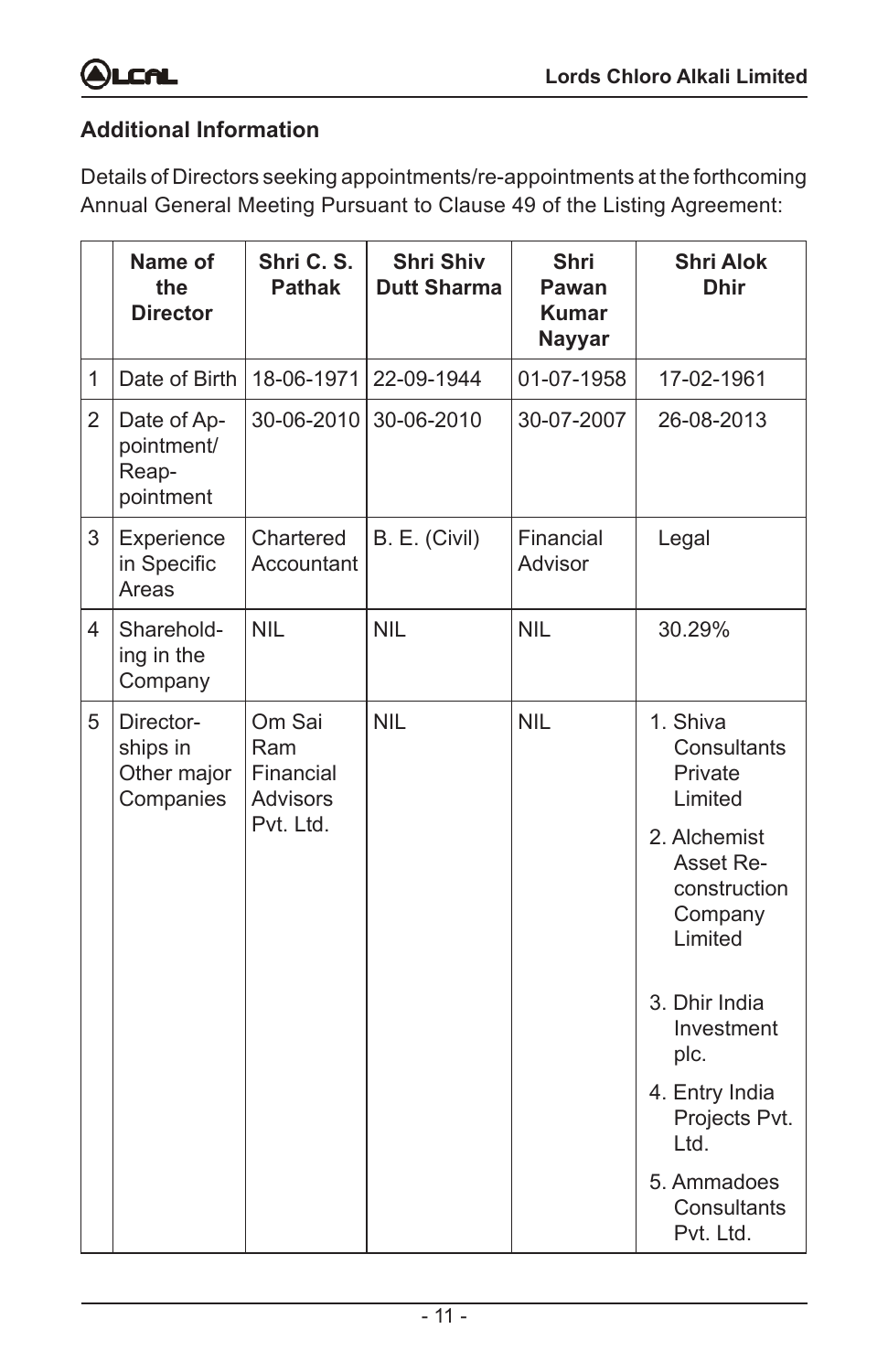

## **DIRECTOR'S REPORT**

Your Directors are pleased to present the 34<sup>th</sup> Annual Report together with the Audited Accounts of the Company for the financial year ended on  $31<sup>st</sup>$  March, 2013.

#### **1. FINANCIAL RESULTS**

The comparative financial results of the company are given below:

**(Rs. in lac)**

| <b>Particulars</b>                                                           | 2012-13    | 2011-12  |
|------------------------------------------------------------------------------|------------|----------|
| Sales                                                                        | <b>NIL</b> | 2912.31  |
| Other Income                                                                 | 400.82     | 208.10   |
| Operating Profit/(Loss) before Interest,<br>Depreciation & Exceptional Items | 66.18      | (779.37) |
| Interest                                                                     | 15.13      | 10.96    |
| Depreciation                                                                 | 417.37     | 471.34   |
| Net Profit/(Loss)                                                            | (322.88)   | (822.89) |

#### **2. PERFORMANCE**

During the year plant was closed as the major equipments of the plant require revamp. The life of Anodes, Cathodes and Membranes has got exhausted and these require replacement. The company has executed an order with M/s. Asahi Kasei Chemicals Corporation, Japan for supply of membrane, anode, cathode etc. The delivery for these items has been started and supply of all parts will be completed shortly so that the plant can be restarted shortly.

The company has filed a Miscellaneous Application before the Hon'ble BIFR, New Delhi, for claim of Rs. 106 crore against JVVNL, which is pending before **BIFR.** 

## **3. MARKETING**

The company is making effort to restart the production shortly. The price of the caustic soda has been increasing, trend as rupee having depreciated against dollor making impact of caustic soda very expensive. There is also a steady demand growth in the product.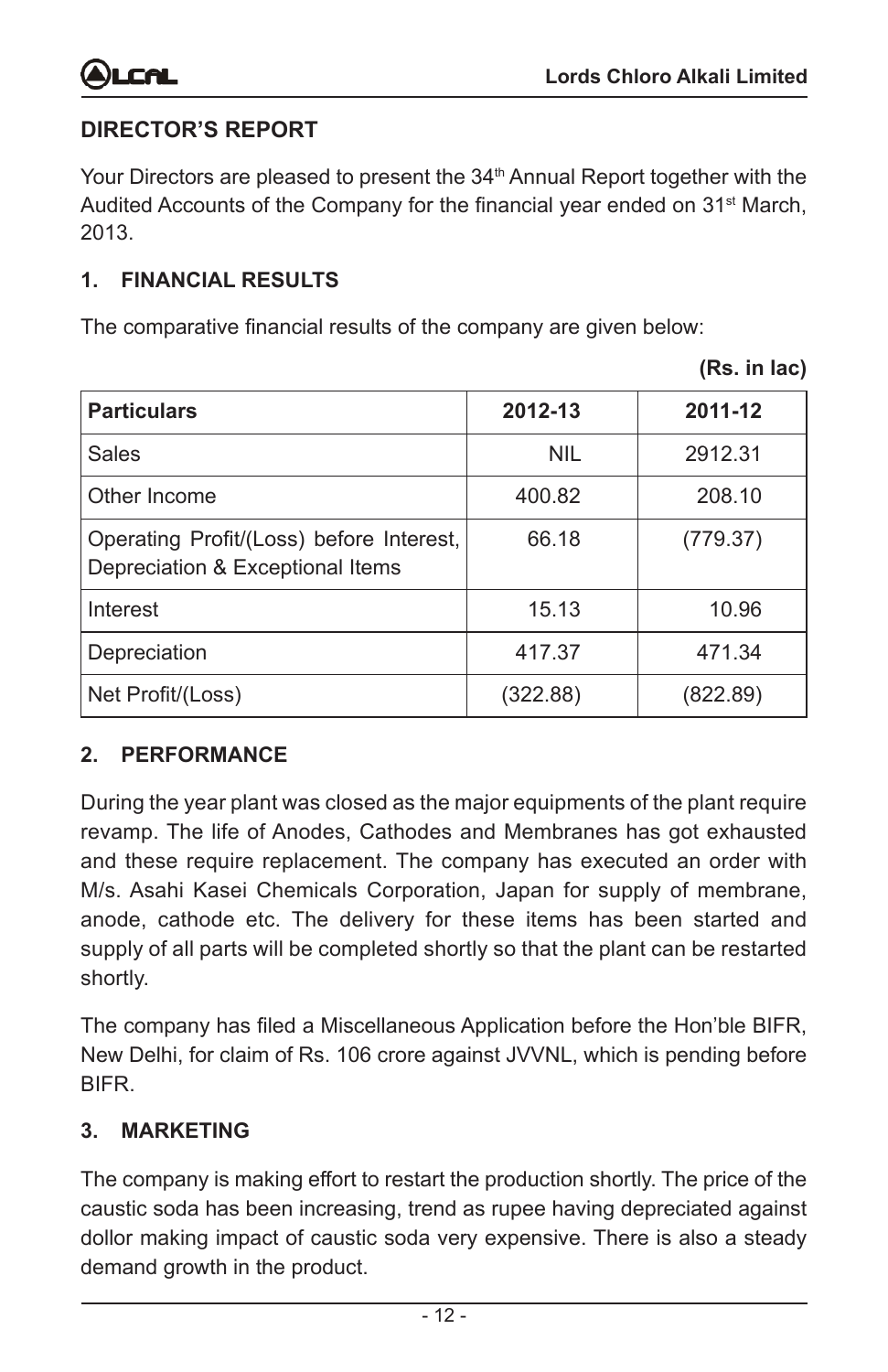## **4. REVAMP PROJECT**

The Company is in process of refurbishing and revamping of existing Caustic Soda Capacity of 227 TPD. The capacity of 107 TPD of Caustic Soda will be commissioned during the year 2013-14, for which your company has approached to the bankers for Loan Assistance of Rs. 20 Crore for Term Loan facility and Rs. 10 crore for Working Capital facility. The company plans to revamp and restart additional 120 TPD in 2014-15.

## **5. FUTURE OUTLOOK**

The future plans of the company to revamp and refurbish the existing Caustic soda facilities of 120 TPD thereby making total capacity of 227 TPD. For this purpose the company will meet out the fund requirement from invest internal accruals/ profits and remain from further loan after streamline of 107 TPD.

Further, the company is also planning to enhanced capacity of Caustic Soda Plant after putting in operation the uninstalled of 107 TPD with some balancing equipments can be increased to 334 TPD, which will be the largest plant in North India and 8th Largest in India.

Further, the company are focussed on forward integration in the field of Chlorine by venturing into manufacture of value added chlorine derivatives including Aluminium Chloride at a later stage. These measures are expected to bring in added competitive edge and act as a cushion against demand-price fluctuations in the market.

## **6. DIRECTORS**

In accordance with the provisions of the Companies Act, 1956 and as per the provision of Articles of Association of the Company, Shri C. S. Pathak, Shri Shiv Dutt Sharma & Shri Pawan Kumar Nayyar, Directors are retire by rotation at the ensuing Annual General Meeting and received the eligible offer from them for re-appointment.

Shri Alok Dhir, has appointed as an Additional Director on the Board w.e.f.  $26<sup>th</sup>$ August, 2013. Board has recommended to the Shareholders to accord their approval for his appointment as Director of the Company.

Shri Laxmi Paul Dhir, Chairman and Director, of the Company has resigned from the Board with effect from 26<sup>th</sup> August, 2013 and Shri Vijay Kumar Chopra, Executive Director of the Company has resigned from the Board w.e.f.  $15<sup>th</sup>$ July, 2013. Board of Directors placed their appreciation on the record for the services and guidance rendered by them to the company during their tenure as the Director of the Company.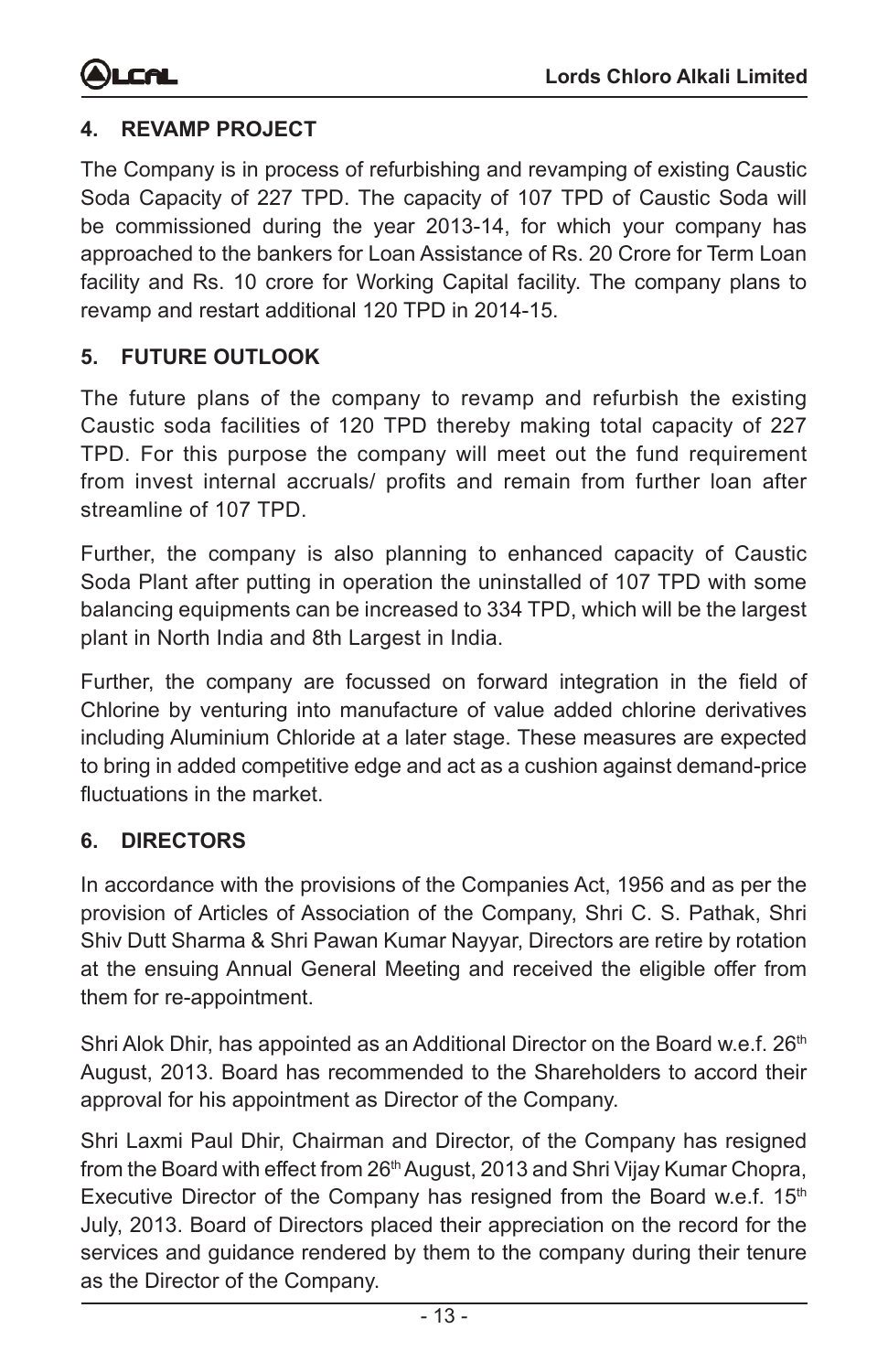## **7. AUDITORS' OBSERVATIONS**

In reference to the Comments mentioned in the Auditors Report for the year 2012-13, we wish to submit the following:

- (i) Company was a sick Industrial company and Hon`ble BIFR has sanctioned a scheme on 30<sup>th</sup> Nov. 2006 .Subsequently the scheme was successfully implemented and the company has revived. The BIFR accordingly has deregistered the company from its purview in March 2010. All the liabilities have been restructured as per the provisions of the rehabilitation scheme. Company has received confirmation letters from various parties, however we are still waiting confirmation from some of the parties, therefore some balances could not be ascertained.
- (ii) Company has not received all the records from old Management. We are in the process of reconciliation the records. We shall deposit the whole amount in the Investor Education and Protection Fund (IEPF) as soon as records are reconciled.

#### **8. AUDITORS**

M/s. Gupta Vigg & Co., Chartered Accountants, Auditors of the Company, hold office until the conclusion of ensuing Annual General Meeting and are recommended for re-appointment. Certificate from the Auditors have been received to the effect that their re-appointment, if made, would be within the limits prescribed under section 224(1B) of the Companies Act, 1956.

## **9. COST AUDITORS**

In accordance with section 233B of the Companies Act, 1956, and subject to approval of the Central Government, the Company has reappointed M/s. Goyal, Goyal & Associates, Cost Accountants, New Delhi, as Cost Auditors to conduct the cost audit of the accounts relating to its products for the financial year 2013-14. The Company has submitted the forms/documents for obtaining the approval from the Central Government.

## **10. SAFETY, ENVIRONMENT PROTECTION & POLLUTION CONTROL**

The Company is implementing new membrane water purifier plant, which will result in recycling of and which will also bring down the dosing of chemicals resulting good environment practice.

## **11. PARTICULARS OF EMPLOYEES**

Information as required under section 217(2A) of the Companies Act, 1956, read with Companies (particulars of employees) Rules, 1975 amended on 31.03.2013. There is no employee covered under the above section.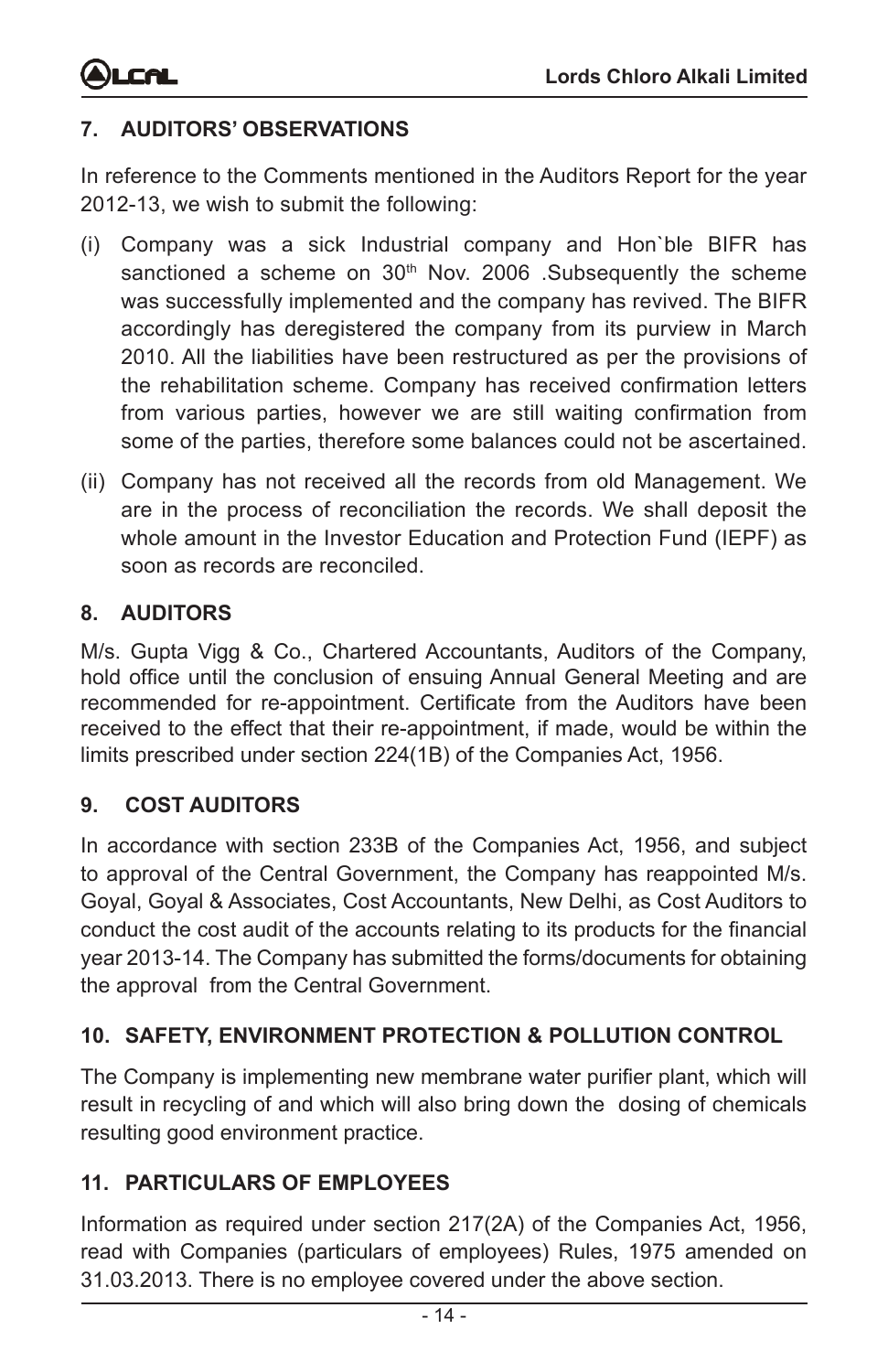

## **12. INDUSTRIAL RELATIONS**

Cordial Industrial relations and improvement in productivity were maintained at the Company's Plant and Office and your management appreciates the support of employees/ workers at all levels for their dedicated services to achieve the performance.

#### **13. DIRECTORS' RESPONSIBILITY STATEMENT**

Your Directors wish to inform that the audited accounts containing financial statement for the financial year  $31<sup>st</sup>$  March, 2013 are in full conformity with the requirement of the Companies Act, 1956.

Directors believe that the financial statements reflect fairly, the forms and substance of the transactions carried out during the year and reasonably present the Company's financial condition and result of operations.

Pursuant to Section 217(2AA) of the Companies Act, 1956 as amended by the Companies (Amendment) Act, 2000 the directors of the Company declare as under:

- (i) that in the preparation of the Annual Accounts, the applicable Accounting Standard have been followed along with proper explanation relating to material departures.
- (ii) that the directors had selected such accounting policies and applied them consistently and made judgments and estimates that are reasonable and prudent so as to give a true and fair view of the state of affairs of the Company at the end of the financial year and loss of the Company for that period.
- (iii) that the directors had taken proper and sufficient care for the maintenance of adequate accounting records in accordance with the provisions of the Companies Act, 1956 for safeguarding the assets of the company and for preventing and detecting fraud and other irregularities.
- (iv) that the directors had prepared the annual accounts on a going concern basis.

## **14. CORPORATE GOVERNANCE REPORT**

A Report on Corporate Governance forms part of this Report. The Management Discussion & Analysis Report and the Certificate from the Practicing Company Secretary confirming the compliance with Clause 49 of the Listing Agreement relating to Corporate Governance is also annexed to the Report.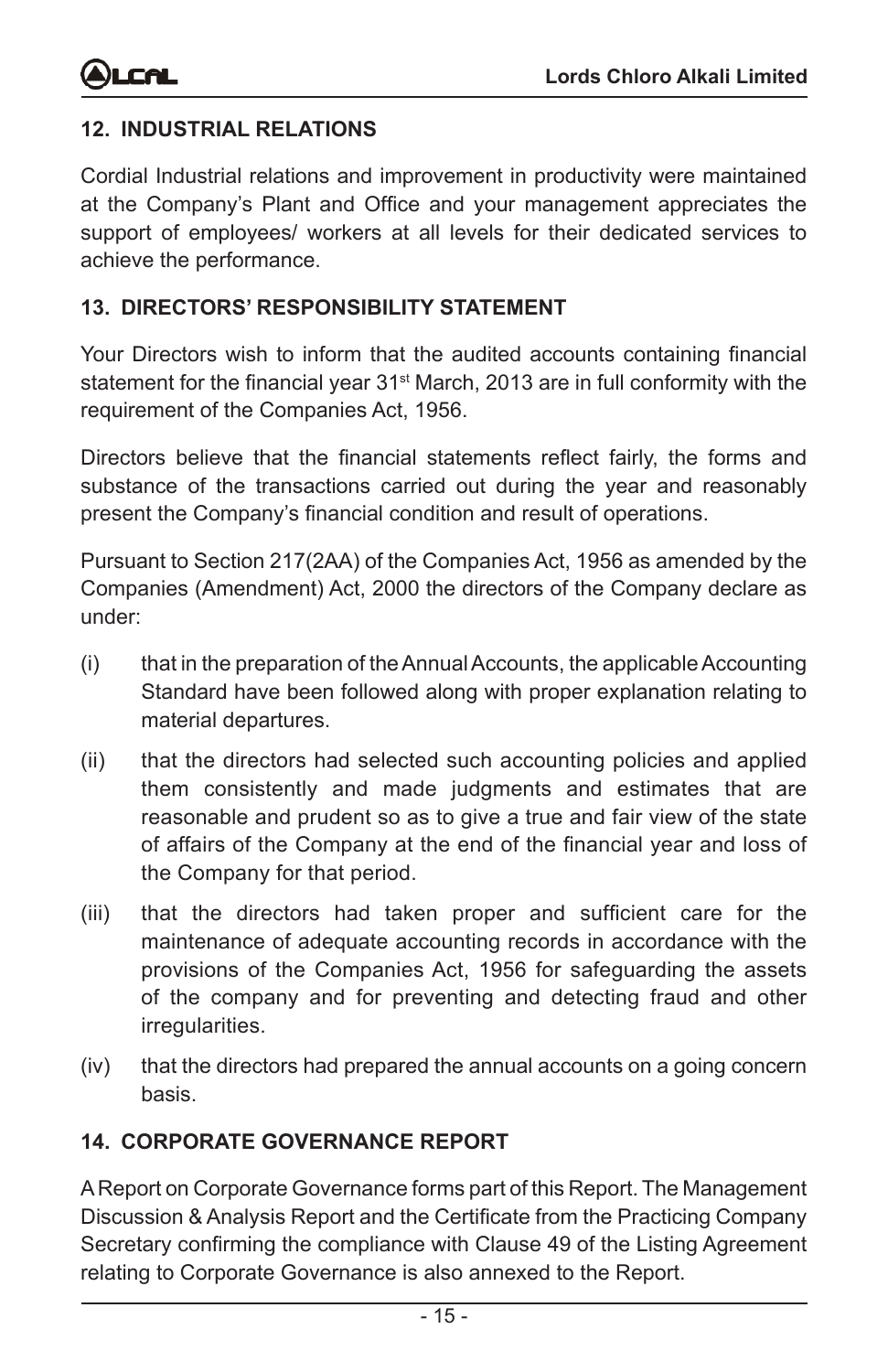

In compliance with the requirement of clause  $49$  (V), a certificate from Managing Director and AGM (Finance & Accounts) was placed before the Board.

## **15. ENERGY CONSERVATION, TECHNOLOGY ABSORPTION, FOREIGN EXCHANGE EARNING AND OUTGOING.**

In compliance with provisions of clause (e) of sub-section (1) of Section 217 of the Companies Act, 1956, read with the Companies (Disclosure of Particulars in the report of the Board of Directors) Rules, 1988 the statements giving the required information relating to energy conservation, technology absorption, foreign exchange earnings and outgoings are annexed hereto.

## **16. FIXED DEPOSIT**

During the year under review, the Company did not raise funds by the way of fixed deposits and no such amount of principle or interest was outstanding as on the date of balance sheet.

## **17. ACKNOWLEDGEMENT**

Your Directors wish to convey their deep appreciation to all the company's employees/workers for their dedication and hard work as well as their collective contribution to the Company's performance.

The Directors would also like to thanks to the Shareholders, Customers, Dealers, Suppliers, Bankers, Financial Institutions, Government Authorities and all other business associates for continued support given by them to the Company and their confidence in its management.

**For and on behalf of the Board**

 (**Alok Dhir) (Rakesh Ahuja) Director Director**

**Place : New Delhi Date : 30.09.2013**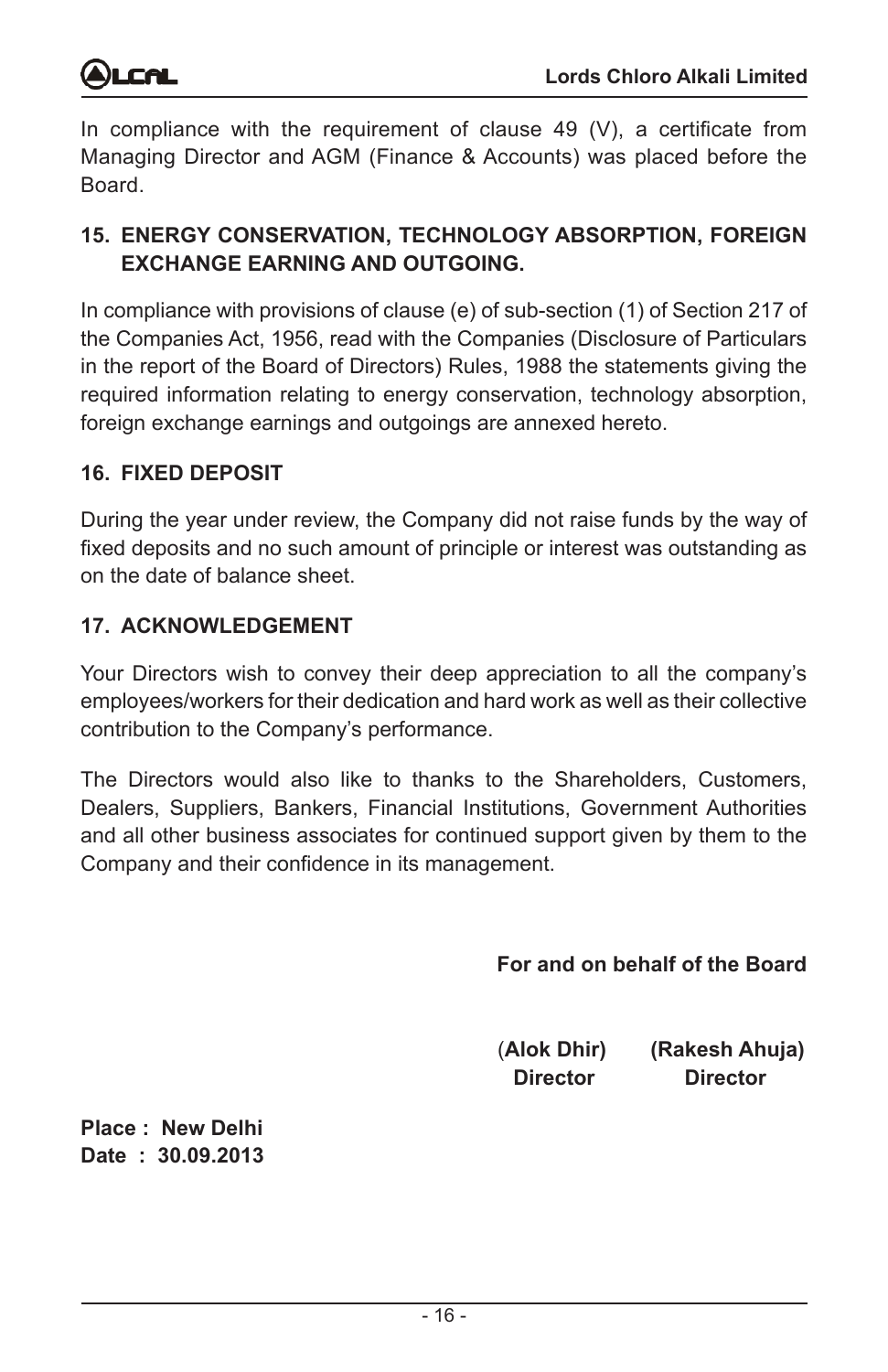#### **FORM - A**

## **FORM FOR DISCLOSURE OF PARTICULARS WITH RESPECT TO CONSERVATION OF ENERGY**

| SL.<br>NO. | <b>PARTICULARS</b>                   | <b>YEAR</b><br>2012-2013 | <b>YEAR</b><br>2011-2012 |
|------------|--------------------------------------|--------------------------|--------------------------|
| (A)        | <b>POWER &amp; FUEL CONSUMPTION:</b> |                          |                          |
| 1.         | <b>ELECTRICITY</b>                   |                          |                          |
|            | <b>PURCHASE UNITS</b><br>(a)         |                          | 34281360                 |
|            | TOTAL AMT. Rs.                       |                          | 145810049                |
|            | AVG. RATE / KWH Rs.                  |                          | 4.25                     |
|            |                                      |                          |                          |
|            | <b>OWN GENERATION:</b><br>(b)        |                          |                          |
|            | THROUGH POWER GENERATORS             |                          |                          |
|            | UNITS (KWH)                          | 155921                   | 14358                    |
|            | CONSUMPTION OF HSD (MT)              | 65.24                    | 6.00                     |
|            | UNIT PER KG. OF HSD (KWH)            | 2.39                     | 2.39                     |
|            | COST OF UNIT<br>(Rs.)/(KWH)          | 19.84                    | 19.07                    |
|            |                                      |                          |                          |
| 2.         | FURNACE OIL QTY.<br>(MT)             |                          |                          |
|            | <b>TOTAL AMOUNT</b><br>(Rs.)         |                          |                          |
|            | AVG. RATE PER MT<br>(in Rs.)         |                          |                          |
|            |                                      |                          |                          |
| 3.         | <b>OTHERS</b>                        | N.A.                     | N.A.                     |
|            |                                      |                          |                          |
| (B)        | <b>CONSUMPTION</b><br>(KWH/MT)       |                          |                          |
| 1.         | PRODUCTION OF CAUSTIC SODA (MT)      |                          | 8476                     |
| 2.         | <b>ELECTRICITY</b><br>(KWH/MT)       |                          | 4046                     |
| 3.         | FURNACE OIL<br>(LTR/MT)              |                          |                          |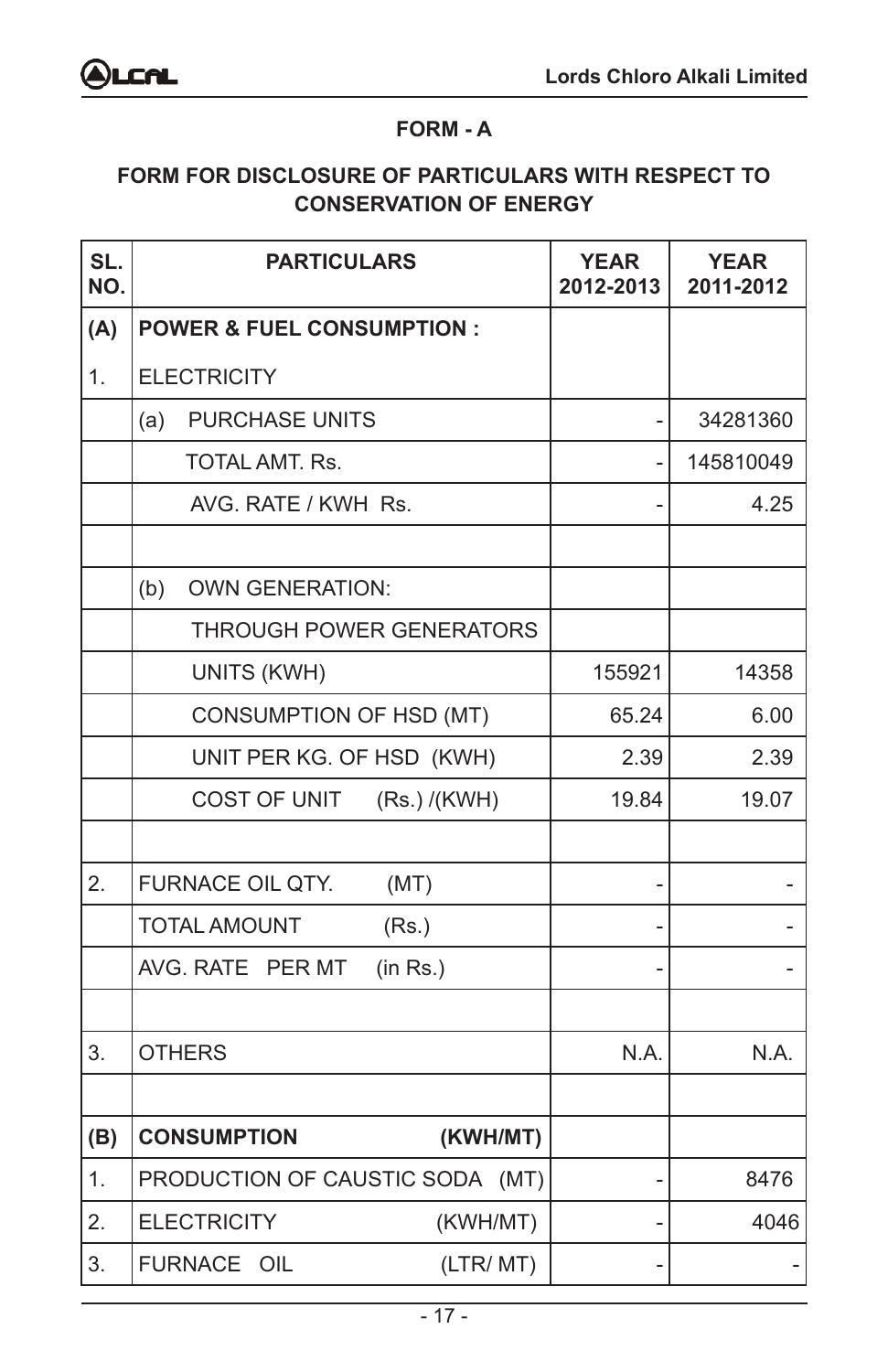#### **FORM-B**

## **FORM FOR DISCLOSURE OF PARTICULARS WITH RESPECT TO CONSERVATION OF ENERGY AND TECHNOLOGY ABSORPTION.**

#### **A. CONSERVATION OF ENERGY**

- Company is carrying out major jobs in present electrolyses which will make the entire process very much energy efficient.
- $\bullet$  Energy meters will calibrated and energy consumption will be tracked to ensure optimum energy for various processes.
- $\bullet$  Entire electrical distribution network is being revamped to avoid losses in distribution system.
- Entire instrumentation is being revamped so that process could be operated more critically with optimum power consumption.

It is ongoing process at Lords Chloro Alkali Limited to monitor the energy consumption figures in different processes and are analyzed regularly, modifications carried out as and when required in a view to optimize energy consumption.

#### **B. TECHNOLOGY ABSORPTION & INNOVATION**

Technology up gradation is a continuous practice in the company and due care is being given to this aspect in the revamp.

#### **C. ASSISTANCE TO ANCILLARY INDUSTRIES**

Company provides continuous assistance to CPW manufacturers (Ancillary Units) in the vicinity by providing necessary technical support and also aids/ tools to handle a gas leakage situation.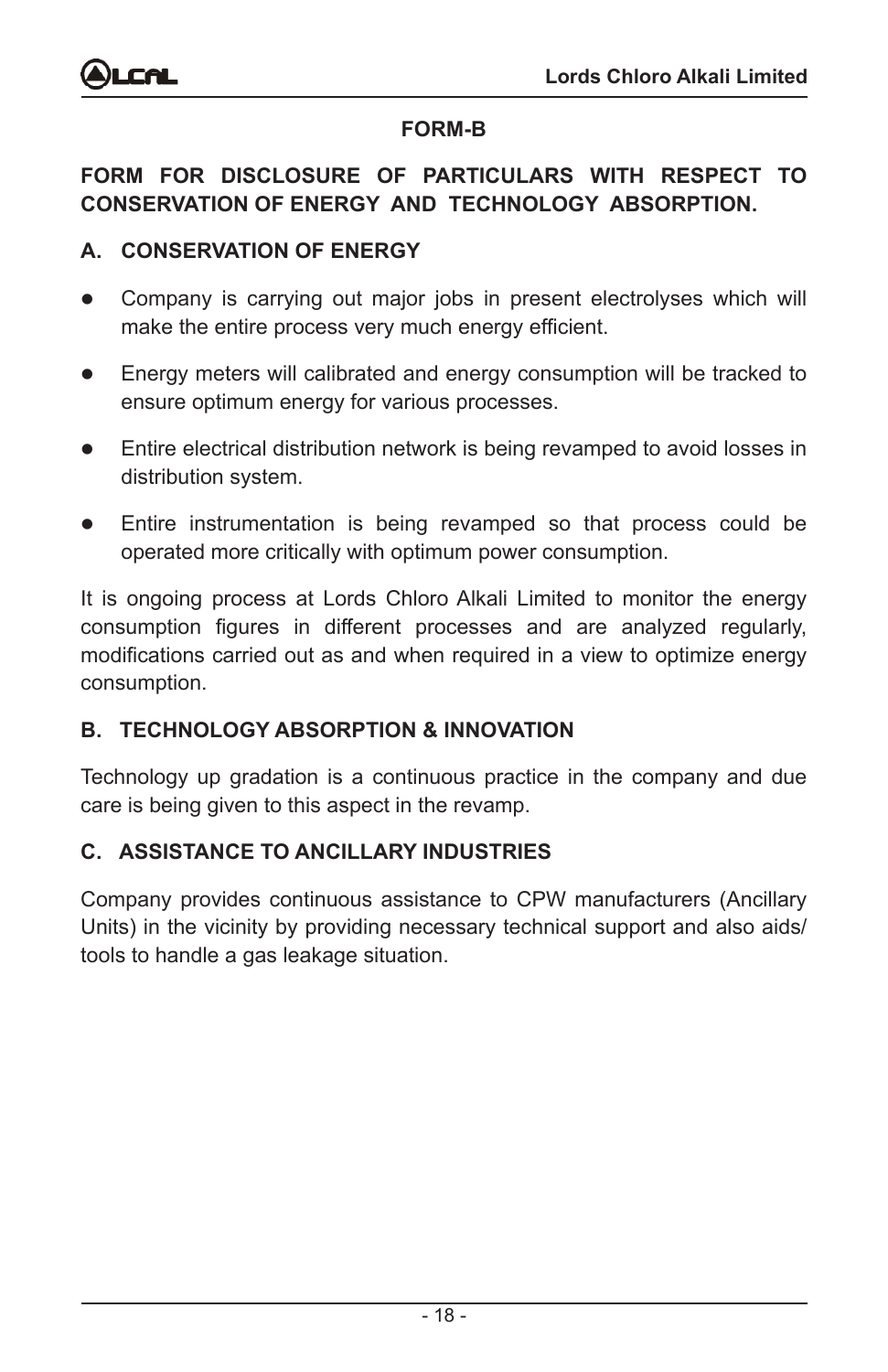## **FORM – C**

## FOREIGN EXCHANGE EARNING AND OUTGOING

The total foreign exchange earned and used :

(Rs. in Lac)

|            | 31 <sup>st</sup> March, 2013 | 31 <sup>st</sup> March, 2012 |
|------------|------------------------------|------------------------------|
| (i) Earned | $- -$                        | $- -$                        |
| (ii) Used  | 65.99                        | 9.53                         |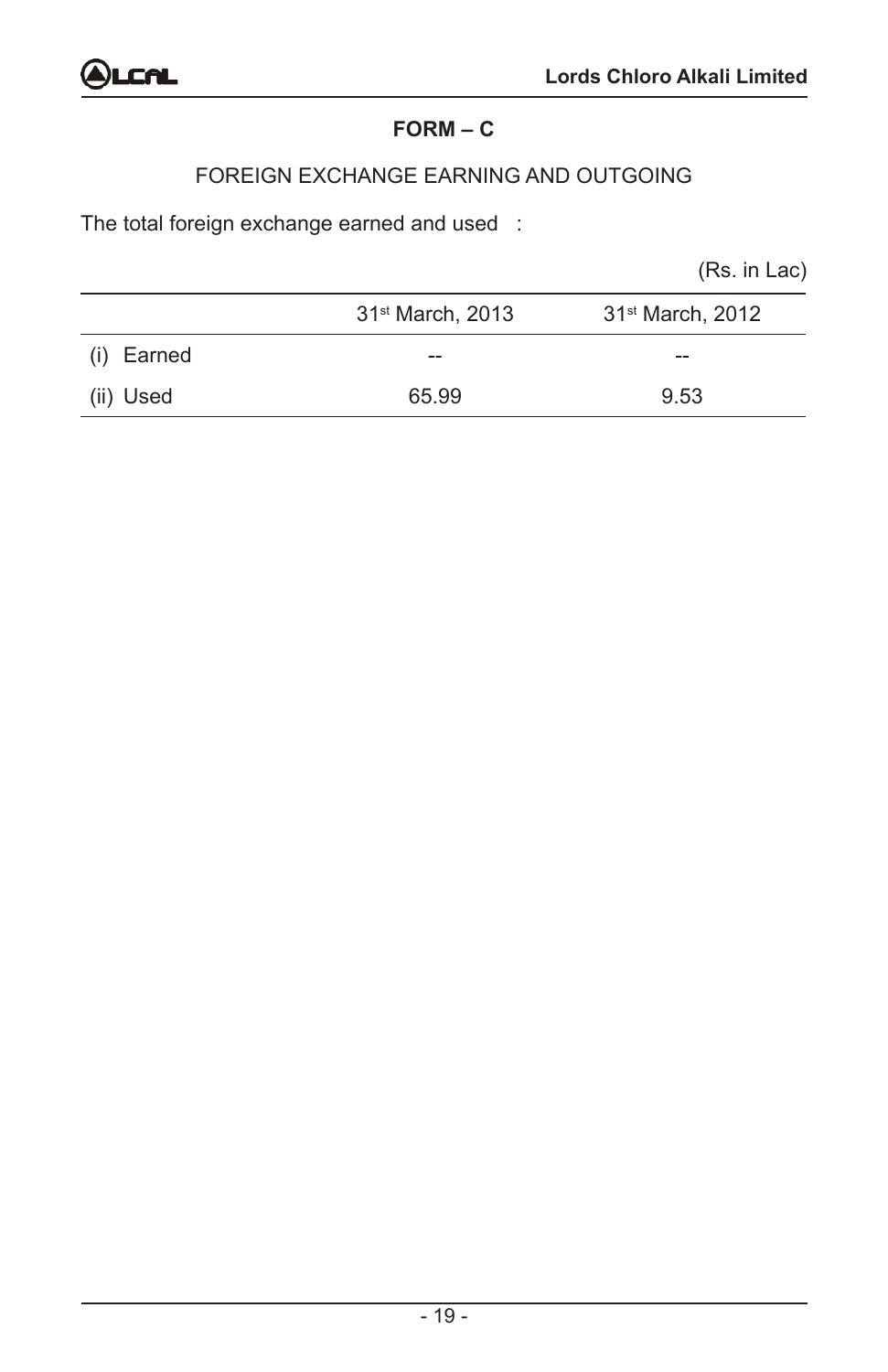

#### **MANAGEMENT DISCUSSION AND ANALYSIS**

The management has already started executing the revamp plan and whole revamp is expected to be completed over the next four to five months and the plant will be restarted.

#### **Safety and Environment**

The Company is implementing new membrane water purifier plant, which will result in recycling of and which will also bring down the dosing of chemicals resulting good environment practice.

The revamp of effluent treatment plant is also being affected to achieve zero discharge.

#### **PERFORMANCE**

The revamp plan is under implementation. The company is probably restart the production by February, 2014.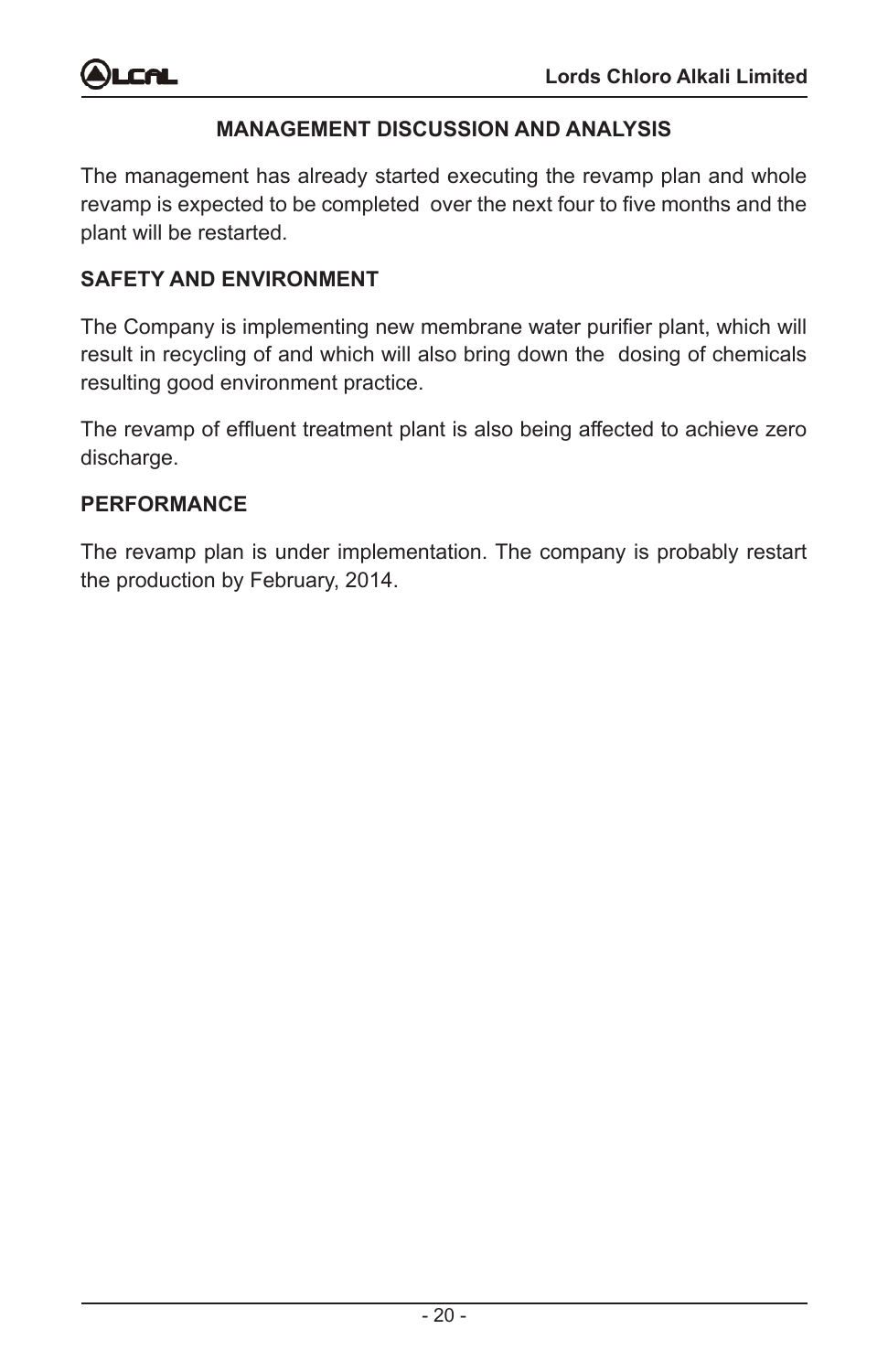## **CORPORATE GOVERNANCE REPORT**

## **1. Company's philosophy on Code of Corporate Governance.**

Corporate Governance essentially is the system by which companies are directed and controlled by the management in the best interest of the stakeholders and others. Corporate Governance ensures fairness, transparency and integrity of the management. Corporate Governance is a way of life, rather than a mere legal compulsion. It further inspires and strengthens investor's confidence and commitment to the Company. Our Corporate Governance principles are fair, transparent, ethical processes and good practices.

LCAL recognizes the importance of transparency and integrity in dealings at all levels. The Company believes that the goodwill resulting from implementing a code of business ethics will, in perpetuity, translate into economic gains. Stakeholders rate the companies that are managed properly and also have better Corporate Governance, which ensures the optimum use of the human, physical and financial resources of an enterprise. We have integrated ethics into our corporate culture and we concentrate on putting appropriate Corporate Governance mechanisms in place.

## **2. Board of Directors**

## **Composition of Board**

- i) At present the Board has an optimum combination of executive and nonexecutive directors, comprising of experts from various fields/professions, the Board consisting of 10 Directors out of which 8 Directors are Non Executive including 6 Directors are Independent Directors.
- ii) The composition of the Board of directors of the Company is in accordance with clause 49 of the Listing Agreement.

## **Board Meetings**

The Meeting of the Board of Directors and its Committees were scheduled well in advance and generally held at the company's corporate office in New Delhi. The Board meets at-least once a quarter to review the quarterly performance and financial results.

During the financial year 2012-13, Five (5) Board Meetings were held on 12.04.2012, 12.07.2012, 14.08.2012, 9.11.2012 and 14.02.2013.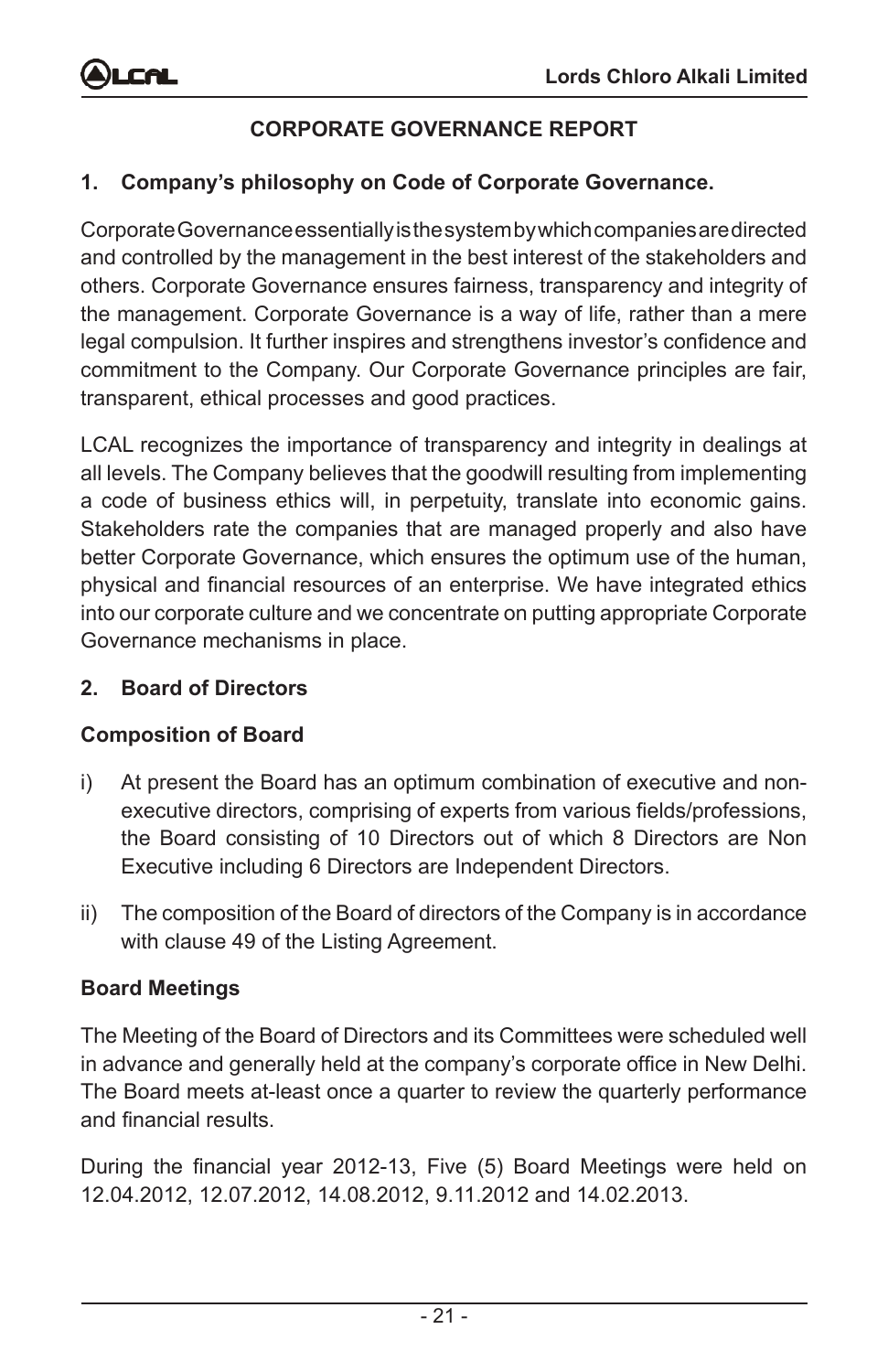## **MEMBERSHIP, ATTENDANCE AND OTHER DIRECTORSHIP**

The composition of the Board and attendance of each director at Board Meetings held during the financial year ended on 31.03.2013 and last Annual General Meeting and number of other Directorships and Chairmanship/ Membership of Committees of the Board are as under:

| SI. | Name of                              | Attendance                   |                    | Cate-             |                                          | Director-                   | Committee      |                |
|-----|--------------------------------------|------------------------------|--------------------|-------------------|------------------------------------------|-----------------------------|----------------|----------------|
| No. | <b>Directors</b>                     | <b>Board</b><br>Meet-<br>ing | Last<br><b>AGM</b> | gory*             | Designa-<br>tion                         | ship in<br>other<br>Pub.Co. | Chair-<br>man  | Mem-<br>ber    |
| 1.  | Shri Laxmi<br>Paul Dhir              | 4                            | Ÿ                  | <b>NED</b>        | Chairman                                 | $\overline{1}$              |                | $\overline{a}$ |
| 2.  | Shri Rakesh<br>Ahuja                 | $\overline{2}$               | Y                  | <b>NED</b>        | Director                                 | $\overline{\mathbf{4}}$     | $\mathbf{1}$   | $\overline{a}$ |
| 3.  | Shri Pawan<br>Kumar<br>Nayyar        | 0                            | N                  | 1 &<br><b>NED</b> | <b>Director</b>                          | $\overline{\phantom{0}}$    | $\overline{a}$ | ÷,             |
| 4.  | Shri Ajay<br>Virmani                 | 5                            | Y                  | <b>ED</b>         | Managing<br><b>Director</b>              | $\overline{a}$              | $\overline{a}$ | $\mathbf{1}$   |
| 5.  | Shri Jeevesh<br>Kumar                | 0                            | N                  | <b>ED</b>         | Director<br>(Cor-<br>porate<br>Strategy) | $\overline{a}$              |                | $\overline{a}$ |
| 6.  | Shri Yuvraj<br>Ahuja                 | 4                            | Y                  | <b>ED</b>         | Executive<br><b>Director</b>             | $\mathbf{1}$                |                |                |
| 7.  | Shri Sandeep<br>Chaudhari            | 3                            | N                  | 18<br><b>NED</b>  | <b>Director</b>                          | $\frac{1}{2}$               | 1              | ÷,             |
| 8.  | Ms. Poonam<br>Rawat                  | 5                            | N                  | 18<br><b>NED</b>  | <b>Director</b>                          | $\overline{a}$              |                | $\mathbf{1}$   |
| 9.  | Shri Shiv Dutt<br>Sharma             | $\overline{2}$               | N                  | 18<br><b>NED</b>  | Director                                 | $\overline{a}$              |                | $\mathbf{1}$   |
| 10. | Shri Rajbir<br>Singh Makhni          | $\overline{4}$               | N                  | 1 &<br><b>NED</b> | Director                                 | 4                           | 1              | $\overline{2}$ |
| 11. | Shri<br>Chandra<br>Shakher<br>Pathak | 4                            | N                  | 1 &<br><b>NED</b> | <b>Director</b>                          | $\overline{a}$              |                | $\overline{a}$ |
| 12. | Shri Vijay Ku-<br>mar Chopra         | 4                            | N                  | <b>ED</b>         | Executive<br>Director                    | $\overline{a}$              | $\overline{a}$ | $\mathbf{1}$   |

MD–Managing Director, ED–Executive Director, I–Independent Director, NED–Non-Executive Director.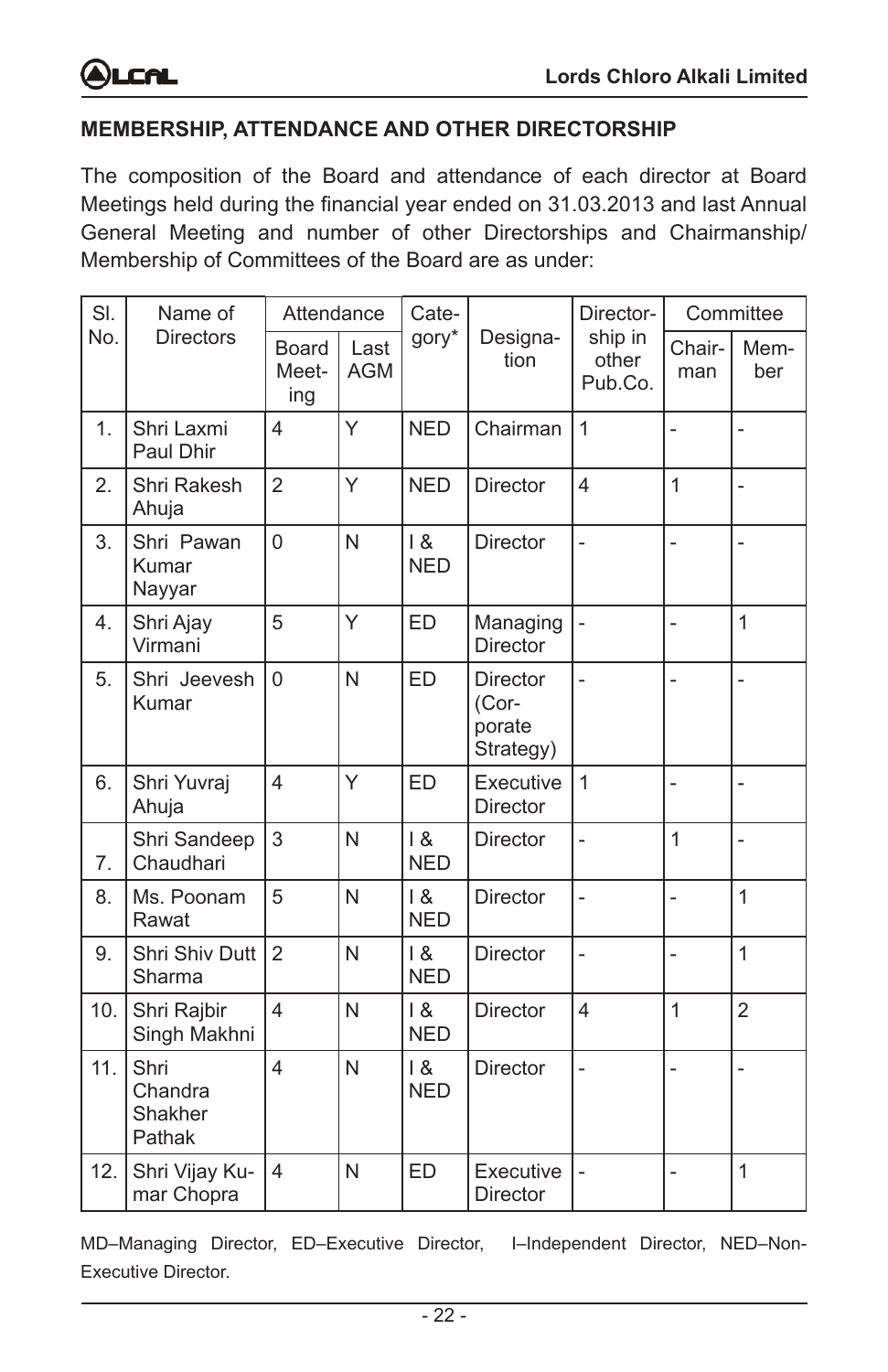

#### **Board Committees**

To enable better and more focused attention on the affairs of the company, the Board delegate particular matters to Committees of the Board set up for the purpose. These committees prepare the ground work for decision making and report at the next Board Meeting.

#### **3. Audit Committee:**

The scope of the functions and broad terms of reference of the Audit Committee are commensurate with provisions of Section 292A of the Companies Act, 1956 and as per clause 49 of the listing agreements with the Stock Exchanges. The Audit Committee reviews and reports to the Board on the followings:

- i) Scope of Internal Audit
- ii) Compliance with legal & statutory requirements
- iii) Quarterly, half yearly and yearly Financial Results of the Company before submission to Board.
- iv) Recommendation of Appointment of Statutory/Cost Auditor to the Board.

The Audit Committee of Directors of the Company comprised of three Directors including Independent Directors and Executive Directors.

The constitution of the Audit Committee are as follows:

| 1. Shri Rajbir Singh Makhni    | Chairman |
|--------------------------------|----------|
| 2. Shri Chandra Shakher Pathak | Member   |
| 3. Shri Ajay Virmani           | Member   |

During the financial year 2012-13, Four (4) Audit Committee Meetings were held on 12.04.2012, 14.08.2012, 9.11.2012 and 14.02.2013.

#### **4. Remuneration Committee**

Remuneration of Whole time/Executive Directors is considered by the Board of Directors, based on the recommendations of the Remuneration Committee. The Remuneration Committee consists of three Directors and all of them are Independent Directors and Non-Executive Directors.

The constitution of the Remuneration Committee are as follows:

| 1. Shri Sandeep Chaudhari   | Chairman |
|-----------------------------|----------|
| 2. Shri Rajbir Singh Makhni | Member   |
| 3. Mrs. Poonam Rawat        | Member   |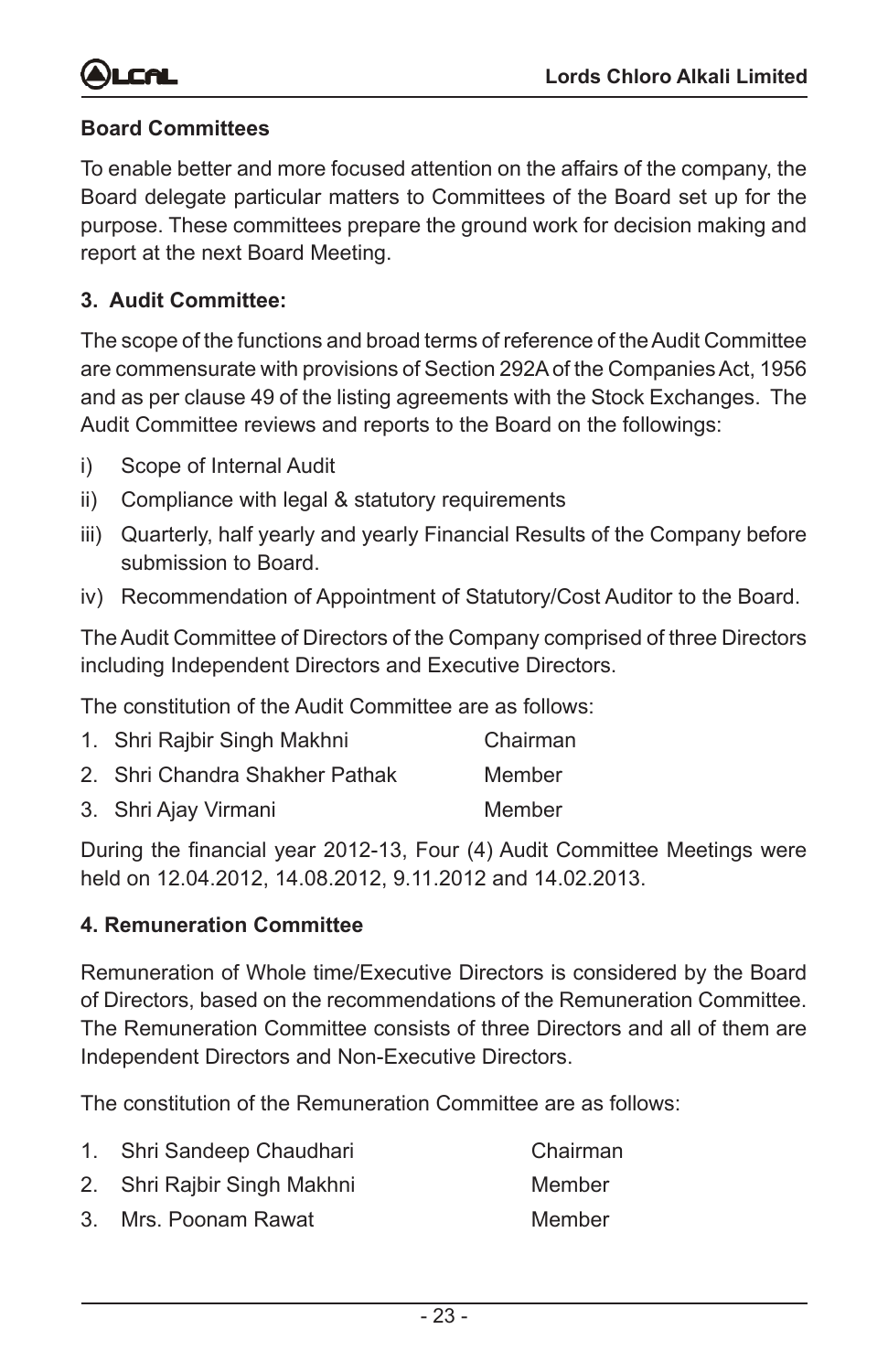

During the Financial Year 2012-13, Remuneration Committee Meeting was held on 12.08.2012.

#### **5. Shareholder's/ Investor's Grievance Committee**

The Shareholder's/Investor's Grievance Committee consisting of three Directors including Independent Directors and Non-Executive Directors.

The Committee also looks into the Redressal of shareholder's complaint like transfer of shares, non-receipt of annual report, dividend/ warrant etc. As on date, the constitution of the Shareholder's / Investor's Grievance Committee was as follows:

- 1. Shri Rakesh Ahuja Chairman
- 2. Shri Rajbir Singh Makhni Member

3. Shri Ajay Virmani Member

During the year 2012-13, Four (4) Shareholder's/Investor's Grievance Committee Meetings were held on 12.04.2012, 14.08.2012, 9.11.2012 and 14.02.2013.

#### **8. Annual General Body Meeting**

The details as to the timings, date and venue of the last three Annual General Meetings (AGM) of the Company were held as under:-

| Financial<br>Year | <b>Annual General</b><br>Meeting |            | Time     | Venue                                           |
|-------------------|----------------------------------|------------|----------|-------------------------------------------------|
|                   | No                               | Date       |          |                                                 |
| 2011-12           | 33                               | 29.09.2012 | 10.30 AM | SP-460, Matsya Industrial<br>Area, Alwar, (Raj) |
| 2010-11           | 32                               | 21.11.2011 | 10.30 AM | SP-460, Matsya Industrial<br>Area, Alwar, (Raj) |
| 2009-10           | 31                               | 22.06.2010 | 10.30 AM | SP-460, Matsya Industrial<br>Area, Alwar, (Raj) |

A gist of the Special Resolutions passed in the previous three Annual General Meetings is given below:

33rd Annual General Meeting (29.09.2012)

- Alter the Article of Association (AOA) – Article No. 113A of AOA is deleted

32nd Annual General Meeting (21.11.2012)

- Appointment of Shri Jeevesh Kumar as Executive Director

31st Annual General Meeting (22.06.2010)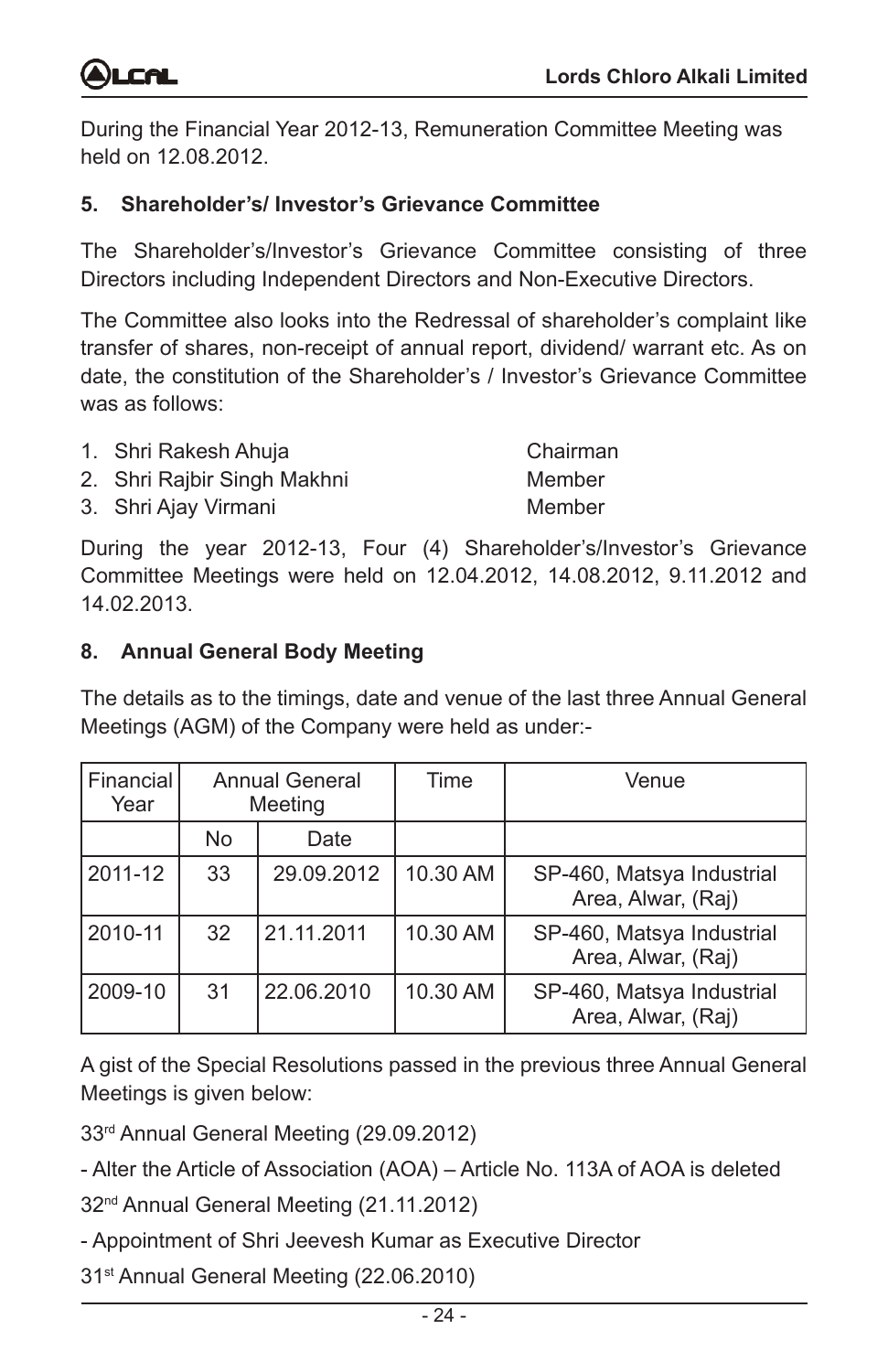- Appointment of Shri Yuvraj Ahuja as Executive Director.

- Article No. 111 of the Company is substituted regarding increase of Director from 15 to 18

-New Article No. 155 (11A) is inserted.

Extra-Ordinary General Meeting was held on 29.07.2012 and there was not any resolution passed through Postal Ballot during the year under review.

## **7. Disclosures**

- 1. There are no materially significant related party transactions i.e. transactions material in nature having potential conflict with the interest of the company at large. Details of related party transactions are furnished under schedule to the 'Notes to Accounts' of the Balance Sheet as at 31/03/2013.
- 2. Presently, the Company does not have a Whistle Blower Policy. However, no personnel of the Company has been denied access to the Audit Committee.
- 3. The Company has complied with all the mandatory requirements of Clause 49. As regard the non-mandatory requirements, Company tries to implement them to the extent possible.

## **8. Means of Communications**

The Unaudited Quarterly / Half Yearly Financial Results of the Company are published in English and local language news-papers as required under the Listing Agreement and intimation of the same also sent to Stock Exchanges from time to time. The Website of the Company has been launched i.e. www. lordschloro.com Management discussion and analysis form a part of annual report and is given in a separate chapter thereto.

## **9. General Shareholder Information**

| i) | <b>Venue of AGM</b>      | <b>Day, Date &amp; Time of AGM</b> : Thursday, $31st$ October, 2013 at 10.30 A.M.<br>: Regd. Off. - SP-460, MIA, Alwar (Raj.) |
|----|--------------------------|-------------------------------------------------------------------------------------------------------------------------------|
|    | ii) Financial Year       | : 1st April, 2012 to 31st March, 2013                                                                                         |
|    | iii) Book Closure Period | : $30th$ October, 2013 to 31 <sup>st</sup> October, 2013<br>(Both days Inclusive)                                             |
|    | iv) Listing of Shares    | : Bombay Stock Exchange,<br>Delhi Stock Exchange,<br>Jaipur Stock Exchange.                                                   |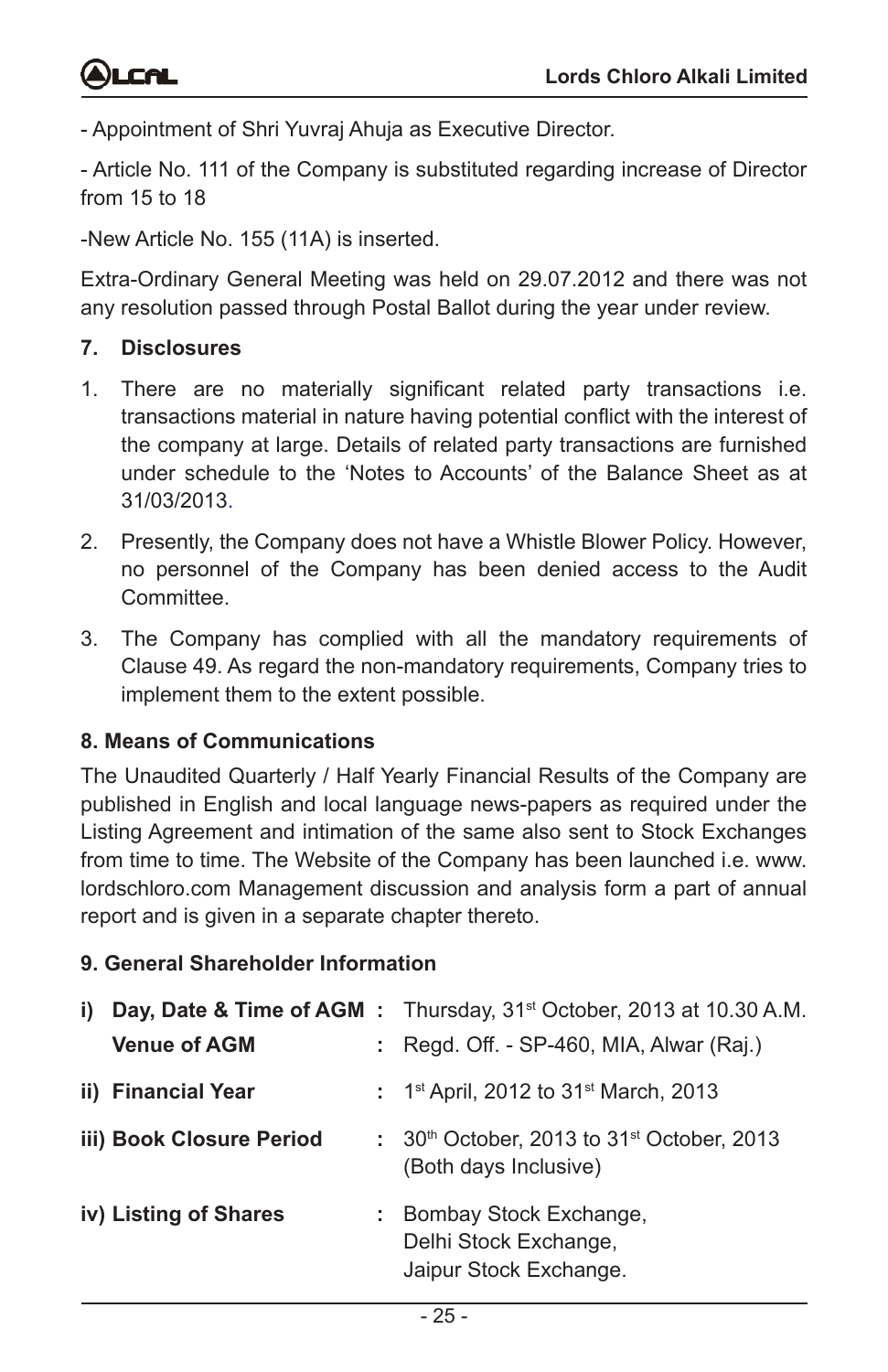# இட்டை

| v) Stock Code<br>Scrip id<br><b>ISIN NO.</b>         | ÷. | : 500284 (BSE)<br>: LORDSCHLO<br>INE846D01012                                                                                                                                                                      |
|------------------------------------------------------|----|--------------------------------------------------------------------------------------------------------------------------------------------------------------------------------------------------------------------|
| vi) Registrar & Share<br><b>Transfer Agents</b>      | ÷. | M/s. Skyline Financial Services Pvt. Ltd.,<br>D-153A, $1st$ Floor,<br>Okhla Industrial Area, Phase-1,<br>New Delhi - 110 020.<br>Phone No. 011-26812682-83<br>Fax No. 011-26812681.<br>Email: admin@skylinerta.com |
| vii) Plant Location                                  |    | : SP-460, Matsya Industrial Area,<br>Alwar (Raj.)                                                                                                                                                                  |
| viii) Addresses for                                  |    | : 1) SP-460, Matsya Industrial Area,<br>Alwar (Raj.)                                                                                                                                                               |
| Correspondence                                       |    | 2) A-263, IInd Floor, Defence Colony,<br>New Delhi-110024.                                                                                                                                                         |
| ix) Company Secretary &<br><b>Compliance Officer</b> |    | : Shri Rahas Bihari Panda                                                                                                                                                                                          |
| Email id                                             |    | secretarial@lordschloro.com                                                                                                                                                                                        |

**x) Market Price Data**

| <b>Month</b>  | Open<br><b>Price</b> | High<br>Price | Low<br><b>Price</b> | <b>Close</b><br><b>Price</b> | <b>Total Turnover</b><br>(Rs.) |
|---------------|----------------------|---------------|---------------------|------------------------------|--------------------------------|
| Apr 12        | 25.85                | 26.00         | 22.65               | 26.00                        | 6960832                        |
| May 12        | 27.30                | 29.90         | 27.00               | 28.90                        | 48635                          |
| <b>Jun 12</b> | 29.00                | 40.05         | 28.70               | 38.00                        | 49094                          |
| Jul 12        | 36.15                | 37.50         | 25.80               | 25.80                        | 45059                          |
| Aug 12        | 24.55                | 25.00         | 14.25               | 14.25                        | 44042                          |
| Sep 12        | 13.55                | 14.70         | 10.00               | 10.01                        | 24112                          |
| Oct 12        | 10.50                | 20.59         | 10.06               | 20.59                        | 35386                          |
| <b>Nov 12</b> | 21.00                | 22.70         | 21.00               | 21.85                        | 18000                          |
| Dec 12        | 21.45                | 21.45         | 17.15               | 17.15                        | 23379                          |
| Jan 13        | 16.90                | 18.00         | 13.20               | 14.75                        | 33777537                       |
| Feb 13        | 14.26                | 16.50         | 13.60               | 15.30                        | 78316840                       |
| Mar 13        | 16.00                | 16.70         | 12.40               | 12.40                        | 12483                          |

*Source: BSE Website*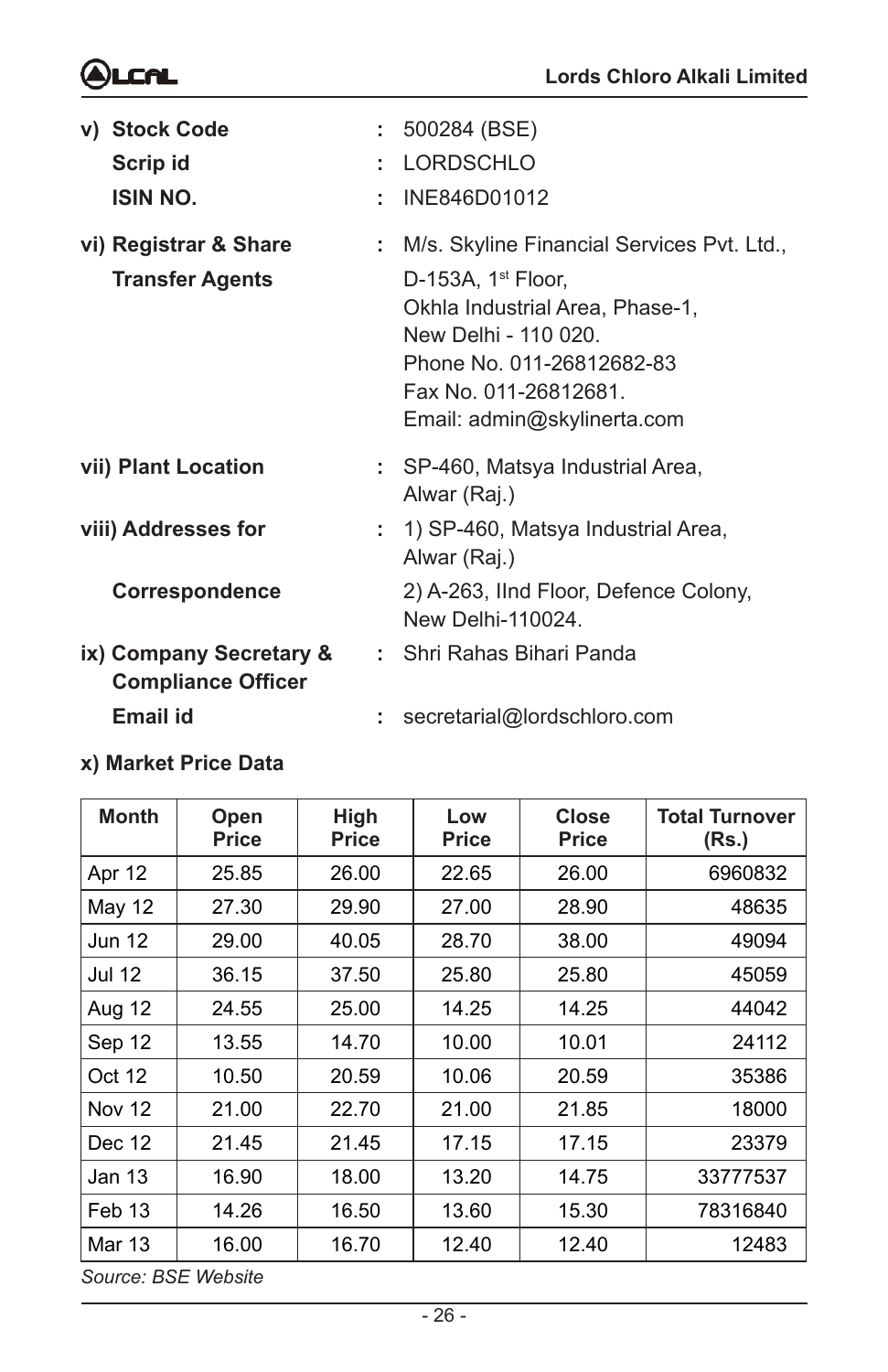#### **xi) Share Transfer System & Dematerialization of Shares**

The Company appointed M/s. Skyline Financial Services Pvt. Ltd. as Registrar and Share Transfer Agent (RTA) for share transfer work. The share transfer process for transfer/transmission, three times in a month. Transfers/ Transmissions are complete in all respects, are processed with in 15 days.

The Company's shares are traded in the Stock Exchanges compulsorily in demat modes. Therefore, for DEMAT, Shareholders are requested to kindly note that physical documents, viz Demat Request Forms (DRF) and Share Certificates etc. should be sent by their Depository Participants (DP's) directly to the Registrar and Transfer Agents (RTA).

NSDL and CDSL, (Depositories) Mumbai have allotted ISIN INE 846D01012 for dematerialization of equity shares of the Company.

As on 31.03.2013, 76.86% of the total shares are held in Demat Form.

#### **xii) Listing**

The Equity Shares of the Company is listed with Bombay Stock Exchange, Delhi Stock Exchange and Jaipur Stock Exchange.

The Company has paid listing fees to the exchange namely Bombay Stock Exchange upto the year 2013-2014 and company proposing to delist the shares from Delhi Stock Exchange and Jaipur Stock Exchange. The Company is regularly complying with all the compliances of listing agreements with the stock exchanges.

#### **xiii) MD and AGM (F & A) Certification**

As required under Clause 49 of the listing agreement, necessary certificate, obtained from Managing Director and AGM (Finance & Accounts) of the Company for the financial year ended on  $31<sup>st</sup>$  March, 2013 was placed before the Board of Directors of the Company.

#### **xiv) Shareholding Pattern as on 31st March, 2013 & 30th June, 2013 are as under:**

Promoter of the Company has reduced shareholding on  $3<sup>rd</sup>$  June, 2013 through offer for sale mechanism provided by BSE, Mumbai and maintain the clause 40A of the listing agreement i.e. minimum public shareholding.

|                                    | 31-03-2013    |              |  | 30-06-2013    |              |  |
|------------------------------------|---------------|--------------|--|---------------|--------------|--|
| Category                           | No. of        | $%$ of       |  | No. of        | $%$ of       |  |
|                                    | <b>Shares</b> | <b>Share</b> |  | <b>Shares</b> | <b>Share</b> |  |
|                                    |               | holding      |  |               | holding      |  |
| Promoters                          | 19209859      | 76.37        |  | 18849859      | 74.94        |  |
| Financial Institutions/Banks/      | 73072         | 0.29         |  | 72602         | 0.29         |  |
| Mutual Funds/Insurance/State Govt. |               |              |  |               |              |  |
| Public                             | 4252105       | 16.90        |  | 4612415       | 18.33        |  |
| Others (NRI & OBCs)                | 1618825       | 6.44         |  | 1618985       | 6.44         |  |
| Total                              | 25153861      | 100.00       |  | 25153861      | 100          |  |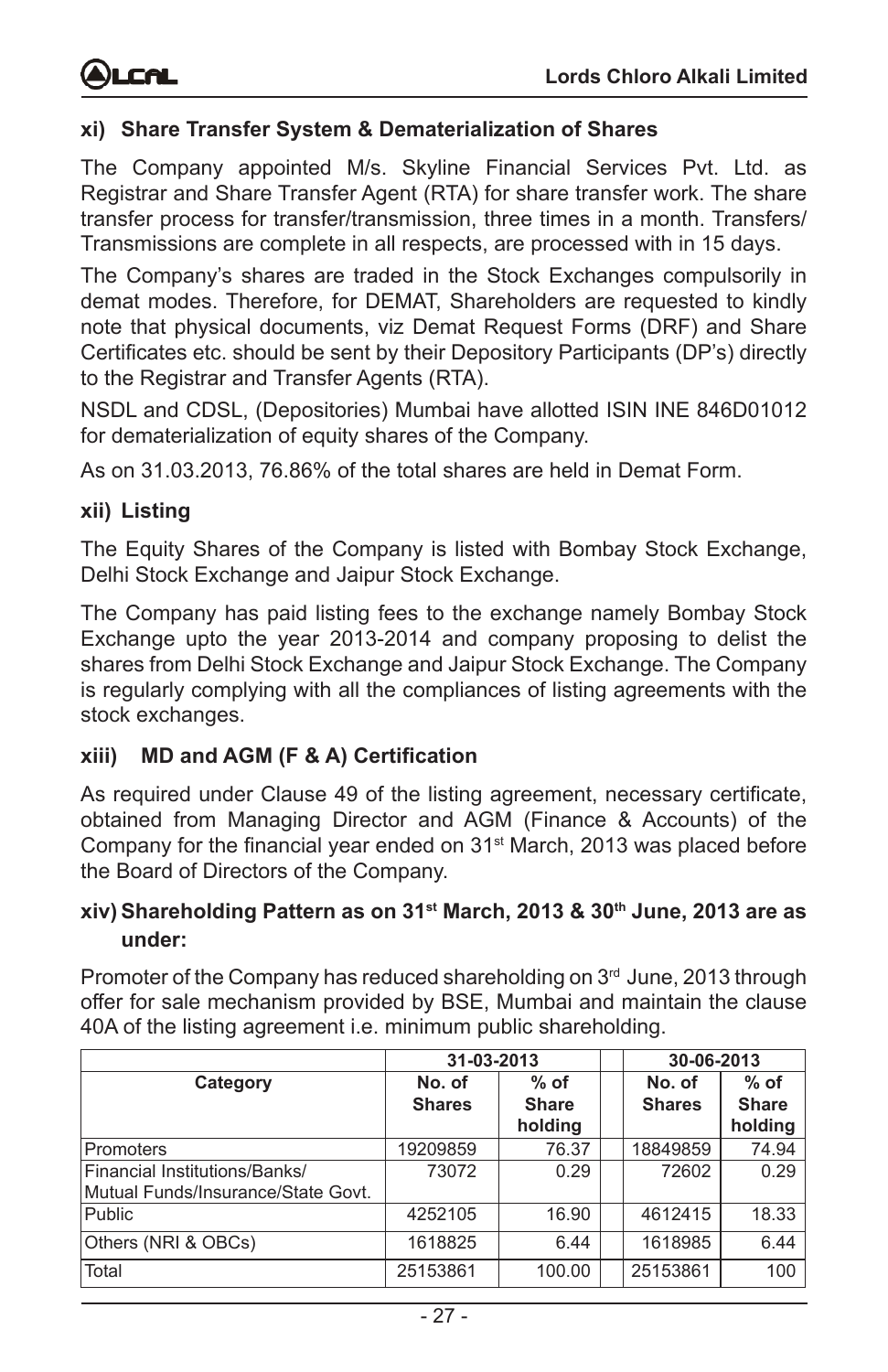## **CERTIFICATE ON CORPORATE GOVERNANCE COMPLIANCE**

To

The Members,

Lords Chloro Alkali Limited

We have examined the compliance of conditions of Corporate Governance by M/s. Lords Chloro Alkali Limited (The "Company"), for the year ended 31.03.2013 as stipulated in Clause 49 of the Listing Agreement of the said Company with the Stock Exchange(s).

The compliance of condition of Corporate Governance is the responsibility of the Management. Our examination was limited to procedures and implementation thereof, adopted by the Company for ensuring the compliance of the condition of Corporate Governance. It is neither an audit nor an expression of opinion of the financial statements of the Company.

In our opinion and to the best of our information and according to the explanation given to us, we certify that the Company has complied with the condition of Corporate Governance as stipulated in the above mentioned Listing Agreement(s) during the period starting 01.04.2012 to the date of this report.

We further state that such compliance is neither an assurance as to the future viability of the company nor the efficiency or effectiveness with which the management has conducted the affairs of the Company.

> **For Sharma Jain & Associates Company Secretaries**

> > **(Deepak Sharma) Partner C.P. No. 3670**

**Date : 30.05.2013 Place: New Delhi**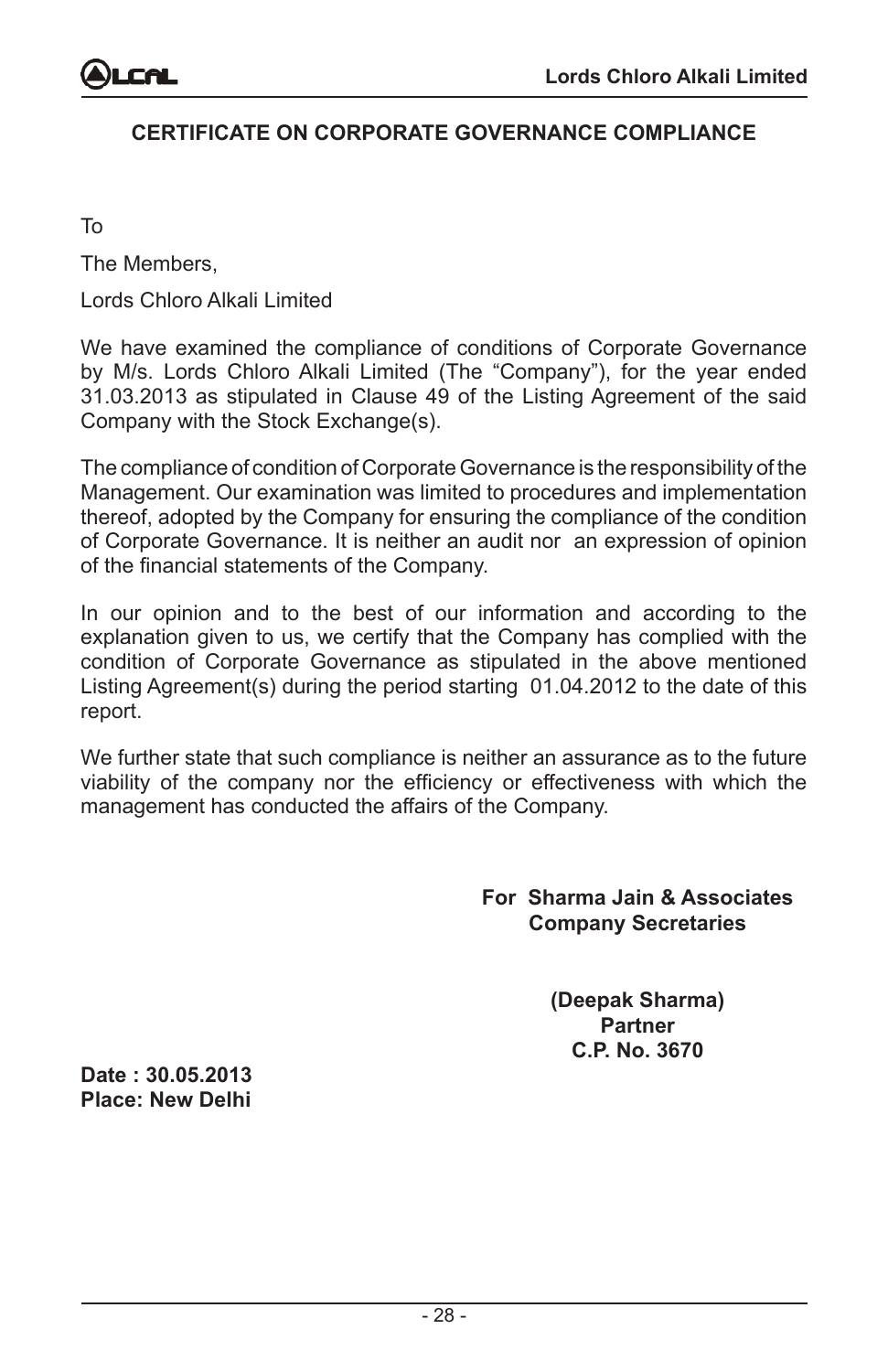

#### **INDEPENDENT AUDITORS' REPORT**

#### **To The Members of**

#### **Lords Chloro Alkali Limited**

#### **Report on the Financial Statements**

We have audited the accompanying financial statements of Lords Chloro Alkali Limited ("the Company"), which comprise the Balance Sheet as at March 31, 2013, the Statement of Profit and Loss and Cash Flow Statement for the year then ended, and a summary of significant accounting policies and other explanatory information.

#### **Management's Responsibility for the Financial Statements**

Management is responsible for the preparation of these financial statements that give a true and fair view of the financial position, financial performance and cash flows of the Company in accordance with the Accounting Standards referred to in sub-section (3C) of section 211 of the Companies Act, 1956 ("the Act"). This responsibility includes the design, implementation and maintenance of internal control relevant to the preparation and presentation of the financial statements that give a true and fair view and are free from material misstatement, whether due to fraud or error.

#### **Auditors' Responsibility**

Our responsibility is to express an opinion on these financial statements based on our audit. We conducted our audit in accordance with the Standards on Auditing issued by the Institute of Chartered Accountants of India. Those Standards require that we comply with ethical requirements and plan and perform the audit to obtain reasonable assurance about whether the financial statements are free from material misstatement.

An audit involves performing procedures to obtain audit evidence about the amounts and disclosures in the financial statements. The procedures selected depend on the auditor's judgment, including the assessment of the risks of material misstatement of the financial statements, whether due to fraud or error. In making those risk assessments, the auditor considers internal control relevant to the Company's preparation and fair presentation of the financial statements in order to design audit procedures that are appropriate in the circumstances. An audit also includes evaluating the appropriateness of accounting policies used and the reasonableness of the accounting estimates made by management, as well as evaluating the overall presentation of the financial statements.

We believe that the audit evidence we have obtained is sufficient and appropriate to provide a basis for our audit opinion.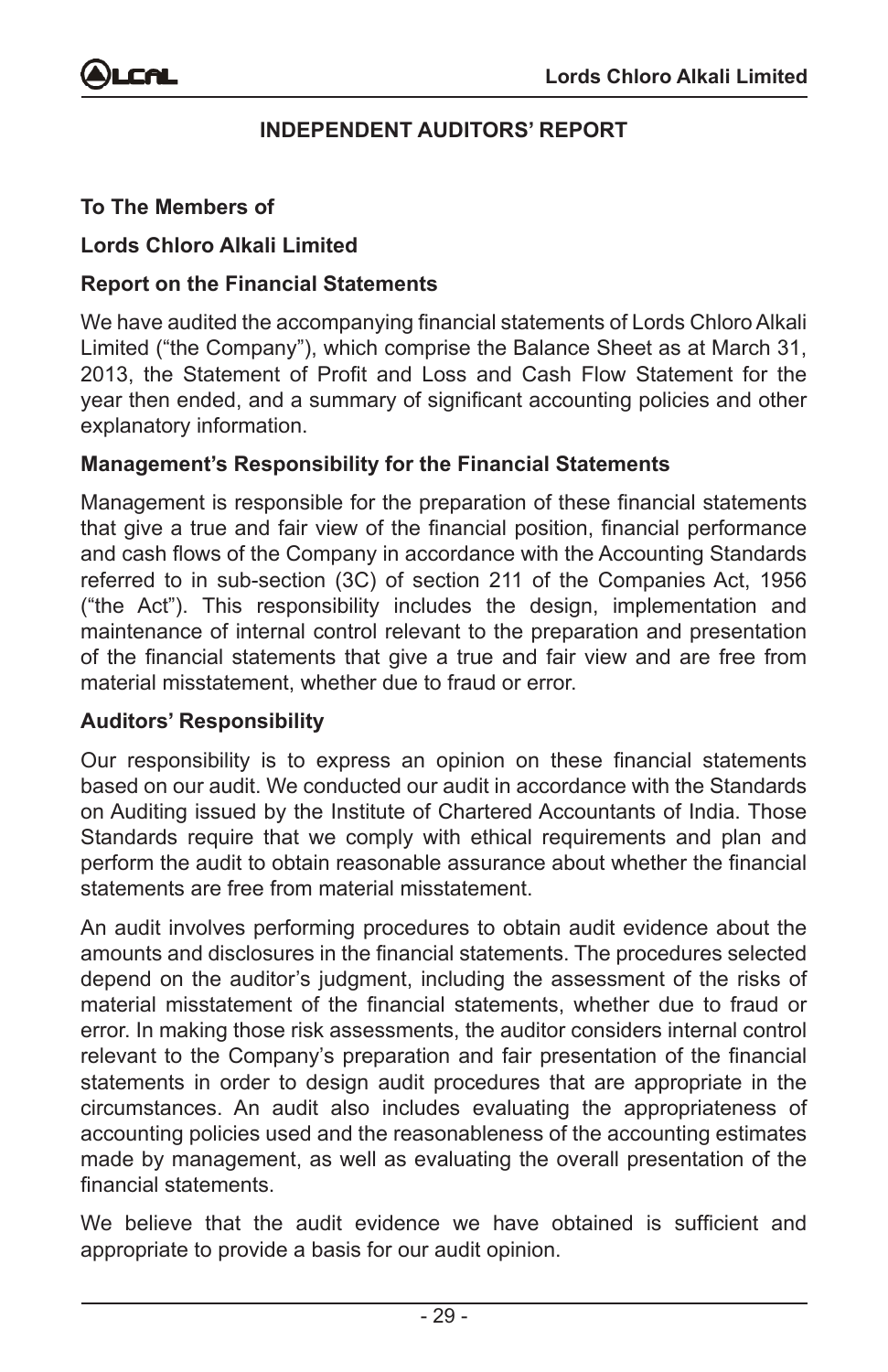

## **Opinion**

- *a) Note no. B.27 to the financial statements, which describes that balances of current assets, sundry debtors, loans and advances and current liabilities including sundry creditors are subject to confirmation and adjustments necessary upon reconciliation thereof. The effect of the adjustment arising from the reconciliation/confirmation that may arise is not ascertainable.*
- *b) Note no. B.30 to the financial statements, which describes that Company has not transferred an amount of Rs. 11.64 Lakhs (previous year Rs. 11.64 Lakhs) to the "Investor Education and Protection Fund", as required. This is a contravention of the provisions of the section 205C of the Companies Act, 1956.*

*Subject to our comments in opinion para above the effect of which is indeterminable,* in our opinion and to the best of our information and according to the explanations given to us, the financial statements give the information required by the Act in the manner so required and give a true and fair view in conformity with the accounting principles generally accepted in India:

- a) In the case of the Balance Sheet, of the state of affairs of the Company as at March 31, 2013;
- b) In the case of the Statement of Profit and Loss, of the loss for the year ended on that date; and
- c) In the case of the Cash Flow Statement, of the cash flows for the year ended on that date.

#### **Report on Other Legal and Regulatory Requirements**

- 1. As required by the Companies (Auditor's Report) Order, 2003 ("the Order") issued by the Central Government of India in terms of subsection (4A) of section 227 of the Act, we give in the Annexure a statement on the matters specified in paragraphs 4 and 5 of the Order.
- 2. As required by section 227(3) of the Act, we report that:
	- a) We have obtained all the information and explanations which to the best of our knowledge and belief were necessary for the purpose of our audit;
	- b) In our opinion proper books of account as required by law have been kept by the Company so far as appears from our examination of those books
	- c) The Balance Sheet, Statement of Profit and Loss and the Cash Flow Statement dealt with by this Report are in agreement with the books of account.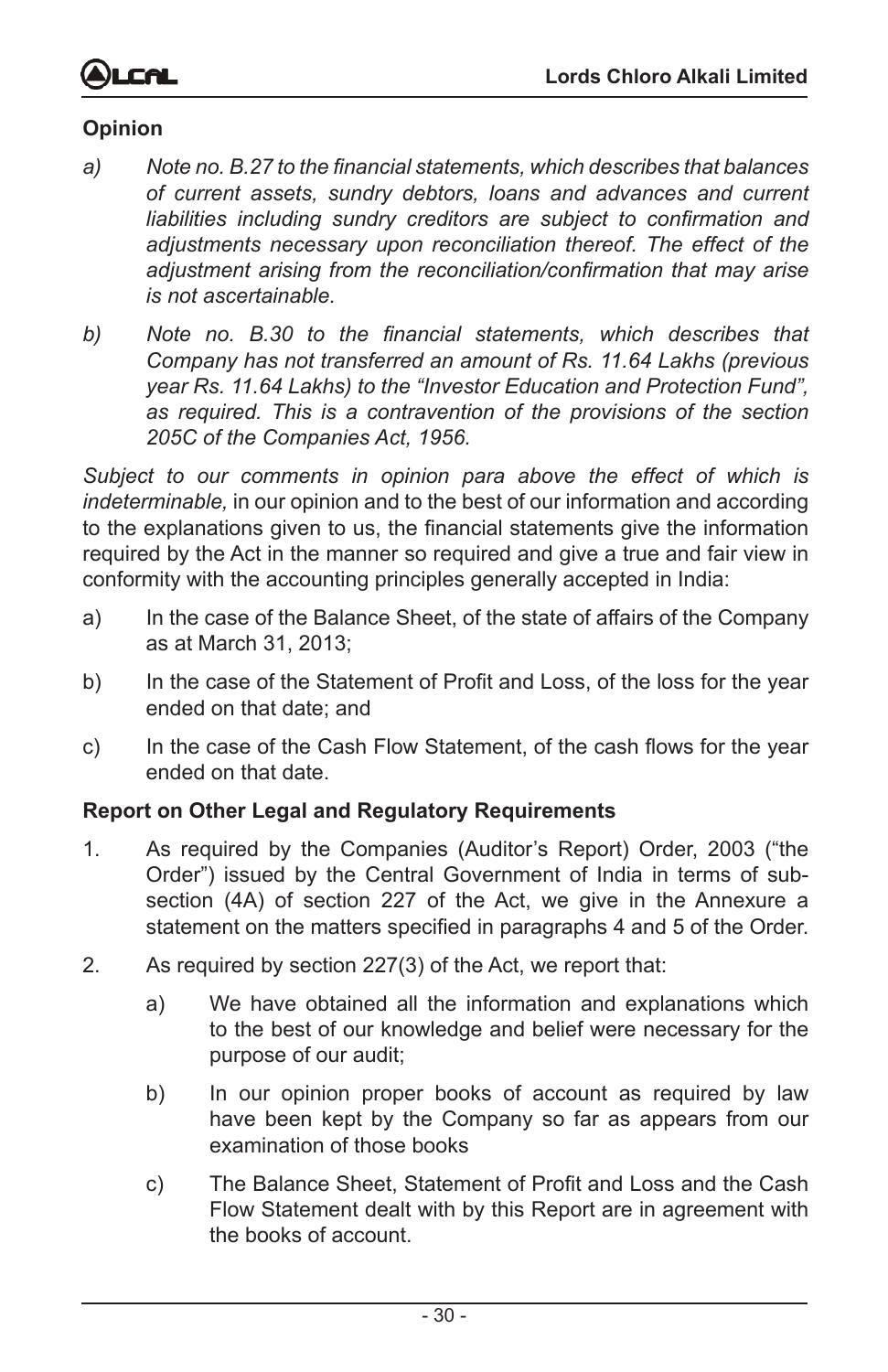- d) In our opinion, the Balance Sheet, Statement of Profit and Loss and the Cash Flow Statement comply with the Accounting Standards referred to in subsection (3C) of section 211 of the Companies Act, 1956;
- e) On the basis of written representations received from the directors as on March 31, 2013, and taken on record by the Board of Directors, none of the directors is disqualified as on March 31, 2013, from being appointed as a director in terms of clause (g) of sub-section (1) of section 274 of the Companies Act, 1956.
- f) Since the Central Government has not issued any notification as to the rate at which the cess is to be paid under section 441A of the Companies Act, 1956 nor has it issued any Rules under the said section, prescribing the manner in which such cess is to be paid, no cess is due and payable by the Company.

**For Gupta Vigg & Co. Chartered Accountants**

Firm Registration No. 001393N

**CA. Deepak Pokhriyal** *Partner* Membership No. 524778

Place: New Delhi Date: 30.09.2013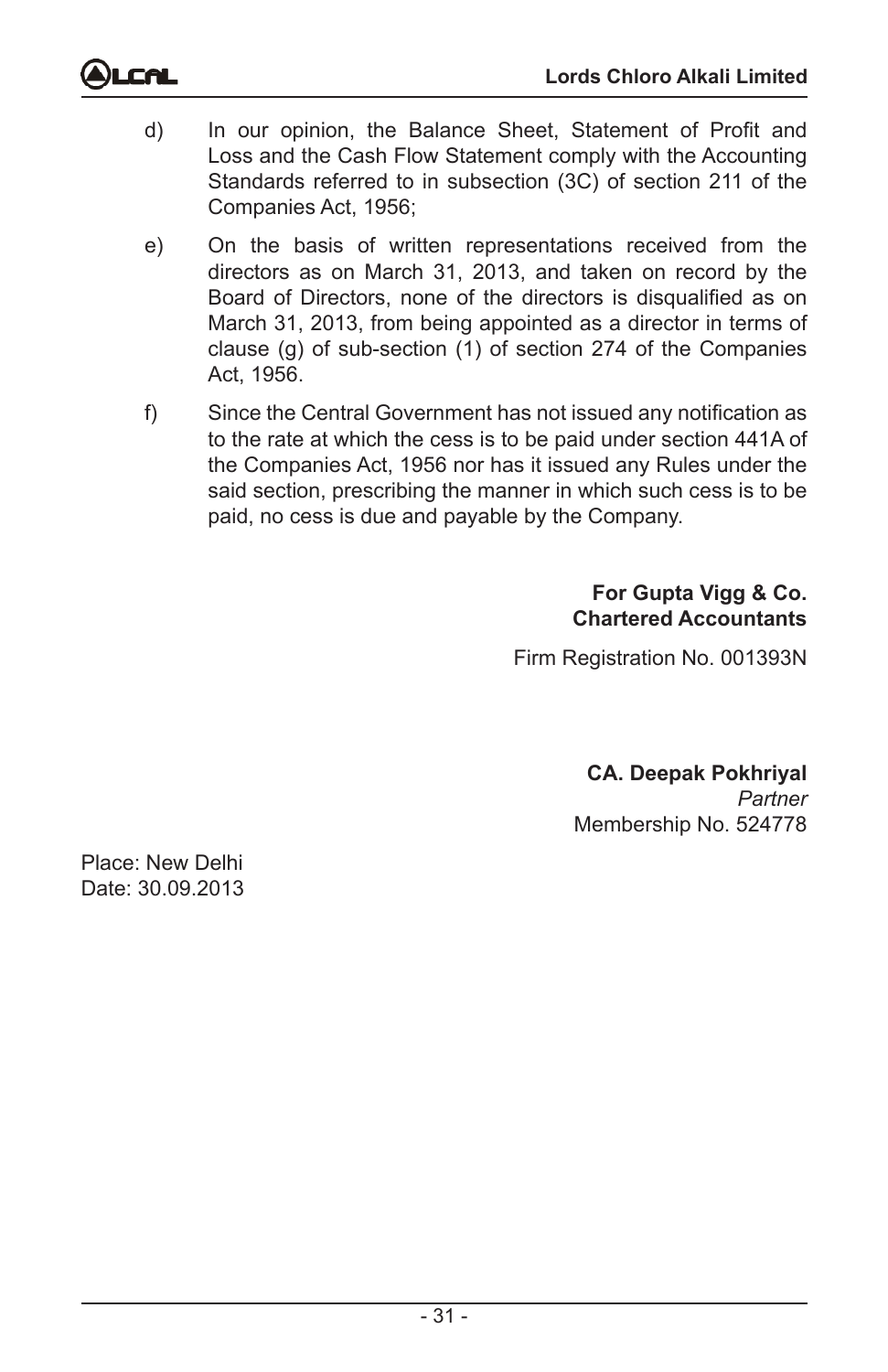**The Annexure referred to in paragraph 1 of the Our Report of even date to the members of Lords Chloro Alkali Limited on the accounts of the Company for the year ended 31st March, 2013.**

On the basis of such checks as we considered appropriate and according to the information and explanation given to us during the course of our audit, we report that:

- 1. (a) The Company has maintained reasonable records showing full particulars including quantitative details and situation of its fixed assets.
	- (b) As explained to us, fixed assets have been physically verified by the management at reasonable intervals. No material discrepancies were noticed on such verification.
	- (c) In our opinion and according to the information and explanations given to us, the Company has not disposed off a substantial part of its fixed asset during the year and therefore does not affect the going concern assumption.
- 2. (a) The inventories have been physically verified during the year by the management. In our opinion, the frequency of verification is reasonable.
	- (b) In our opinion and according to the information and explanations given to us, the procedures of physical verification of inventories followed by the management are reasonable and adequate in relation to the size of the Company and the nature of its business.
	- (c) The Company has maintained proper records of inventories. As explained to us, there were no material discrepancies noticed on physical verification of inventories as compared to the book records.
- 3. (a) According to the information and explanations given to us and on the basis of our examination of the books of account, the Company has not granted any loans, secured or unsecured, to companies, firms or other parties listed in the register maintained under Section 301 of the Companies Act, 1956. Consequently, the provisions of clauses iii (b), iii(c) and iii (d) of paragraph 4 of the order are not applicable to the Company.
	- (b) According to the information and explanations given to us and on the basis of our examination of the books of account, the Company has taken loans from companies, firms or other parties listed in the register maintained under Section 301 of the Companies Act, 1956. The maximum amount involved during the year and the year end balance of such loan is Rs. 360 lakhs (Previous Year Rs. 300 lakhs) and Rs. 195 lakhs (Previous Year Rs. 300 lakhs) respectively. The total number of parties involved is two (Previous Year one).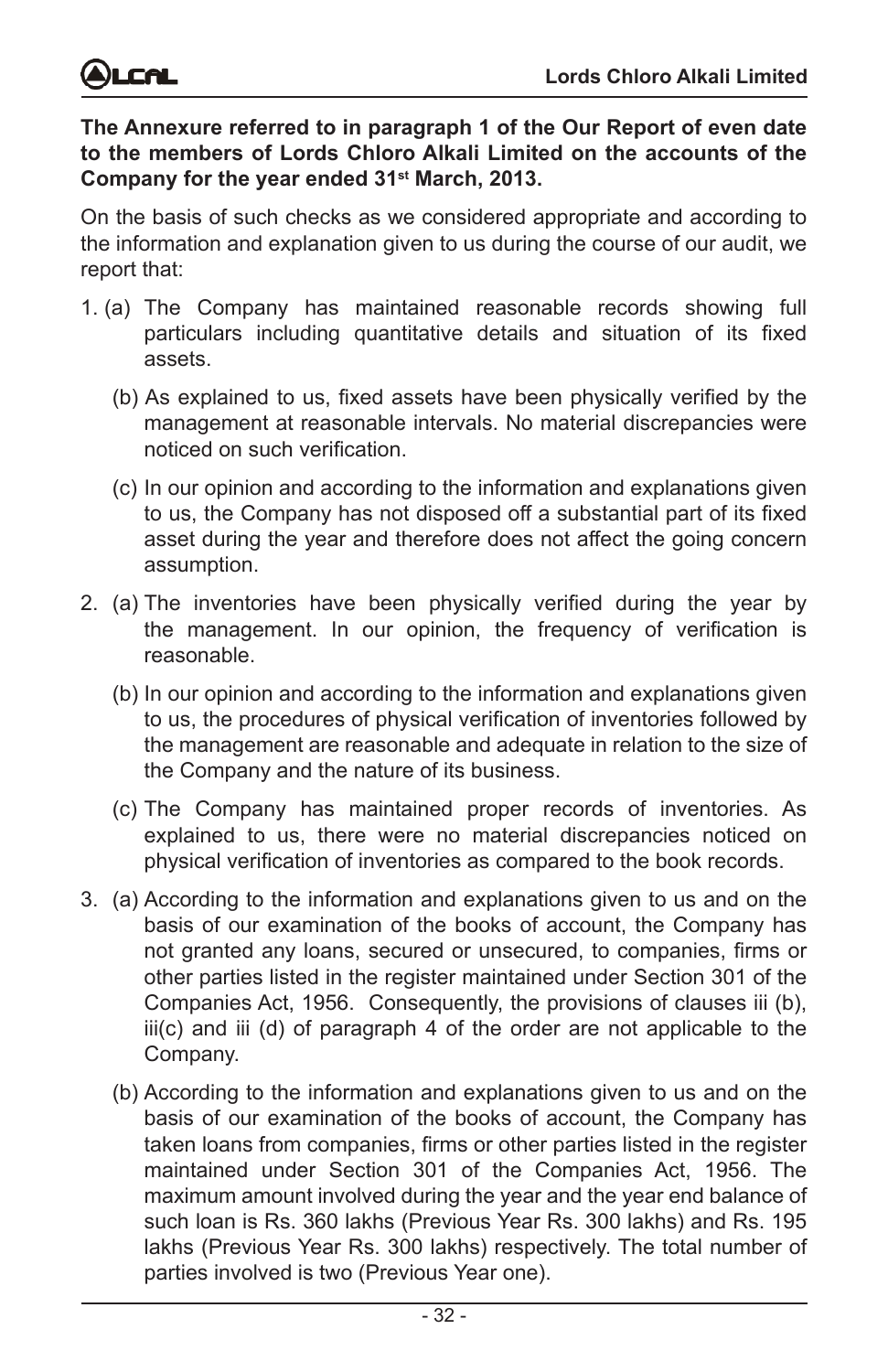

- (c) According to the information and explanations given to us and on the basis of our examination of the books of account, the above loan is interest free and in our opinion, other terms and conditions on which the loans have been taken from Companies, Firms or Other parties listed in the register maintained under section 301 of the Companies Act, 1956 are not, prima facie, prejudicial to the interest of the Company.
- (d) In respect of aforesaid loans, the Company is regular in repaying the principal as and where applicable.
- 4. In our opinion and according to the information and explanations given to us, there is generally an adequate internal control procedure commensurate with the size of the Company and the nature of its business, for the purchase of inventory, fixed assets and for sale of goods and services. During the course of our audit, no major instance of continuing failure to correct any weaknesses in the internal controls has been noticed.
- 5. (a) Based on the audit procedures applied by us and according to the information and explanations provided by the management, the transactions made in pursuance of contracts or arrangements that need to be entered in the register maintained under Section 301 of the Companies Act, 1956 have been so entered.
	- (b) In our opinion and according to the information and explanations given to us, the transactions made in pursuance of contracts/arrangements entered in the Register maintained under section 301 of the Companies Act, 1956, during the year have been made at prices which appear reasonable as per information available with the Company.
- 6. According to information and explanation given to us by the management, the Company has not accepted any deposits from the public covered under section 58A and 58AA of the Companies Act, 1956 and the companies (Acceptance of Deposit) Rules 1975.
- 7. As per information & explanations given by the management, the Company has an internal audit system commensurate with its size and the nature of its business.
- 8. We have broadly reviewed the cost records maintained by the Company pursuant to the Companies (Cost Accounting Records) Rules, 2011 prescribed by the Central Government under Section 209(1) (d) of the Companies Act, 1956 and are of the opinion that prima facie the prescribed cost records have been maintained. We have, however, not made a detailed examination of the cost records with a view to determine whether they are accurate or complete.
- 9. (a) According to the records of the Company, undisputed statutory dues including Provident Fund, Employees' State Insurance, Income-Tax, Sales-Tax, Wealth Tax, Service Tax, Custom Duty, Excise Duty, Cess to the extent applicable and any other statutory dues have generally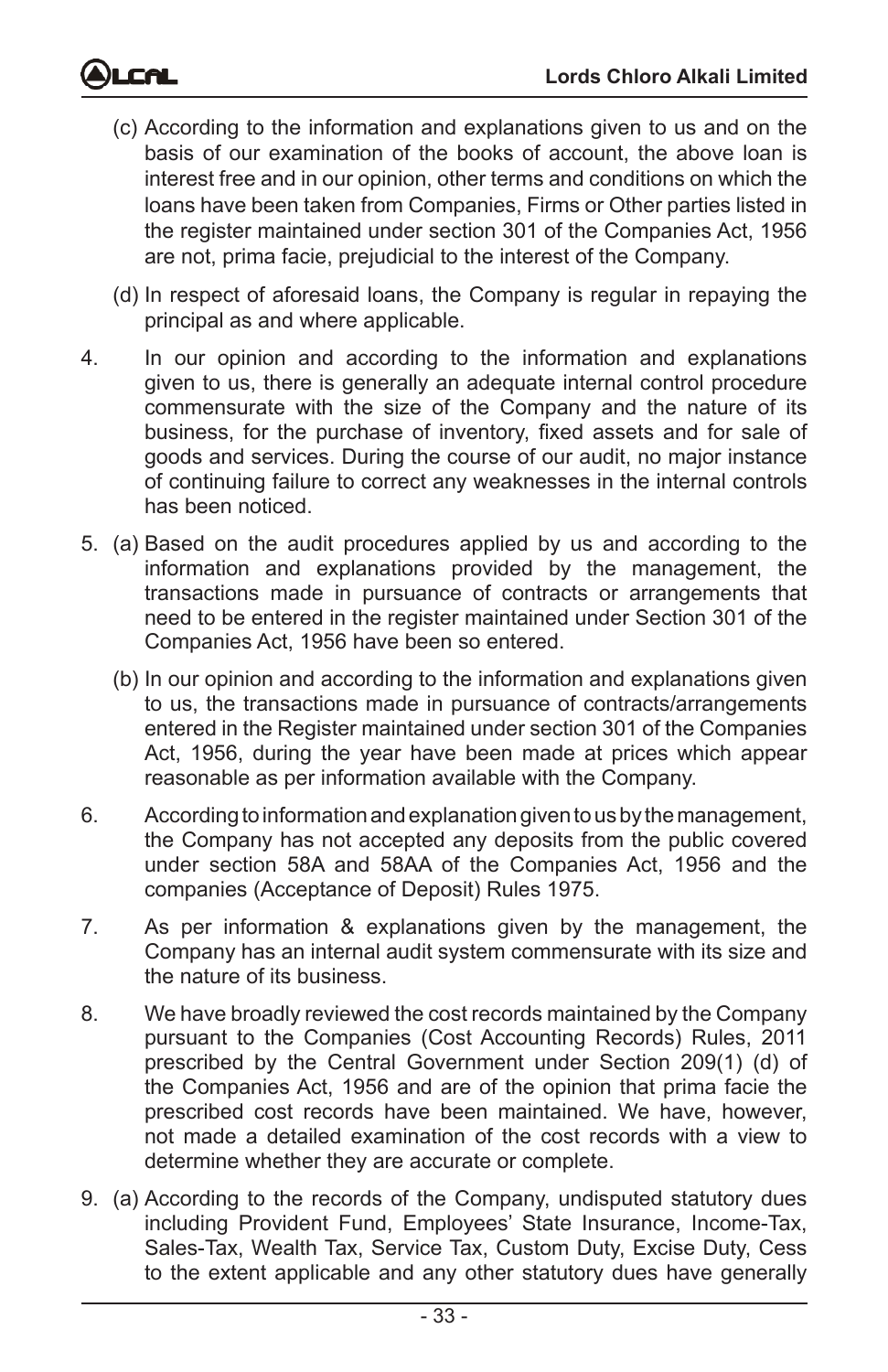been regularly deposited with the appropriate authorities, *though there has been delay in some cases in deducting and depositing of Income Tax, Provident Fund and Service Tax*. According to the information and explanations given to us there were no outstanding statutory dues as on 31<sup>st</sup> of March, 2013 for a period of more than six months from the date they became payable, except following.

| SI. No.   Nature of Dues                     | Amount due over six months on<br>31.03.2013 (Rs. in Lakhs) |
|----------------------------------------------|------------------------------------------------------------|
| Income Tax (TDS)                             | 1.33                                                       |
| Wealth Tax                                   | 6.58                                                       |
| Investor Education & Protection Fund   11.64 |                                                            |
| Vat                                          | 20.00                                                      |

(b) According to the information and explanations given to us, there is no amounts payable in respect of Income Tax, Wealth Tax, Service Tax, Sales Tax, Customs Duty and Excise Duty which have not been deposited on account of any disputes except following:

| Name of the<br>statute                | Nature of<br>dues   | Amount<br>(Rs.) | <b>Period for</b><br>which the<br>amount<br>relates | Forum where dispute<br>is pending                            |
|---------------------------------------|---------------------|-----------------|-----------------------------------------------------|--------------------------------------------------------------|
| Central<br>Excise<br>Act, 1944        | <b>Excise Duty</b>  | 141.58 lacs     | 1995-99                                             | Commissioner<br>(Appeals) Jaipur/<br><b>CESTAT New Delhi</b> |
| Central<br>Excise<br>Act, 1944        | <b>Excise Duty</b>  | 145.62 lacs     | 1996-97                                             | <b>CESTAT, New Delhi</b>                                     |
| Central<br><b>Excise</b><br>Act, 1944 | <b>Excise Duty</b>  | 110.72 lacs     | 1996-99                                             | Hon'ble High Court,<br>Rajasthan                             |
| Central<br><b>Excise</b><br>Act, 1944 | <b>Excise Duty</b>  | 12.63 lacs      | 2003-04                                             | Hon'ble High Court,<br>Rajasthan                             |
| Central<br>Excise<br>Act, 1944        | <b>Excise Duty</b>  | $1.53$ lacs     | 2011-12                                             | Additional<br>Commissioner, Jaipur                           |
| Rajasthan Sales<br>Tax Act, 1994      | Electricity<br>Duty | 20.03 lacs      | 2004-06                                             | Dy. Commissioner-<br><b>Commercial Taxes</b><br>(Appeals)    |
| Rajasthan Sales<br>Tax Act, 1994      | <b>Entry Tax</b>    | 27.28 lacs      | 2003-11                                             | Dy. Commissioner-<br><b>Commercial Taxes</b><br>(Appeals)    |
| Income Tax Act,<br>1961               | Income Tax          | 287.17 lacs     | 1996-97                                             | Commissioner Appeal,<br>Alwar                                |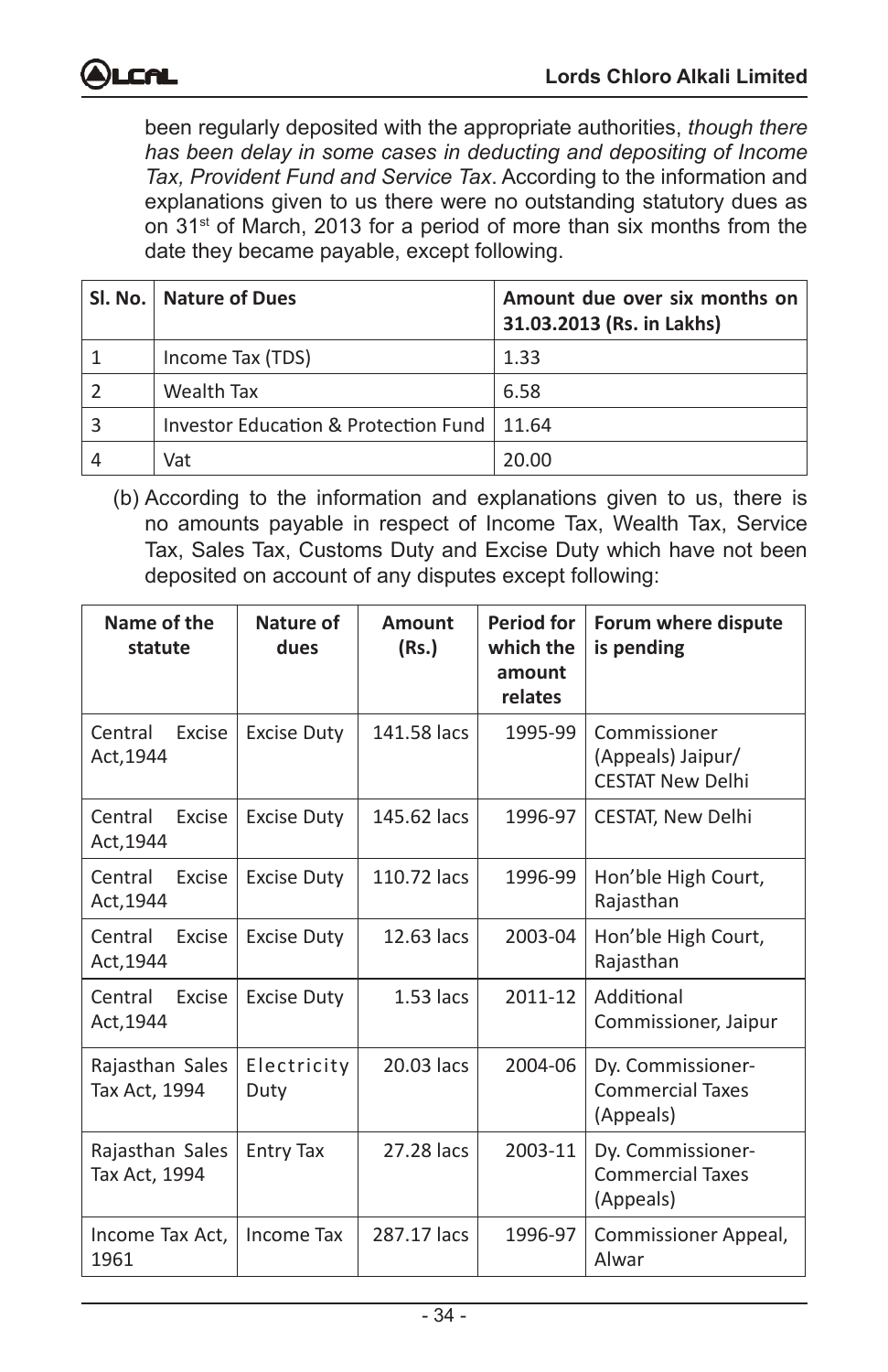10. The Company has accumulated losses of Rs. 817.85 Lacs at the end of the financial year (Previous Year Rs. 494.97 Lacs). The Company has not incurred any cash loss during the financial year covered by the audit (Previous Year cash loss amounting to Rs. 790.33 Lacs).

LCAL

- 11. Based on our audit procedures and on the information and explanations given by the management, we are of the opinion that the Company has not defaulted in repayment of dues to financial institutions and banks.
- 12. According to the information and explanations given to us, the Company has not granted loans and advances on the basis of security by way of pledge of shares, debentures and other securities.
- 13. The Company is not a chit fund or a nidhi /mutual benefit fund/society. Therefore, the provision of this clause of the Companies (Auditor's Report) Order, 2003 (as amended) is not applicable to the Company.
- 14. The Company is not dealing or trading in shares, securities, debentures and other investment hence this clause is not applicable.
- 15. According to the information and explanations given to us, the Company has not given any guarantees for loan taken by others from a bank or financial institution.
- 16. Based on our audit procedures and on the information given by the management, we report that the Company has not raised any term loans during the year.
- 17. Based on the information and explanations given to us and on an overall examination of the Balance Sheet of the Company as at 31<sup>st</sup> March, 2013, we report that no funds raised on short-term basis have been used for long-term investment by the Company.
- 18. Based on the audit procedures performed and the information and explanations given to us by the management, we report that the Company has not made any preferential allotment of shares to parties and companies covered in the Register maintained under Section 301 of the Companies Act, 1956 during the year.
- 19. During the period covered by our audit report, the Company has not issued any debentures.
- 20. The Company has not raised any money by public issue during the year.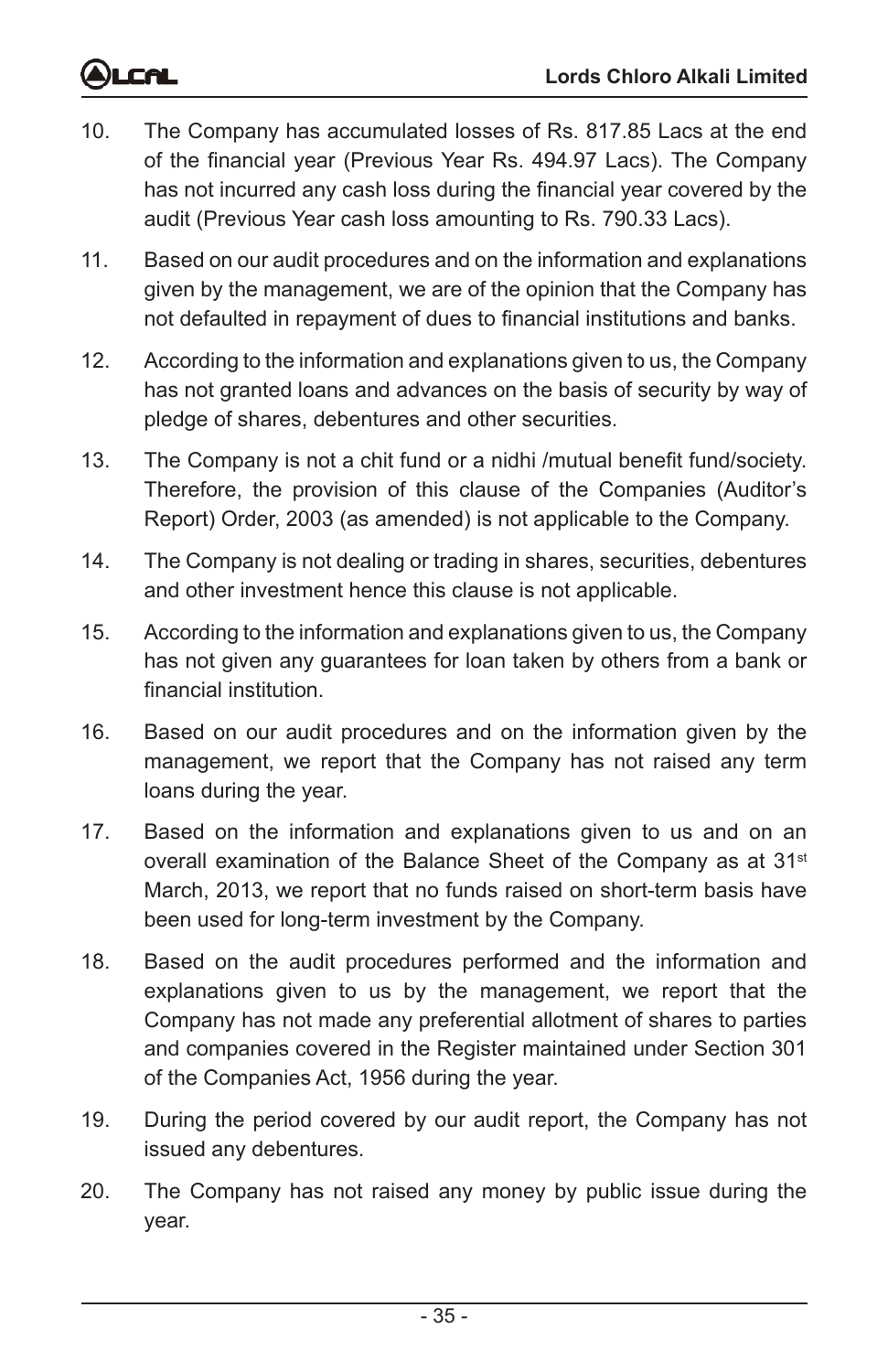21. Based on the audit procedures performed and the information and explanations given to us, we report that no fraud on or by the Company has been noticed or reported during the year, nor have we been informed of such case by the management.

> **For Gupta Vigg & Co. Chartered Accountants**

Firm Registration No. 001393N

**CA. Deepak Pokhriyal** *Partner*

Membership No. 524778

Place: New Delhi Date: 30.09.2013

LCAL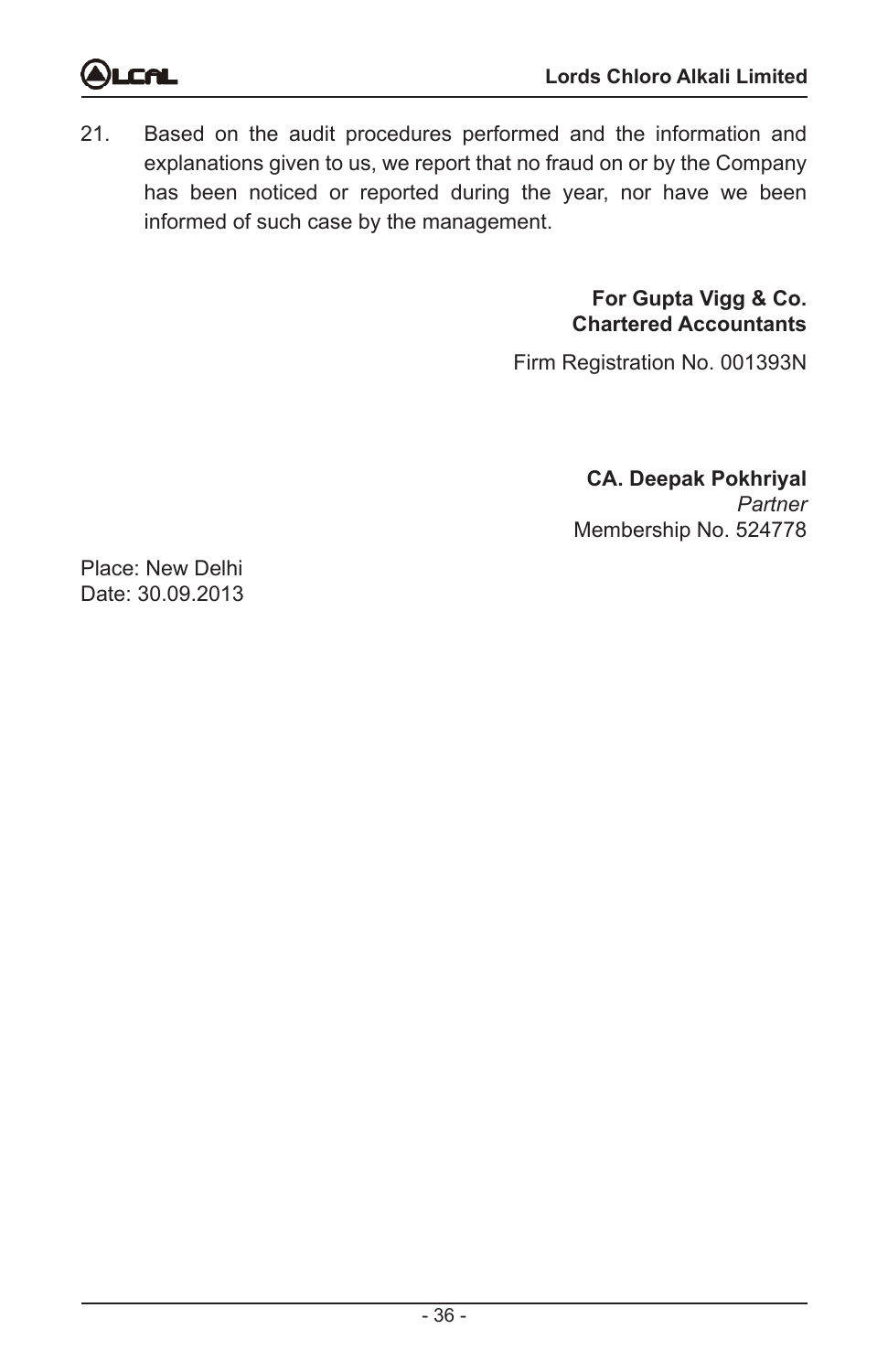

|                                | <b>BALANCE SHEET AS AT 31ST MARCH' 2013</b> |                                     |                                     |  |  |  |  |
|--------------------------------|---------------------------------------------|-------------------------------------|-------------------------------------|--|--|--|--|
| <b>PARTICULARS</b>             | <b>NOTES</b>                                | AS AT<br>31.03.2013<br>(Rs. In Lac) | AS AT<br>31.03.2012<br>(Rs. In Lac) |  |  |  |  |
| <b>EQUITY AND LIABILITIES</b>  |                                             |                                     |                                     |  |  |  |  |
| 1. SHAREHOLDER'S FUNDS:        |                                             |                                     |                                     |  |  |  |  |
| a. Share Capital               | B.1                                         | 2,515.39                            | 2,515.39                            |  |  |  |  |
| b. Reserves & Surplus          | B.2                                         | 1,327.13                            | 1,650.72                            |  |  |  |  |
| 2. NON- CURRENT LIABILITIES    |                                             |                                     |                                     |  |  |  |  |
| a. Long Term Borrowing         | B.3                                         | 483.04                              | 160.53                              |  |  |  |  |
| b. Deferred Tax Liability(Net) | B.4                                         | 43.16                               | 86.60                               |  |  |  |  |
| c. Long Term Provisions        | B.5                                         | 140.11                              | 169.66                              |  |  |  |  |
| 3. CURRENT LIABILITIES         |                                             |                                     |                                     |  |  |  |  |
| a. Short Term Borrowing        | <b>B.6</b>                                  |                                     | 393.27                              |  |  |  |  |
| b. Trade Payables              | B.7                                         | 498.02                              | 531.53                              |  |  |  |  |
| c. Other Current Liabilities   | <b>B.8</b>                                  | 1,350.64                            | 1,496.13                            |  |  |  |  |
| d. Short Term Provisions       | <b>B.9</b>                                  | 87.38                               | 88.25                               |  |  |  |  |
| <b>TOTAL</b>                   |                                             | 6,444.87                            | 7,092.08                            |  |  |  |  |
| <b>ASSETS</b>                  |                                             |                                     |                                     |  |  |  |  |
| 1. NON CURRENT ASSETS:         |                                             |                                     |                                     |  |  |  |  |
| a. Fixed Assets                | <b>B.10</b>                                 |                                     |                                     |  |  |  |  |
| i. Tangible Assets             |                                             | 2,869.55                            | 3,287.54                            |  |  |  |  |
| ii. Capital Work-in-Progress   |                                             | 1,032.16                            | 794.79                              |  |  |  |  |
| b. Non Current Investment      | <b>B.11</b>                                 | 2.77                                | 2.77                                |  |  |  |  |
| c. Long Term Loans & Avances   | <b>B.12</b>                                 | 96.72                               | 156.67                              |  |  |  |  |
| d. Other non-current Assets    | <b>B.13</b>                                 | 0.91                                | 0.97                                |  |  |  |  |
| 2. CURRENT ASSETS              |                                             |                                     |                                     |  |  |  |  |
| a. Inventories                 | <b>B.14</b>                                 | 680.01                              | 688.91                              |  |  |  |  |
| b. Trade Receivable            | <b>B.15</b>                                 | 386.07                              | 479.30                              |  |  |  |  |
| c. Cash & Cash Equivalents     | <b>B.16</b>                                 | 102.81                              | 101.29                              |  |  |  |  |
| d. Short Term Loans & Avances  | <b>B.17</b>                                 | 1,271.55                            | 1,574.85                            |  |  |  |  |
| e. Other Current Assets        | <b>B.18</b>                                 | 2.32                                | 4.99                                |  |  |  |  |
| <b>TOTAL</b>                   |                                             | 6,444.87                            | 7,092.08                            |  |  |  |  |
|                                |                                             |                                     |                                     |  |  |  |  |

Significant Accounting Policies A

Notes B.1 to B. 39 form an integral part of financial statements

#### **FOR GUPTA VIGG & CO. CHARTERED ACCOUNTANTS FIRM REGISTRATION NO. 001393N**

| <b>CA. DEEPAK POKHRIYAL</b><br><b>PARTNER</b><br><b>MEMBERSHIP NO. 524778</b> | <b>ALOK DHIR</b><br><b>DIRECTOR</b> | <b>RAKESH AHUJA</b><br><b>DIRECTOR</b> | <b>AJAY VIRMANI</b><br><b>MANAGING DIRECTOR</b>       |
|-------------------------------------------------------------------------------|-------------------------------------|----------------------------------------|-------------------------------------------------------|
| <b>PLACE: NEW DELHI</b><br>DATED: 30.09.2013                                  |                                     |                                        | <b>RAHAS BIHARI PANDA</b><br><b>COMPANY SECRETARY</b> |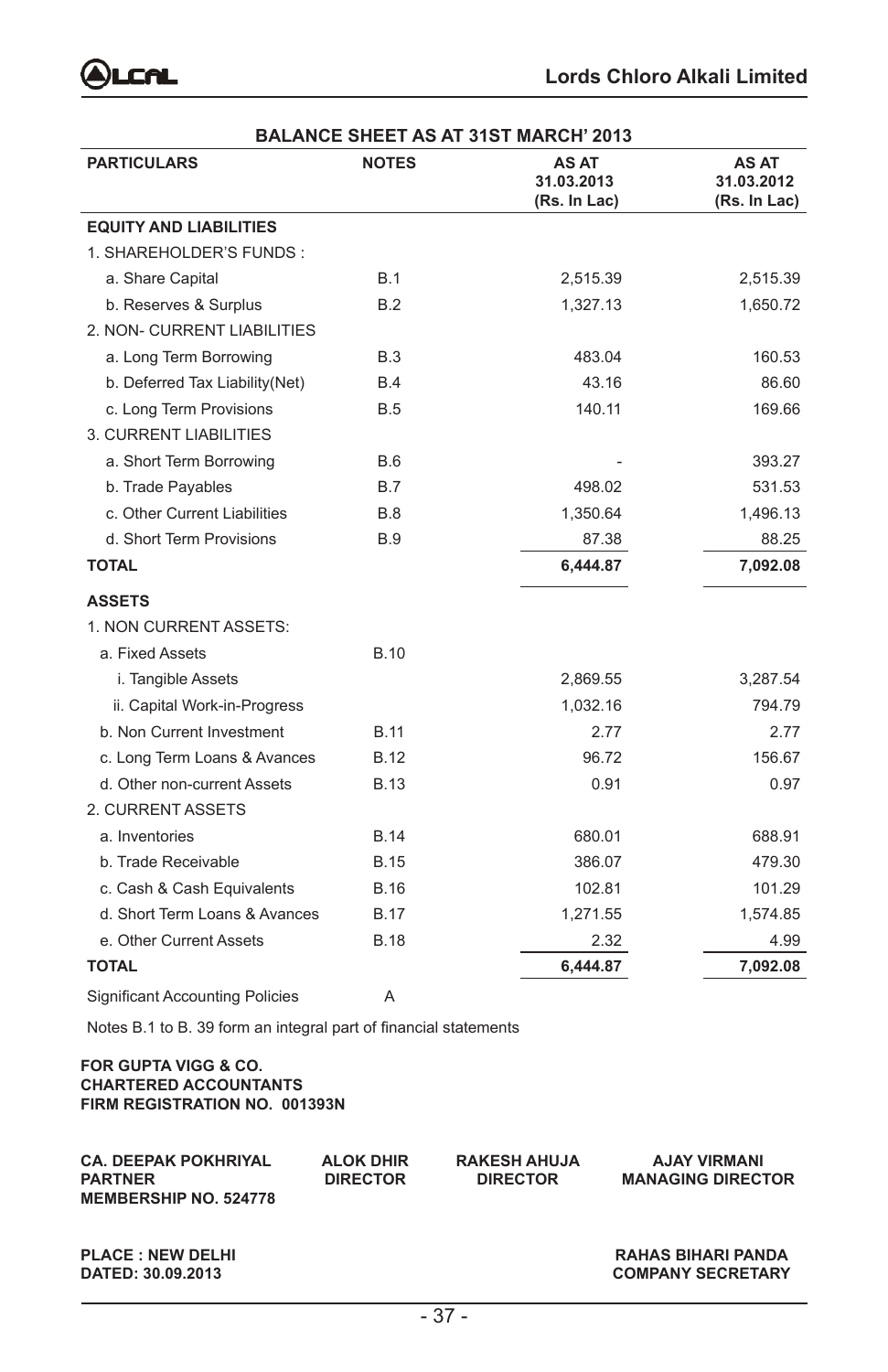

#### **STATEMENT OF PROFIT & LOSS FOR THE YEAR ENDING 31st MARCH' 2013**

| <b>PARTICULARS</b>                                               | <b>NOTES</b>     |                     | 2012-2013    |        | 2011-2012                                             |
|------------------------------------------------------------------|------------------|---------------------|--------------|--------|-------------------------------------------------------|
|                                                                  |                  |                     | (Rs. In Lac) |        | (Rs. In Lac)                                          |
|                                                                  | <b>B.19</b>      |                     |              |        |                                                       |
| 1. Revenue From Operation (Gross)<br>Less: Excise Duty           |                  |                     |              |        | 2,912.31<br>241.79                                    |
| Revenue From Operation (Net)                                     |                  |                     |              |        | 2,670.52                                              |
| 2. Other Income                                                  | <b>B.20</b>      |                     | 400.82       |        | 208.10                                                |
| 3. Total Revenue (1+2)                                           |                  |                     | 400.82       |        | 2,878.62                                              |
| 4. EXPENSES                                                      |                  |                     |              |        |                                                       |
| a. Cost of Material Consumed                                     | <b>B.21</b>      |                     |              |        | 593.14                                                |
| b. Purchase of Traded Goods                                      |                  |                     |              |        | 308.48                                                |
| c. Change in Inventories of<br>Finished Goods, Stock-in-process  | <b>B.22</b>      |                     |              |        | 202.16                                                |
| d. Power and Fuel                                                |                  |                     | 30.94        |        | 1,595.08                                              |
| e. Employees Benefits Expenses                                   | <b>B.23</b>      |                     | 131.00       |        | 434.56                                                |
| f. Finance Cost                                                  | <b>B.24</b>      |                     | 15.13        |        | 10.96                                                 |
| g. Depreciation and<br><b>Amortization Expenses</b>              | <b>B.10</b>      | 418.08              |              | 472.05 |                                                       |
| Less: Transfer from Revaluation                                  |                  |                     |              |        |                                                       |
| Reserve                                                          |                  | 0.71                | 417.37       | 0.71   | 471.34                                                |
| h. Other Expenses                                                | <b>B.25</b>      |                     | 172.70       |        | 524.57                                                |
| <b>Total Expenses</b>                                            |                  |                     | 767.14       |        | 4,140.29                                              |
| 5. Profit/ (Loss) before Tax, Exceptional and                    |                  |                     | (366.32)     |        | (1,261.67)                                            |
| <b>Extra Ordinary Items</b>                                      |                  |                     |              |        |                                                       |
| 6. Exceptional/ Extra Ordinary Items                             |                  |                     |              |        |                                                       |
| 7. Profit / (Loss) before Tax                                    |                  |                     | (366.32)     |        | (1,261.67)                                            |
| 8. Tax Expenses                                                  |                  |                     |              |        |                                                       |
| a. Current year Tax                                              |                  |                     |              |        |                                                       |
| b. MAT Credit Entitlement                                        |                  |                     |              |        |                                                       |
| c.Current year Deferred Tax Asset/(Liability)                    |                  |                     | 43.44        |        | 438.78                                                |
| d. Earlier years Tax                                             |                  |                     |              |        |                                                       |
| 9. Net Profit / (Loss)                                           |                  |                     | (322.88)     |        | (822.89)                                              |
| 10. Earning per share                                            |                  |                     |              |        |                                                       |
| No. of shares for the calculation of Basic and Diluted EPS       |                  |                     | 25, 153, 861 |        | 25,153,861                                            |
| a)Basic and Diluted EPS Including Exceptional Items              |                  |                     | (1.28)       |        | (3.27)                                                |
| b) Basic and Diluted EPS Excluding Exceptional Items             |                  |                     | (1.28)       |        | (3.27)                                                |
| <b>Significant Accounting Policies</b>                           |                  |                     |              |        |                                                       |
| Notes B.1 to B. 39 form an integral part of financial statements |                  |                     |              |        |                                                       |
| <b>FOR GUPTA VIGG &amp; CO.</b>                                  |                  |                     |              |        |                                                       |
| <b>CHARTERED ACCOUNTANTS</b>                                     |                  |                     |              |        |                                                       |
| FIRM REGISTRATION NO. 001393N                                    |                  |                     |              |        |                                                       |
| <b>CA. DEEPAK POKHRIYAL</b>                                      | <b>ALOK DHIR</b> | <b>RAKESH AHUJA</b> |              |        | <b>AJAY VIRMANI</b>                                   |
| <b>PARTNER</b><br><b>MEMBERSHIP NO. 524778</b>                   | <b>DIRECTOR</b>  | <b>DIRECTOR</b>     |              |        | <b>MANAGING DIRECTOR</b>                              |
|                                                                  |                  |                     |              |        |                                                       |
| <b>PLACE : NEW DELHI</b><br>DATED: 30.09.2013                    |                  |                     |              |        | <b>RAHAS BIHARI PANDA</b><br><b>COMPANY SECRETARY</b> |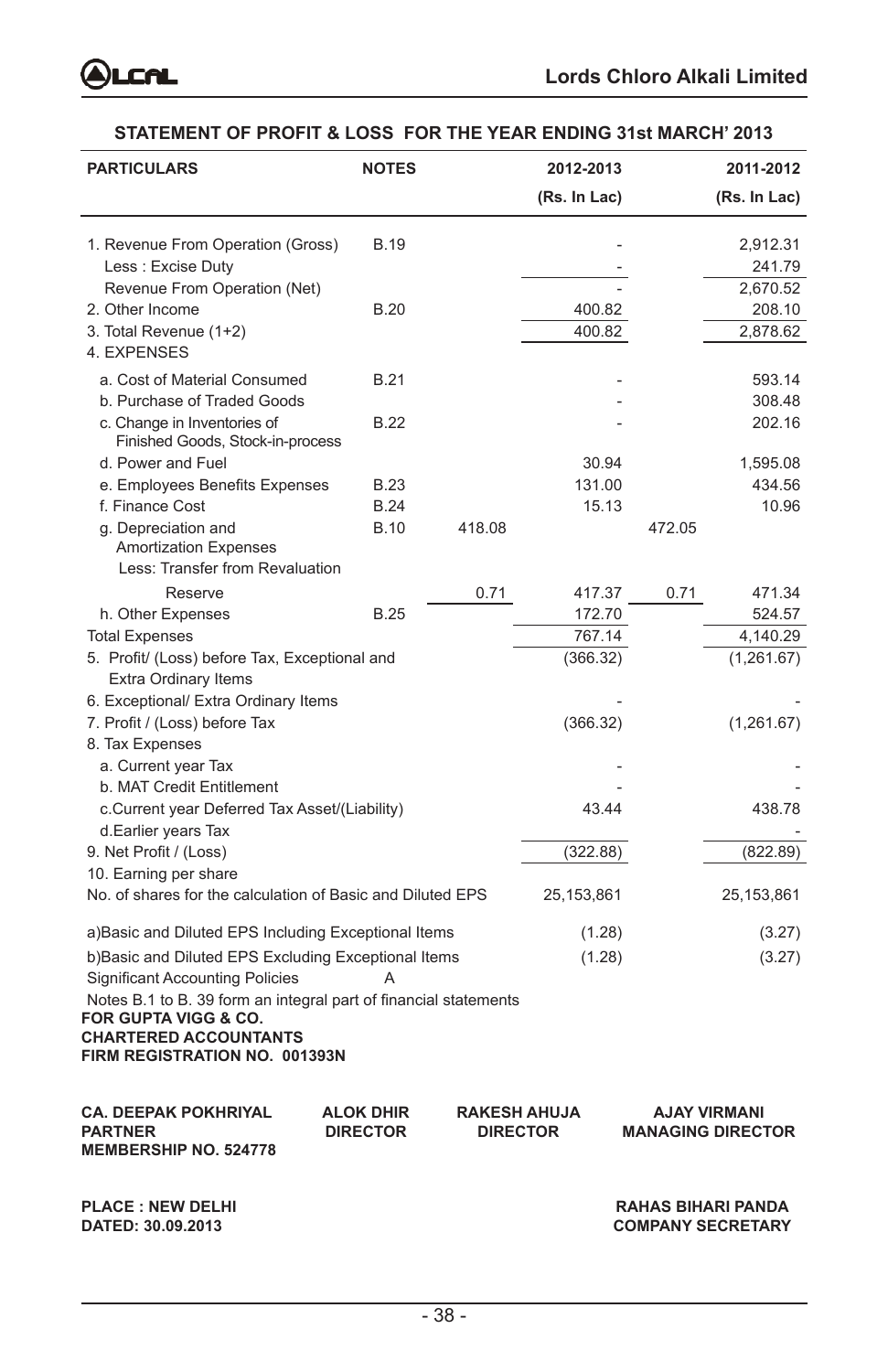| <b>PARTICULARS</b>                                         |          | 2012-13      |          | 2011-12      |
|------------------------------------------------------------|----------|--------------|----------|--------------|
|                                                            |          | (Rs. In Lac) |          | (Rs. In Lac) |
| A. Cash Flow from Operating<br><b>Activities</b>           |          |              |          |              |
| Net Profit/(Loss) before Tax,<br><b>Exceptional Items</b>  |          | (366.32)     |          | (1261.67)    |
| Adjustments for: -                                         |          |              |          |              |
| Depreciation                                               | 417.37   |              | 471.34   |              |
| Interest                                                   | 15.13    |              | 10.96    |              |
| Interest & Dividend Income                                 | (0.11)   |              | (11.60)  |              |
| Profit on sale of Investment                               |          |              |          |              |
| Profit on Sale of Fixed Assets                             |          | 432.39       | (98.05)  | 372.65       |
| Operating Profit before Working<br>Capital Changes         |          | 66.07        |          | (889.02)     |
| Adjustments for :-                                         |          |              |          |              |
| Decrease/(Increase) in Trade<br>Receivables                | 93.23    |              | 693.42   |              |
| Decrease/(Increase) in Inventories                         | 8.89     |              | 337.57   |              |
| (Decrease)/Increase in Trade<br>Payables                   | (33.50)  |              | 18.78    |              |
| Decrease/(Increase) in Loans and<br>Advances               | 363.26   |              | (82.99)  |              |
| Decrease/(Increase) in other<br><b>Current Assets</b>      | 2.73     |              | 4.55     |              |
| (Decrease)/Increase in other<br><b>Current Liabilities</b> | (145.49) |              | (135.47) |              |
| (Decrease)/Increase in provisions                          | (30.42)  | 258.70       | (25.24)  | 810.62       |
| Cash Generated from Operations                             |          | 324.77       |          | (78.40)      |
| Advance Tax                                                |          |              |          |              |
| Cash Flow from Operating Activities                        |          | 324.77       |          | (78.40)      |
| Net Cash Flow From Operating<br>ctivites                   |          | 324.77       |          | (78.40)      |
| <b>B.</b> Cash Flow from Investing<br><b>Activities</b>    |          |              |          |              |
| <b>Purchase of Fixed Assets</b>                            |          | (237.47)     |          | (24.38)      |
| Sale/Transfer of Fixed Assets                              |          |              |          | 206.05       |
| Interest and Dividend received                             |          | 0.11         |          | 11.60        |
| Net Cash used in Investing Activities                      |          | (237.36)     |          | 193.27       |

#### **CASH FLOW STATEMENT FOR THE YEAR ENDED 31ST MARCH, 2013**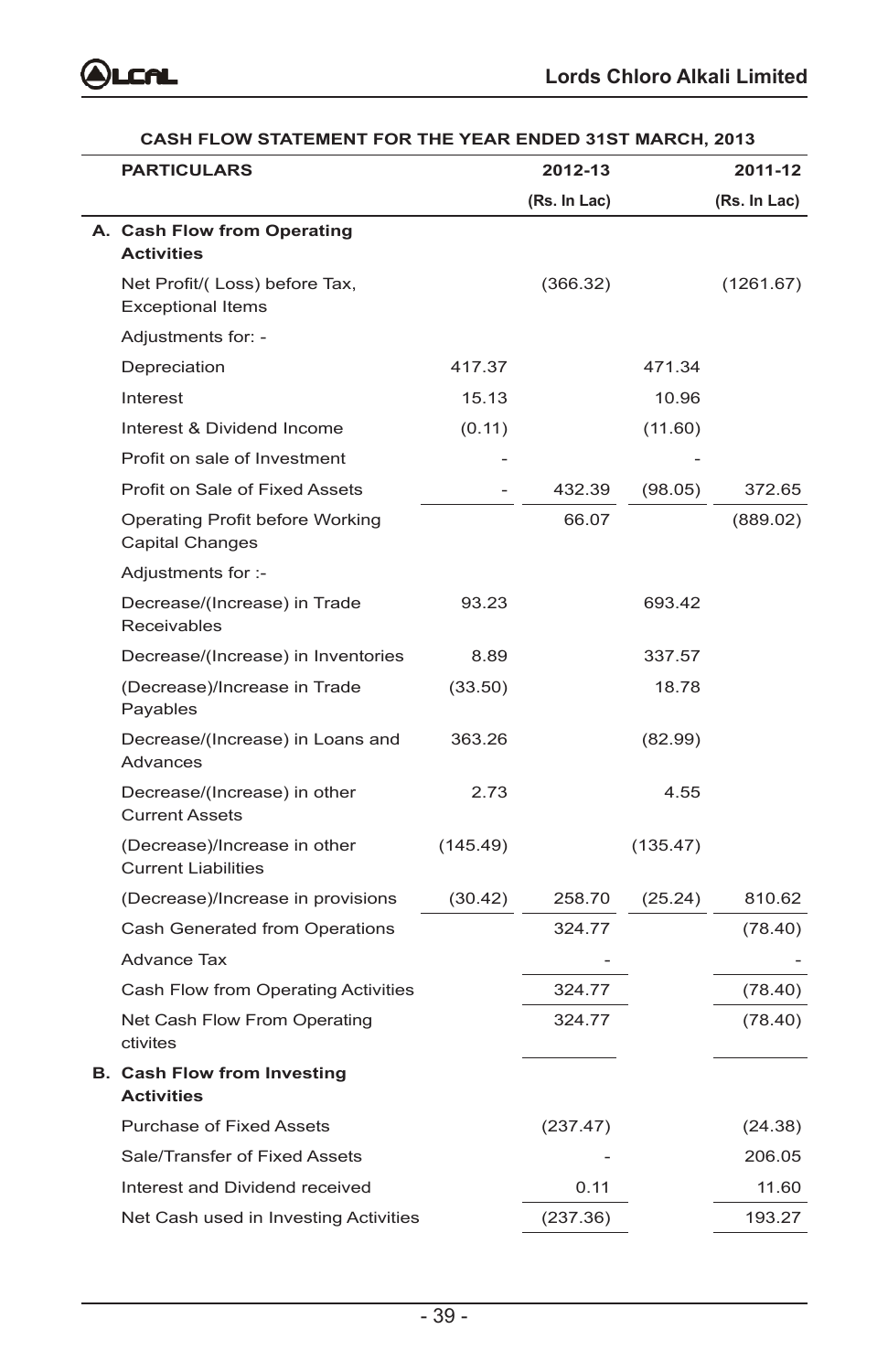| C. Cash Flow from Financing<br><b>Activities</b>         |          |          |
|----------------------------------------------------------|----------|----------|
| Proceeds from long term borrowings                       | 322.51   |          |
| Proceeds from short term borrowings                      |          | 93.69    |
| Repayment of long term borrowings                        |          | (127.25) |
| Repayment of short term borrowings                       | (393.27) |          |
| Proceeds from Equity                                     |          |          |
| Proceeds from Share Premium                              |          |          |
| Interest                                                 | (15.13)  | (10.96)  |
| Net Cash used in Financing Activities                    | (85.89)  | (44.52)  |
| Net Increase/ (Decrease) in Cash<br>and Cash equivalents | 1.52     | 70.35    |
| Cash & Cash Equivalents (Opening Balance)                | 101.29   | 30.94    |
| Cash & Cash Equivalents (Closing Balance)                | 102.81   | 101.29   |
|                                                          |          |          |

Note: Figures of previous year have been recast/regrouped wherever necessary As per our report of even date attached

#### **For GUPTA VIGG & CO. CHARTERED ACCOUNTANTS FIRM REGISTRATION NO. 001393N**

| <b>CA. DEEPAK POKHRIYAL</b>                    | <b>ALOK DHIR</b> | <b>RAKESH AHUJA</b> | <b>AJAY VIRMANI</b>      |
|------------------------------------------------|------------------|---------------------|--------------------------|
| <b>PARTNER</b><br><b>MEMBERSHIP NO. 524778</b> | <b>DIRECTOR</b>  | <b>DIRECTOR</b>     | <b>MANAGING DIRECTOR</b> |

**DATED: 30-09-2013**

**RAHAS BIHARI PANDA PLACE : NEW DELHI COMPANY SECRETARY**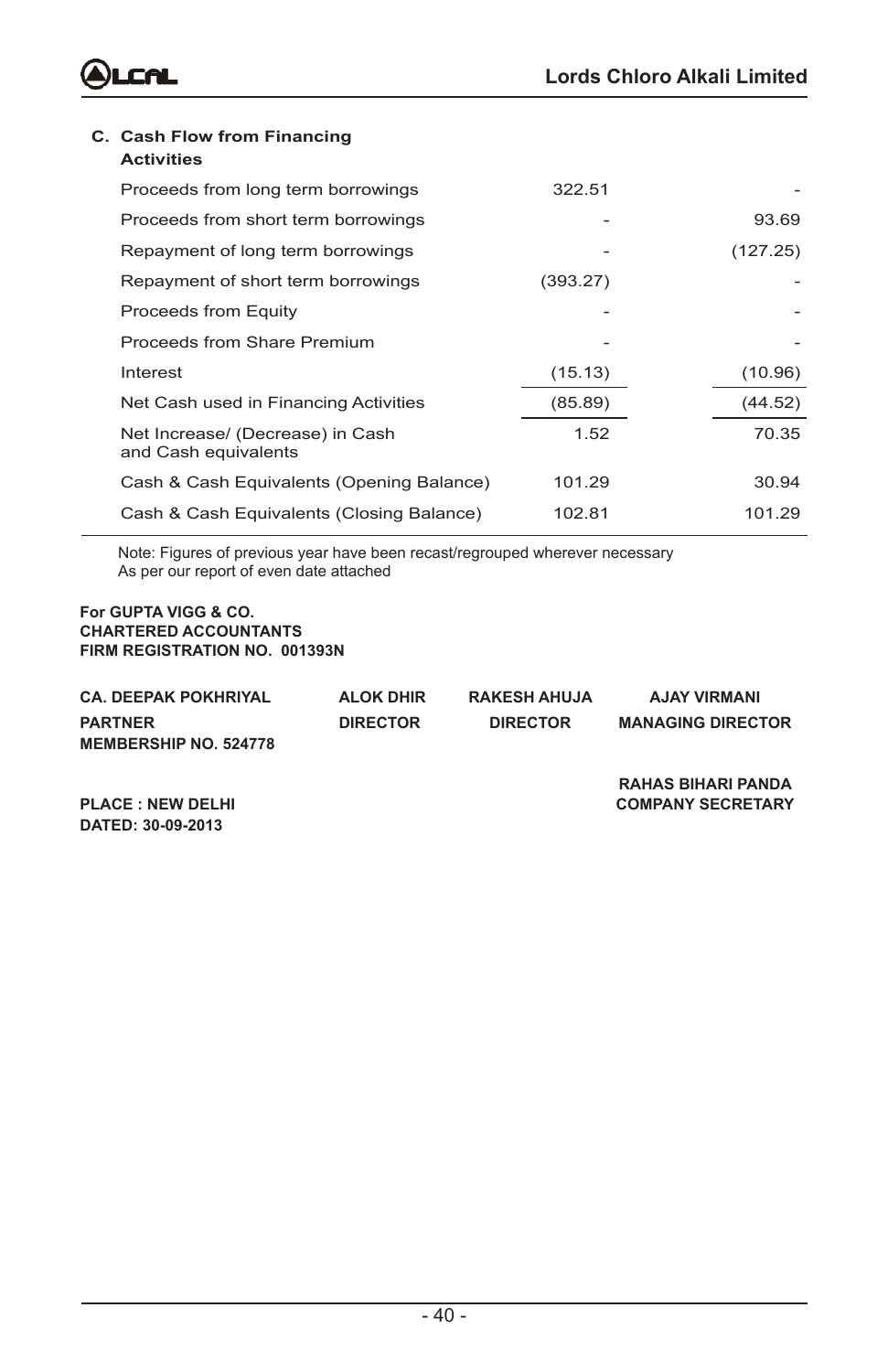

#### **A. Significant Accounting Policies & Practices:**

- 1. General:
	- (i) The financial statements have been prepared under the historical cost convention, on the accrual basis of accounting & comply with the Companies (Accounting Standards) Rules 2006 issued by the Central Government, in consultation with the National Advisory Committee on Accounting Standards (NACAS) and relevant provisions of the Companies Act, 1956.
	- (ii) The financial statements are prepared in accordance with accounting principles generally accepted (GAAP) in India. The accounting treatment and presentation in financial statements have been governed by their substance over form.
- 2. Revenue Recognition:
	- (i) Revenue from sale of manufactured goods is recognised on dispatch to customers.
	- (ii) Revenue from consignment sales is recognised after the subsequent sale by consignment agents to customers.
	- (iii) Sales are inclusive of Excise Duty but net of rebate & discounts.
	- (iv) Interest Receivable on Inter-Corporate Deposits, due to uncertainty of realization, is consistently accounted for on cash basis.
- 3. Fixed Assets and Depreciation:
	- (i) Fixed assets (other than those which have been revalued) are stated at cost, net of CENVAT less accumulated depreciation except Leasehold Land which is being stated at revalued cost.
	- (ii) Depreciation is provided on Straight Line Method at the rates prescribed in Schedule XIV to the Companies Act, 1956.
	- (iii) Depreciation on additions / deletions to fixed assets is provided on prorata basis from the date of addition / till the date of deletion.
	- (iv) Leasehold Land Acquisition cost of leasehold land is amortised over the period of lease including the revalued portion.
	- (v) The cost of Fixed Assets taken on Financial Lease is capitalized and amortised by way of depreciation.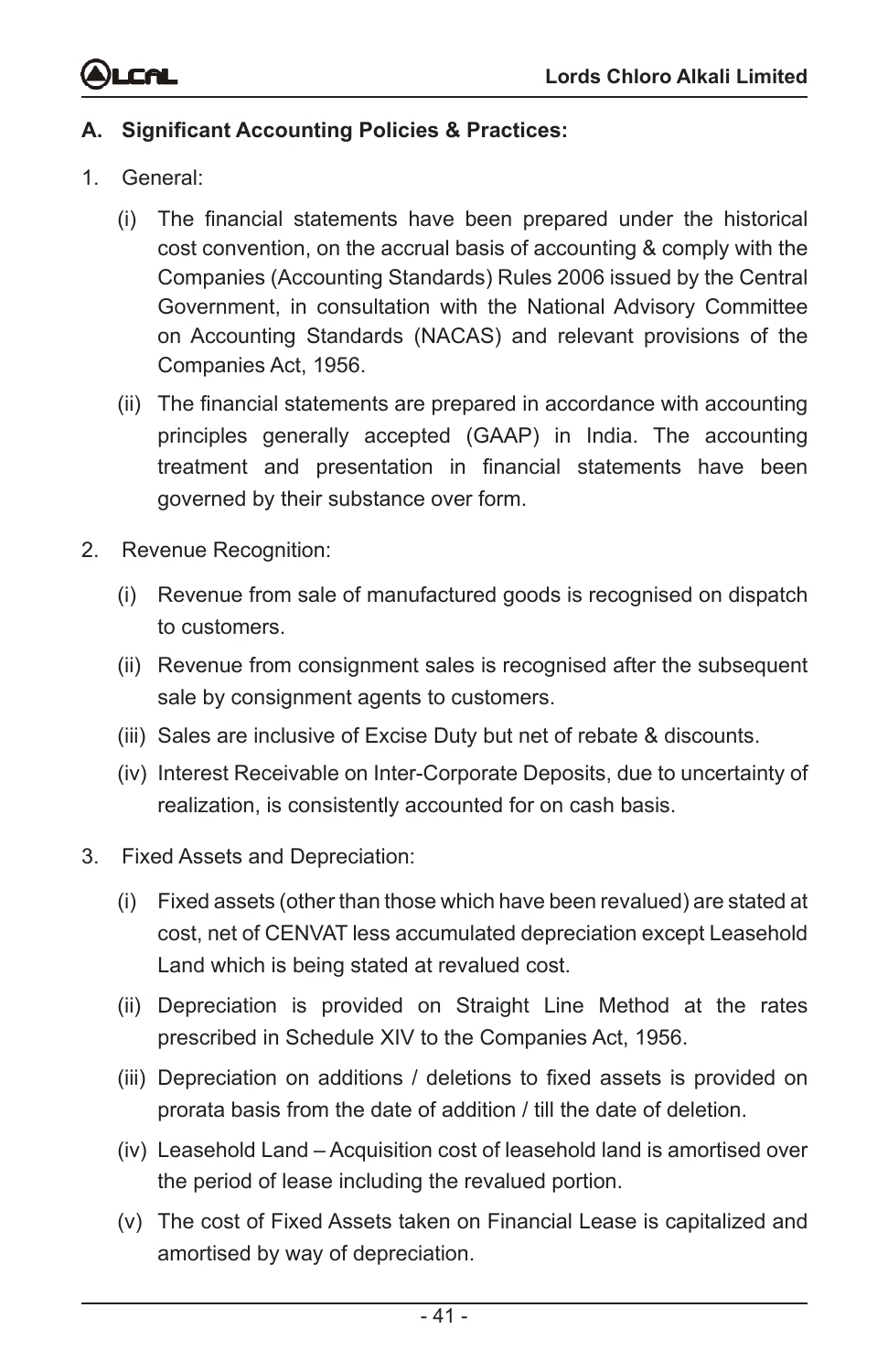- (vi) Depreciation on the addition due to revaluation of Fixed Assets is amortised against the revaluation reserve.
- (vii) Assets under installation / construction as at the balance sheet date are shown as Capital work-in-progress and are valued at cost. However advances paid towards acquisition of assets are not included under Capital work-in-progress.
- 4. Foreign Currency Transactions:
	- (i) Monetary assets and liabilities related to foreign currency transactions remaining unsettled at the end of the year are translated at year-end rates.
	- (ii) Any income or expense on account of exchange difference, either on settlement or on translation at balance sheet date, is recognized in the profit and loss as per the revised AS–11.
- 5. Inventory Valuation:
	- (i) Inventory of Stores & Spares, Raw Materials, Chemicals & Catalyst and Fuel Oil is valued at cost or net realizable value, whichever is lower.
	- (ii) Finished goods & Stock-in-process are valued at cost or net realisable value whichever is lower.
	- (iii) The cost of bought out inventory is computed on the basis of weighted average method.
	- (iv) Scrap/Waste is valued at net realizable value.
- 6. Employees Retirement Benefits:

The Company's contribution to Provident Fund is charged to the Profit & Loss Account. Gratuity and Leave Encashment are accounted for on the basis of actuarial valuation in accordance with AS-15 (Revised) issued by NACAS.

7. Investments:

Long Term Investments are stated at cost unless there is a permanent fall in value thereof.

- 8. Taxation:
	- (i) CENVAT credit is accounted for by reducing the purchase cost of related materials / services.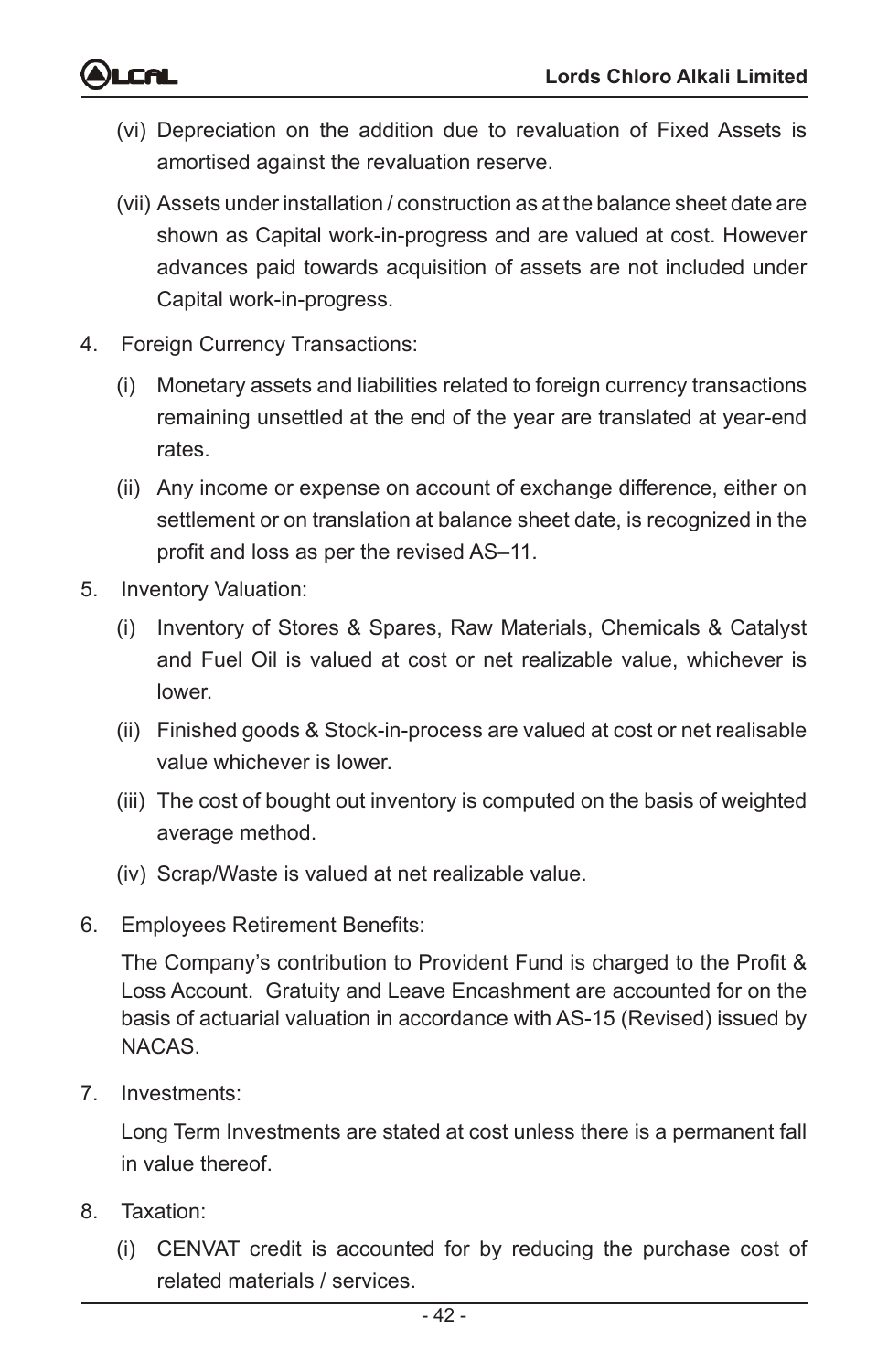- ii) In concurrence with the opinion of the ICAI, the Minimum Alternative Tax is considered as current tax for the year in which it arises and is charged to profit & loss account accordingly. In the year in which the MAT credit becomes eligible to be recognised as an asset, the said assets is created by way of a credit to the profit and loss account and shown as 'MAT credit entitlement' under Loans & Advances.
- iii) Deferred tax resulting from timing differences between book and tax profits is accounted for under the liability method, at the current rate of tax, to the extent that the timing differences are expected to crystallize. Deferred tax assets are recognized only to the extent there is reasonable certainty that the assets can be realized in future.
- 9. Earnings per Share:

Basic EPS is computed using the weighted average number of equity shares outstanding during the year in accordance with AS-20.

10. Contingent liabilities and provisions:

The Company makes a provision when there is a present obligation as a result of a past event where the outflow of economic resources is probable and a reliable estimate of the amount of obligation can be made. A disclosure is made for possible future obligations that may but probably will not require outflow of resources or where a reliable estimate cannot be made, as a contingent liability in the financial statements.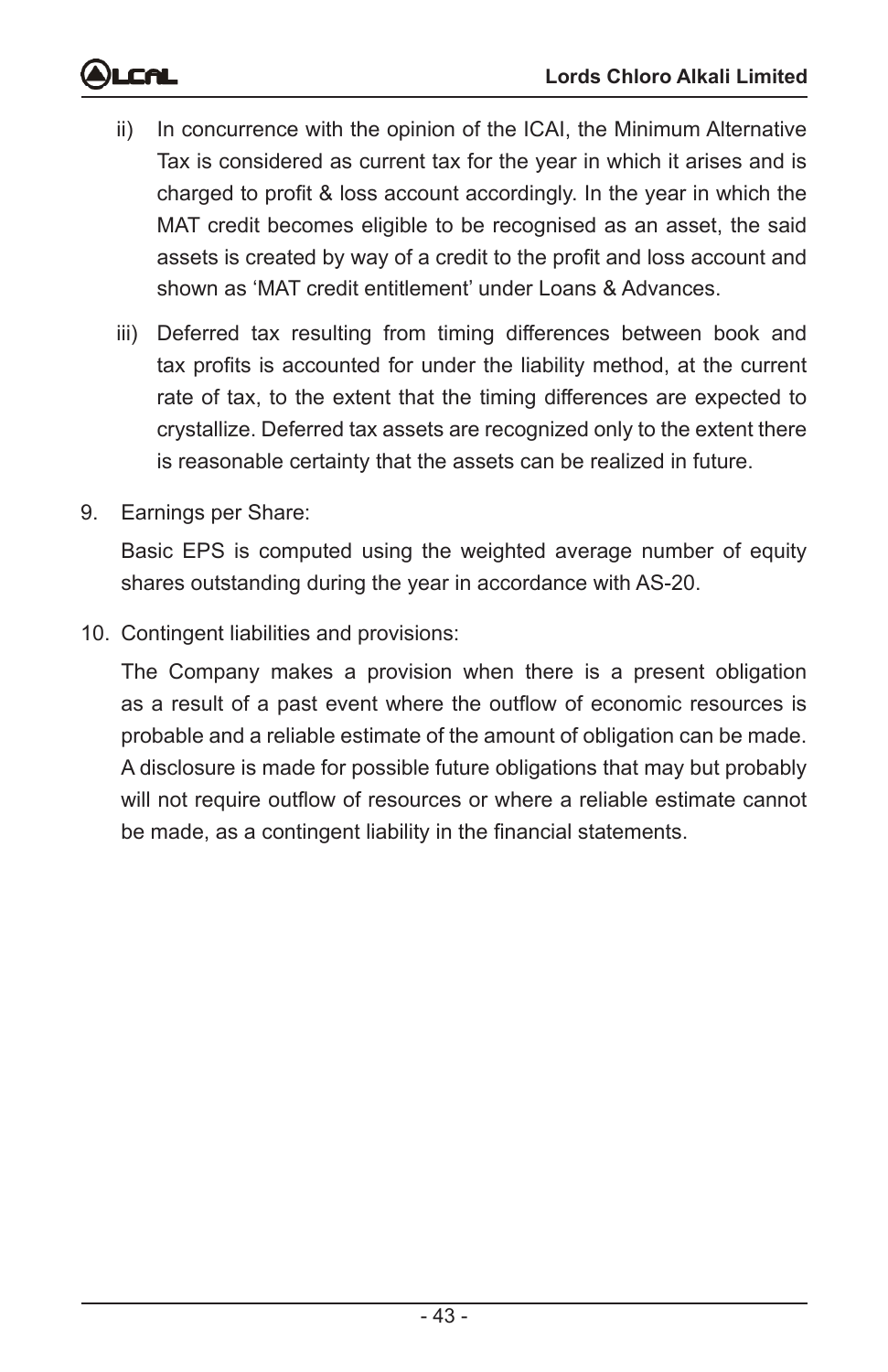#### **B. NOTES TO FINANCIAL STATEMENTS**

#### **B.1 - SHARE CAPITAL**

| <b>PARTICULARS</b>                                                              | <b>AS AT</b><br>31.03.2013<br>(Rs. In Lac) | <b>AS AT</b><br>31.03.2012<br>(Rs. In Lac) |
|---------------------------------------------------------------------------------|--------------------------------------------|--------------------------------------------|
| <b>AUTHORISED</b>                                                               |                                            |                                            |
| 7,50,00,000 (Previous year 75000000)                                            | 7,500.00                                   | 7,500.00                                   |
| Equity Shares of Rs.10/-each with voting rights                                 |                                            |                                            |
| <b>ISSUED</b>                                                                   |                                            |                                            |
| 2,51,58,885 (Previous year 2,51,58,885)                                         | 2,515.89                                   | 2,515.89                                   |
| Equity Shares of Rs.10/- each with voting rights                                |                                            |                                            |
| SUBSCRIBED/FULLY PAID-UP:                                                       |                                            |                                            |
| 2,51,53,861 (Previous year 2,51,53,861)                                         | 2.515.39                                   | 2,515.39                                   |
| Equity Shares of Rs.10/- each with voting rights fully called<br>up and paid up |                                            |                                            |
|                                                                                 | 2.515.39                                   | 2.515.39                                   |

The Company has only one class of share refered as equity share having at par value Rs. 10/-. Each holder of equity share is entitled to same right in all respect.

#### **a. Reconciliation of the number of shares outstanding**

| <b>Particulars</b>                                                                                               |                         | AS AT 31.03.2013 |                         | AS AT 31.03.2012 |
|------------------------------------------------------------------------------------------------------------------|-------------------------|------------------|-------------------------|------------------|
|                                                                                                                  | No. of<br><b>Shares</b> | <b>Amount</b>    | No. of<br><b>Shares</b> | Amount           |
| rights<br>with<br>Shares<br>voting<br>Equity<br>outstanding at the beginning of the year<br>Add: During the year | 25153861                | 2.515.39         | 25153861                | 2,515.39         |
| Shares with<br>rights<br>voting<br>Equity<br>outstanding at the end of the year                                  | 25153861                | 2,515.39         | 25153861                | 2,515.39         |

#### **b. Share holder holding more than 5% shares of Company**

#### **AS AT 31.03.2013 AS AT 31.03.2012**

| Name                            | No. of<br><b>Shares</b> | %of Holding | No. of<br><b>Shares</b> | %of Holding |
|---------------------------------|-------------------------|-------------|-------------------------|-------------|
| Alok Dhir                       |                         |             | 7482700                 | 29.75       |
| Rakesh Ahuja                    | 2611447                 | 10.38       | 2611447                 | 10.38       |
| Srishti Dhir                    | 8245950                 | 32.78       | ۰                       |             |
| Matrix Dotcom Infonet Pvt. Ltd. | 2500000                 | 9.94        | 2500000                 | 9.94        |
| Agate India Investment Ltd.     | 15,00,000               | 5.96        | 15,00,000               | 5.96        |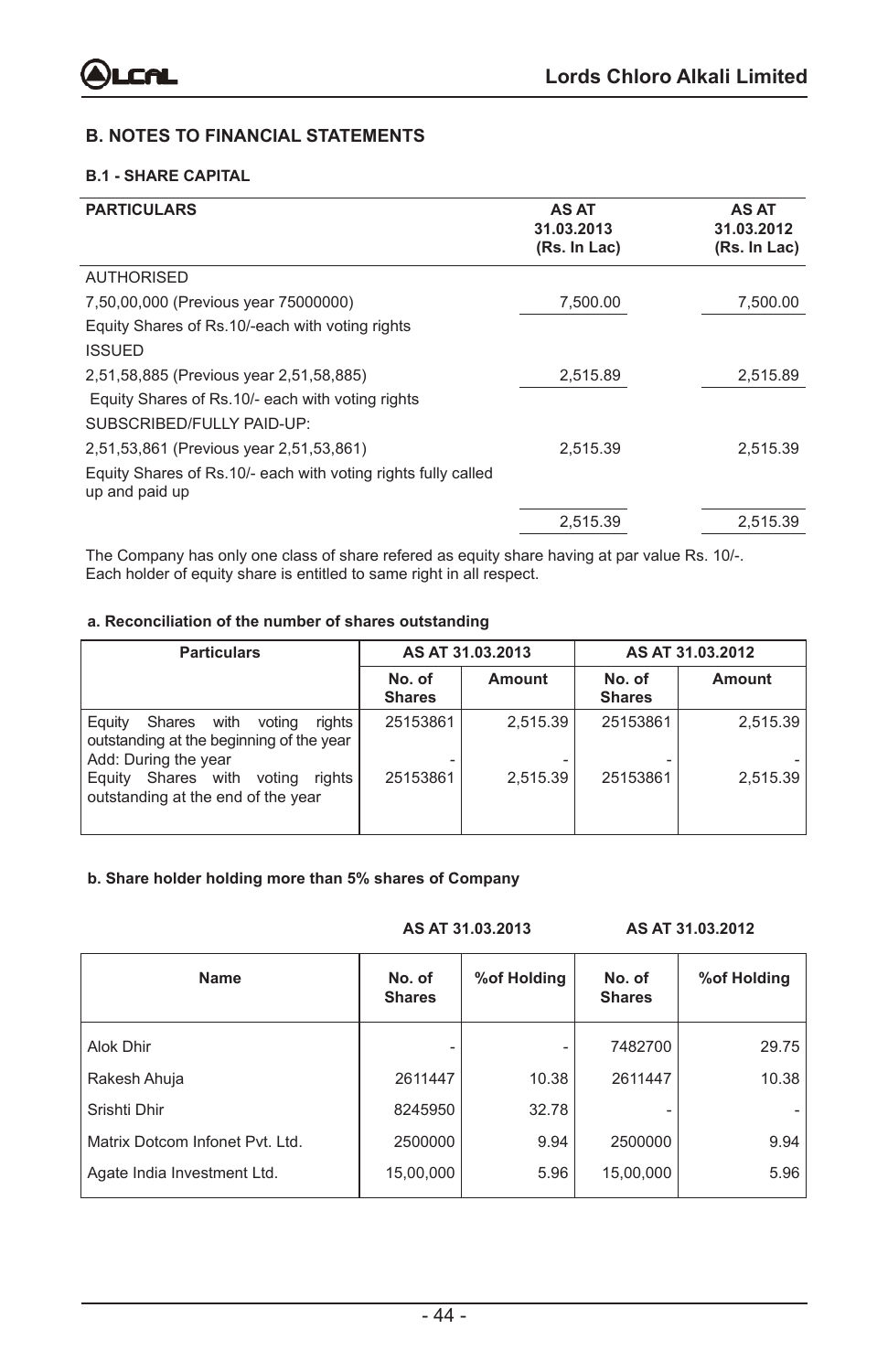

#### **B.2 - RESERVES & SURPLUS**

| <b>PARTICULARS</b>                                    |          | AS AT<br>31.03.2013<br>(Rs. In Lac) |          | AS AT<br>31.03.2012<br>(Rs. In Lac) |
|-------------------------------------------------------|----------|-------------------------------------|----------|-------------------------------------|
| <b>CAPITAL RESERVE</b>                                |          |                                     |          |                                     |
| <b>Central Capital Subsidy:-</b>                      |          |                                     |          |                                     |
| Opening Balance                                       | 15.00    |                                     | 15.00    |                                     |
| Add: Additions during the Year                        |          |                                     |          |                                     |
| Less: Utilised during the Year                        |          | 15.00                               |          | 15.00                               |
| Surplus on Re-issue of forfeiture of Equity<br>Shares |          | 1.21                                |          | 1.21                                |
| <b>Revaluation Reserve:-</b>                          |          |                                     |          |                                     |
| <b>Opening Balance</b>                                | 47.42    |                                     | 48.13    |                                     |
| Add:Additions during the Year                         |          |                                     |          |                                     |
| Less: Utilised during the Year                        | 0.71     | 46.71                               | 0.71     | 47.42                               |
| <b>Share Premium:-</b>                                |          |                                     |          |                                     |
| <b>Opening Balance</b>                                | 2,082.06 |                                     | 2082.06  |                                     |
| Add:Additions during the Year                         |          |                                     |          |                                     |
| Less: Utilised during the Year                        |          | 2.082.06                            |          | 2,082.06                            |
| <b>Surplus</b>                                        |          |                                     |          |                                     |
| <b>Opening Balance</b>                                | (494.97) |                                     | 327.92   |                                     |
| Add: Transferred from statement of Profit & Loss      | (322.88) |                                     | (822.89) |                                     |
| <b>Closing Balance</b>                                |          | (817.85)                            |          | (494.97)                            |
|                                                       |          | 1,327.13                            |          | 1,650.72                            |
| <b>B.3 - LONG TERM BORROWINGS</b>                     |          |                                     |          |                                     |
| a. Term Loan from Bank (Secured)                      |          |                                     |          |                                     |
| Loan Against Hypothecation of Car *                   |          | 2.22                                |          | 4.71                                |
| b. Term Loan from Others (Secured) **                 |          |                                     |          |                                     |
| From Body Corporate                                   |          | 235.00                              |          | 100.00                              |
| c. Loan and Advances (Unsecured)                      |          |                                     |          |                                     |
| Loan from Body Corporate                              |          | 10.34                               |          | 15.34                               |
| Loan from Related Parties***                          |          | 195.00                              |          |                                     |
| Loan from Others****                                  |          | 40.48                               |          | 40.48                               |
|                                                       |          | 483.04                              |          | 160.53                              |

#### **\* Terms of Term Loan from Bank**

1. Secured by way of Hypothecation of Car.

2. Repayable monthly installment of Rs.0.24 lac along with interest of 9.51% (also refer note B-8a)

3. Last installment payable on January 2015.

**\*\* Terms of Term Loan from Others**

1. Secured by way of first charge over all Movable and Imovable assets of the company present and future.

2. Repayable ten half yearly installments payable from 1st July 2013 along with interest @12.50% per annum.

3. Last installment payable on January 2018.

\*\*\* Refer Note No B-33 in Notes to Accounts

#### **\*\*\*\* Terms of Loan and Advances from others**

 Sales Tax Loan from RIICO Rs. 40.48 Lac (Previous year Rs. 40.48 Lac is Interest free and guaranteed by the earlier Ex- Managing Directors and Ex- Directors of the Company in their personal Capacity).

 There is no specific terms and conditions attached of Loan from related party amounting to Rs. 195 Lacs and Loan from body corporates amounting to Rs. 10.34 Lacs.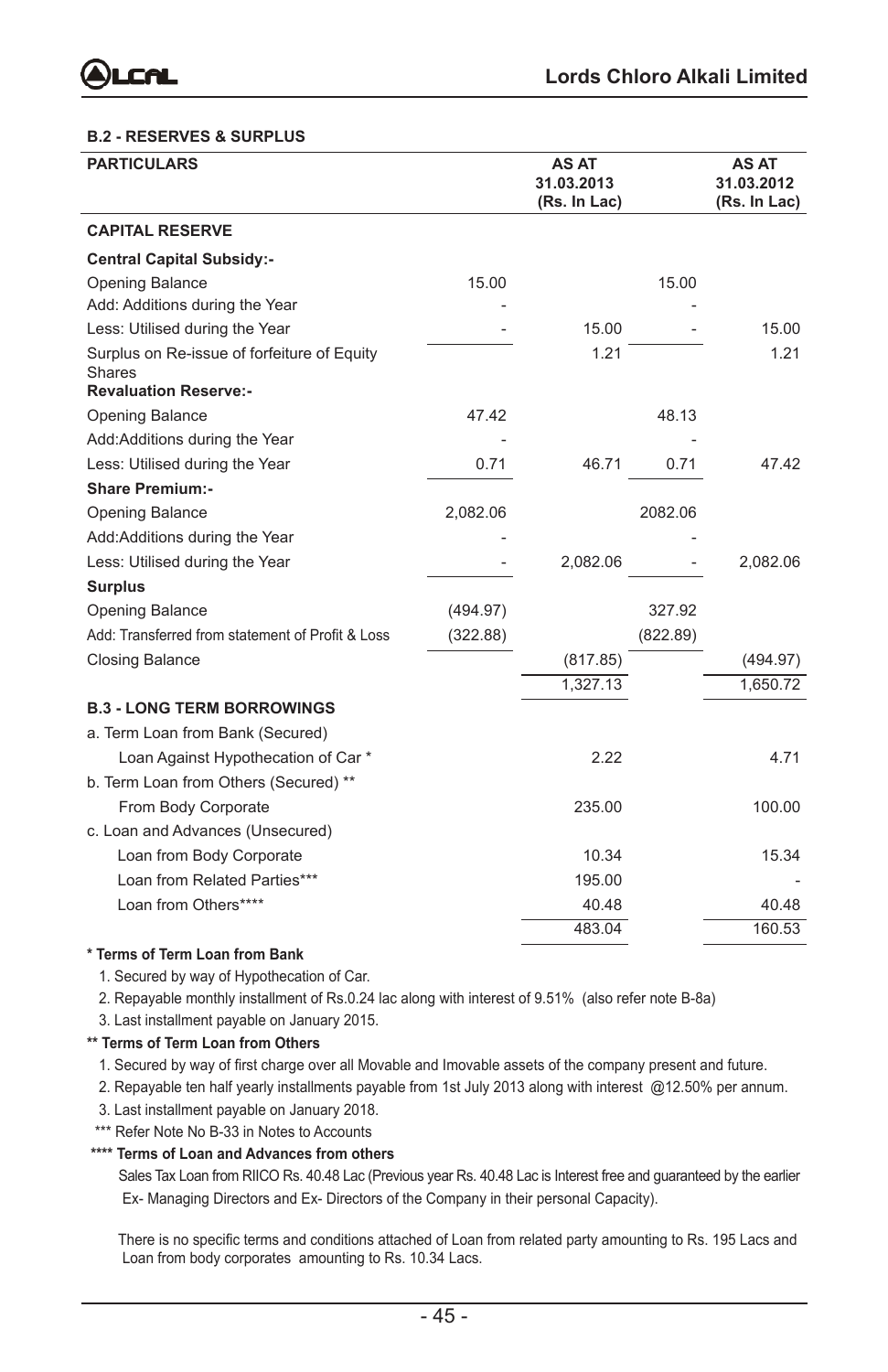#### **B.4 - DEFFERED TAX**

| <b>PARTICULARS</b>                                                                                                                 |         | AS AT<br>31.03.2013<br>(Rs. In Lac) |         | AS AT<br>31.03.2012<br>(Rs. In Lac) |
|------------------------------------------------------------------------------------------------------------------------------------|---------|-------------------------------------|---------|-------------------------------------|
| <b>DEFFERED TAX ASSETS</b>                                                                                                         |         |                                     |         |                                     |
| Carry forward Depreciation/ Long Term Capital Loss<br>Carry forward Business Losses<br>Disallowance under the Income tax Act, 1961 |         | 291.57<br>280.80<br>36.23           |         | 192.00<br>294.84<br>47.91           |
|                                                                                                                                    |         | 608.60                              |         | 534.75                              |
| <b>DEFFERED TAX LIABILITIES</b><br><b>Related to Fixed Assets</b>                                                                  |         | 651.76                              |         | 621.35                              |
|                                                                                                                                    |         | 651.76                              |         | 621.35                              |
| NET DEFFERED TAX LIABILITIES/ (ASSETS)                                                                                             |         | 43.16                               |         | 86.60                               |
| <b>B.5 - LONG TERM PROVISIONS</b>                                                                                                  |         |                                     |         |                                     |
| <b>Provision for Gratuity</b>                                                                                                      |         | 91.09                               |         | 104.91                              |
| Provision for Leave Encashment                                                                                                     |         | 49.02                               |         | 64.75                               |
|                                                                                                                                    |         | 140.11                              |         | 169.66                              |
| <b>B.6 - SHORT TERM BORROWINGS</b>                                                                                                 |         |                                     |         |                                     |
| a. Loan and Advances (Unsecured)                                                                                                   |         |                                     |         |                                     |
| Loan from Related Parties                                                                                                          |         |                                     |         | 300.00                              |
| Loan from Others                                                                                                                   |         |                                     |         | 93.27                               |
|                                                                                                                                    |         |                                     |         | 393.27                              |
| <b>B.7 - TRADE PAYABLES</b>                                                                                                        |         |                                     |         |                                     |
| a. Creditors                                                                                                                       |         |                                     |         |                                     |
| Payable to Micro, Small & Medium Enterprises                                                                                       |         |                                     |         | 57.77                               |
| Payable to Others                                                                                                                  |         | 497.54                              |         | 473.14                              |
| b. Other Trade Payable                                                                                                             |         |                                     |         |                                     |
| <b>Employee Benefit Expenses</b>                                                                                                   |         | 0.48<br>498.02                      |         | 0.62<br>531.53                      |
| <b>B.8 - OTHER CURRENT LIABILITIES</b>                                                                                             |         |                                     |         |                                     |
| a. Current maturity of long term borrowings (refer note B-3)                                                                       |         | 2.48                                |         | 2.26                                |
| b. Advance from Customers                                                                                                          |         | 123.54                              |         | 181.82                              |
| c. Security and Other Deposits                                                                                                     |         | 34.07                               |         | 38.39                               |
| d. Statutory dues payable                                                                                                          |         | 23.13                               |         | 14.62                               |
| e. Other Liabilities                                                                                                               | 1493.02 |                                     | 1584.64 |                                     |
| <b>LESS: Deposit against Electricity Bill</b>                                                                                      | 337.24  | 1,155.78                            | 337.24  | 1,247.40                            |
| h. Investor Education & Protection Fund                                                                                            |         | 11.64                               |         | 11.64                               |
| (U/s. 205C)                                                                                                                        |         |                                     |         |                                     |
|                                                                                                                                    |         | 1,350.64                            |         | 1,496.13                            |
| <b>B.9 - SHORT TERM PROVISIONS</b>                                                                                                 |         |                                     |         |                                     |
| a. Provisions for Gratuity                                                                                                         |         | 12.79                               |         | 14.09                               |
| b. Provisions for Leave Encashment                                                                                                 |         | 6.66                                |         | 6.23                                |
| c. Provisions for Income tax                                                                                                       |         | 61.35                               |         | 61.35                               |
| d. Provisions for Wealth Tax                                                                                                       |         | 6.58                                |         | 6.58                                |
|                                                                                                                                    |         | 87.38                               |         | 88.25                               |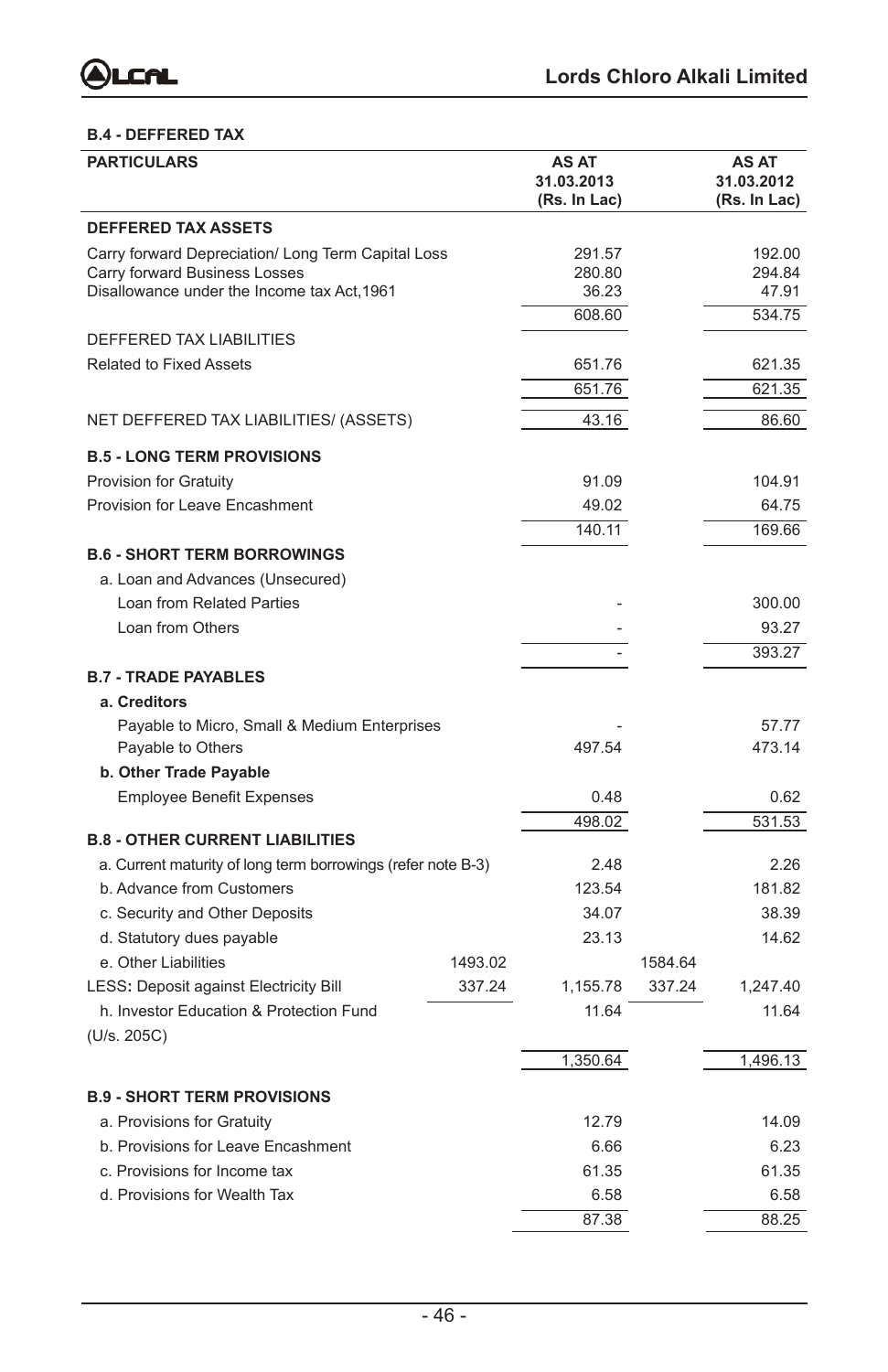

#### **B.10 - TANGIBLE ASSETS (CONSOLIDATED)**

**Reconciliation of the Gross and Net Carrying Amount of each class of tangible Assets during F.Y.2012-13**

| <b>PARTICULARS</b>                        | <b>GROSS BLOCK</b> |                |                          |                                        |                 |            |
|-------------------------------------------|--------------------|----------------|--------------------------|----------------------------------------|-----------------|------------|
|                                           | As on              |                | <b>Addition</b>          |                                        | <b>Deletion</b> | As on      |
|                                           | 01.04.2012         | Actual<br>Cost | <b>Borrowing</b><br>Cost | Exchange<br><b>Fluctuation</b><br>Cost |                 | 31.03.2013 |
| LEASE HOLD LAND*                          | 86.11              | ٠              | ۰                        | ٠                                      | ٠               | 86.11      |
| <b>LAND DEVELOPMENT</b>                   | 14.93              | ٠              | ۰                        | ٠                                      | ۰               | 14.93      |
| <b>BUILDING</b>                           | 980.69             | ۰              | ۰                        | ٠                                      | ۰               | 980.69     |
| PLANT & MACHINERY                         | 8,897.91           | ٠              | ۰                        | ٠                                      | ٠               | 8,897.91   |
| <b>ELECTRICAL</b><br><b>INSTALLATION</b>  | 2.254.66           | ٠              | ۰                        | ٠                                      |                 | 2,254.66   |
| OFFICE EQUIPMENT                          | 235.65             | 0.10           | ٠                        | ٠                                      | ٠               | 235.75     |
| <b>FURNITURE &amp;</b><br><b>FIXTURES</b> | 164.75             |                |                          | ٠                                      |                 | 164.75     |
| <b>VEHICLES</b>                           | 53.03              |                | ٠                        | ٠                                      | ٠               | 53.03      |
| <b>TOTAL</b>                              | 12,687.73          | 0.10           | ٠                        | ۰                                      |                 | 12,687.83  |
|                                           |                    |                |                          |                                        |                 |            |
| <b>CAPITAL WORK IN</b><br><b>PROGRESS</b> | 794.79             | 237.37         | ٠                        | ٠                                      |                 | 1,032.16   |
|                                           |                    |                |                          |                                        |                 |            |
| <b>GRAND TOTAL</b>                        | 13,482.52          | 237.47         | ۰                        | ٠                                      |                 | 13,719.99  |

| <b>PARTICULARS</b>              | <b>DEPRECIATION</b> |                 |                 |                     |  |  |
|---------------------------------|---------------------|-----------------|-----------------|---------------------|--|--|
|                                 | As on<br>01.04.2012 | For the<br>Year | <b>Deletion</b> | As on<br>31.03.2013 |  |  |
| LEASE HOLD LAND*                | 25.85               | 0.90            | ۰               | 26.75               |  |  |
| <b>LAND DEVELOPMENT</b>         | 3.66                | 0.17            | ۰               | 3.83                |  |  |
| <b>BUILDING</b>                 | 570.77              | 28.78           | ۰               | 599.55              |  |  |
| PLANT & MACHINERY               | 6,793.89            | 295.26          | ۰               | 7,089.15            |  |  |
| ELECTRICAL INSTALLATION         | 1,723.73            | 65.27           | ٠               | 1,789.00            |  |  |
| OFFICE EQUIPMENT                | 177.06              | 16.45           | ٠               | 193.51              |  |  |
| <b>FURNITURE &amp; FIXTURES</b> | 72.57               | 7.83            | ۰               | 80.40               |  |  |
| <b>VEHICLES</b>                 | 32.67               | 3.42            | ۰               | 36.09               |  |  |
| <b>TOTAL</b>                    | 9,400.19            | 418.08          | ٠               | 9,818.28            |  |  |
|                                 |                     |                 |                 |                     |  |  |
| CAPITAL WORK IN PROGRESS        | ٠                   | ٠               | ٠               |                     |  |  |
|                                 |                     |                 |                 |                     |  |  |
| <b>GRAND TOTAL</b>              | 9,400.19            | 418.08          | ٠               | 9,818.28            |  |  |

\* Leasehold Land at Alwar costing Rs. 17.32 lacs was revalued to Rs. 84.74 lacs as on 30.04.1984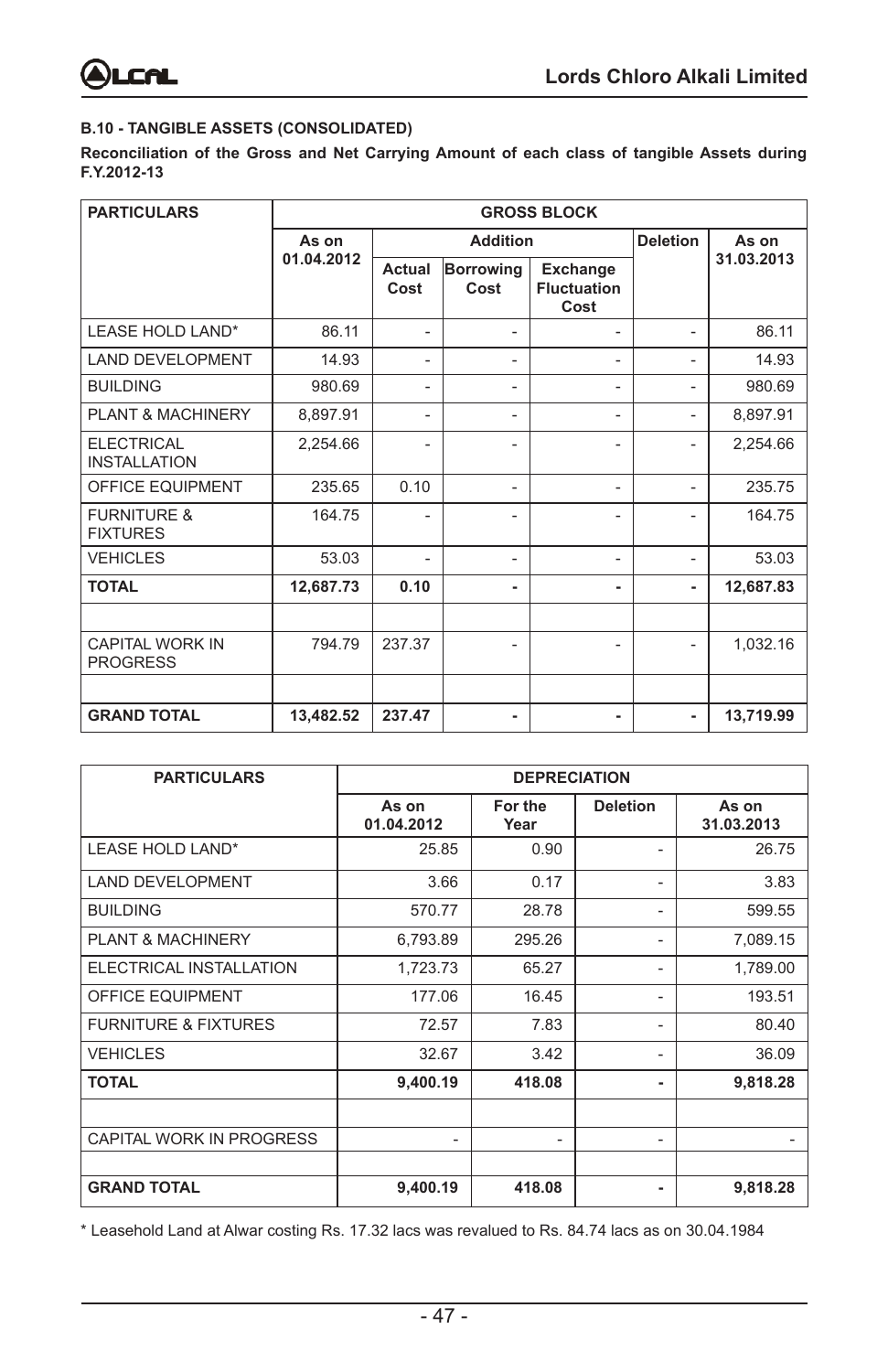

**Reconciliation of the Gross and Net Carrying Amount of each class of tangible Assets during F.Y.2011-12:**

| <b>PARTICULARS</b>                        | <b>GROSS BLOCK</b> |                 |                          |                                        |          |            |
|-------------------------------------------|--------------------|-----------------|--------------------------|----------------------------------------|----------|------------|
|                                           | As on              | <b>Addition</b> |                          | <b>Deletion</b>                        | As on    |            |
|                                           | 01.04.2011         | Actual<br>Cost  | <b>Borrowing</b><br>Cost | Exchange<br><b>Fluctuation</b><br>Cost |          | 31.03.2012 |
| LEASE HOLD LAND*                          | 86.11              |                 | ۰                        | ٠                                      |          | 86.11      |
| <b>LAND DEVELOPMENT</b>                   | 14.93              | ٠               | -                        | ۰                                      | ٠        | 14.93      |
| <b>BUILDING</b>                           | 980.69             |                 | $\overline{\phantom{0}}$ | ٠                                      |          | 980.69     |
| <b>PLANT &amp; MACHINERY</b>              | 10,507.64          | 23.94           | ۰                        | $\overline{a}$                         | 1,633.67 | 8,897.91   |
| <b>ELECTRICAL</b><br><b>INSTALLATION</b>  | 2,516.95           | 0.16            |                          | $\overline{a}$                         | 262.45   | 2,254.66   |
| <b>OFFICE EQUIPMENT</b>                   | 235.58             | 0.25            | -                        | ٠                                      | 0.18     | 235.65     |
| <b>FURNITURE &amp;</b><br><b>FIXTURES</b> | 164.75             |                 | ۰                        | ۰                                      |          | 164.75     |
| <b>VEHICLES</b>                           | 65.84              | 0.03            | ۰                        | ۰                                      | 12.84    | 53.03      |
| <b>TOTAL</b>                              | 14,572.49          | 24.38           | ٠                        | ä,                                     | 1,909.14 | 12,687.73  |
|                                           |                    |                 |                          |                                        |          |            |
| <b>CAPITAL WORK IN</b><br><b>PROGRESS</b> | 794.79             |                 | ۰                        |                                        |          | 794.79     |
|                                           |                    |                 |                          |                                        |          |            |
| <b>GRAND TOTAL</b>                        | 15,367.28          | 24.38           | ٠                        | ä,                                     | 1,909.14 | 13,482.52  |

| <b>PARTICULARS</b>              | <b>DEPRECIATION</b> |                 |                 |                     |  |  |  |
|---------------------------------|---------------------|-----------------|-----------------|---------------------|--|--|--|
|                                 | Up to<br>31.03.2011 | For the<br>Year | <b>Deletion</b> | Up to<br>31.03.2012 |  |  |  |
| LEASE HOLD LAND*                | 24.95               | 0.90            |                 | 25.85               |  |  |  |
| <b>LAND DEVELOPMENT</b>         | 3.49                | 0.17            |                 | 3.66                |  |  |  |
| <b>BUILDING</b>                 | 541.99              | 28.78           | ٠               | 570.77              |  |  |  |
| <b>PLANT &amp; MACHINERY</b>    | 7,995.17            | 343.66          | 1,544.94        | 6,793.89            |  |  |  |
| ELECTRICAL INSTALLATION         | 1,903.32            | 69.74           | 249.34          | 1,723.72            |  |  |  |
| <b>OFFICE EQUIPMENT</b>         | 160.06              | 17.17           | 0.17            | 177.06              |  |  |  |
| <b>FURNITURE &amp; FIXTURES</b> | 64.72               | 7.85            | ۰               | 72.57               |  |  |  |
| <b>VEHICLES</b>                 | 35.60               | 3.78            | 6.71            | 32.67               |  |  |  |
| <b>TOTAL</b>                    | 10,729.30           | 472.05          | 1,801.16        | 9,400.19            |  |  |  |
|                                 |                     |                 |                 |                     |  |  |  |
| CAPITAL WORK IN PROGRESS        | ۰                   | ۰               |                 |                     |  |  |  |
| <b>GRAND TOTAL</b>              | 10,729.30           | 472.05          | 1.801.16        | 9.400.19            |  |  |  |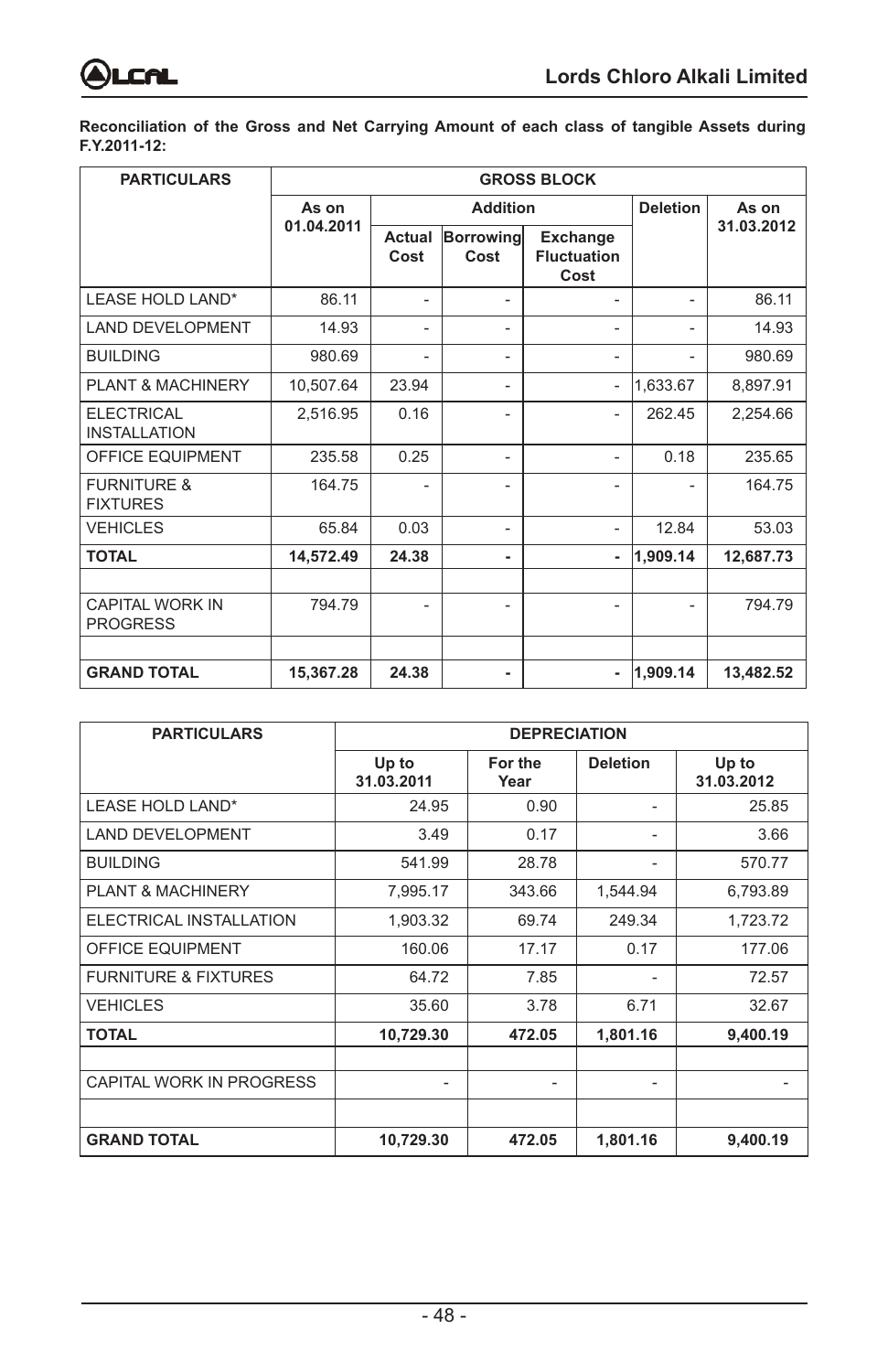

#### **B.11 - NON CURRENT INVESTMENTS**

| <b>PARTICULARS</b>                                                                                                          | <b>FACE VALUE</b><br>AS AT 31.03.2013<br>(Rs. In Lac) | <b>AS AT</b><br>31.03.2013<br>(Rs. In Lac) | <b>AS AT</b><br>31.03.2012<br>(Rs. In Lac) |
|-----------------------------------------------------------------------------------------------------------------------------|-------------------------------------------------------|--------------------------------------------|--------------------------------------------|
| a) TRADED (AT COST)<br>Quoted                                                                                               |                                                       |                                            |                                            |
| 1000 Fully paid up Equity Shares of Rs. 2/-<br>each in DCM Shriram Consolidated Ltd.                                        | 0.02                                                  | 0.32                                       | 0.32                                       |
| 100 Fully paid up Equity Shares of Rs.10/-<br>each in Grasim Industries Ltd.                                                | 0.01                                                  | 0.51                                       | 0.51                                       |
| 165 Fully paid up Equity Shares of Rs.10/-<br>each in Gujrat Alkalies & Chemicals Ltd.                                      | 0.02                                                  | 0.31                                       | 0.31                                       |
| 300 Fully paid up Equity Shares of Rs. 5/-<br>each in Kanoria Chemicals & Industries Ltd.                                   | 0.02                                                  | 0.14                                       | 0.14                                       |
| 100 Fully paid up Equity Shares of Rs.10/-<br>each in Punjab Alkalies & Chemicals Ltd.                                      | 0.01                                                  | 0.10                                       | 0.10                                       |
| 500 Fully paid up Equity Shares of Rs.2/-<br>each in DCW Ltd.                                                               | 0.01                                                  | 0.13                                       | 0.13                                       |
| b) OTHER THAN TRADE (AT COST)<br>1. Silver Coins & Wares<br>2. Quoted<br>Investment in Shares & Trust & Securities          |                                                       | 0.32                                       | 0.32                                       |
| a) Govt. & Trust Securities<br>554 Units 6.75% Tax free US 64 Bonds of<br>Rs. 100/- each in Unit Trust of India<br>b)Others | 0.55                                                  | 0.32                                       | 0.32                                       |
| 57 Fully paid up Equity Shares of Rs.10/-<br>each in Ultra Tech Cement Ltd.                                                 | 0.01                                                  | 0.29                                       | 0.29                                       |
| 300 Fully paid up Equity Shares of Rs.2/-<br>each in Ballarpur Industries Ltd.                                              | 0.01                                                  | 0.22                                       | 0.22                                       |
| 100 Fully paid up Equity Shares of Rs.10/-<br>each in SPIC Ltd.                                                             | 0.01                                                  | 0.11                                       | 0.11                                       |
| <b>GRAND TOTAL</b>                                                                                                          |                                                       | 2.77                                       | 2.77                                       |

a) Long Term Investments are stated at Cost.

b) Market Value of Quoted Shares and Trust Securities as on 31.03.2013 is Rs.5.56 Lac (Previous Year Rs. 5.28 Lac)

c) Aggregate amount of Unquoted Investments are NIL

d) Aggregate provision made for diminution in value of Investments are NIL

#### **B.12 - LONG TERM LOANS AND ADVANCES**

| Security Deposits (Unsecured, Considered Good) | 96.72 | 156.67 |
|------------------------------------------------|-------|--------|
|                                                | 96.72 | 156.67 |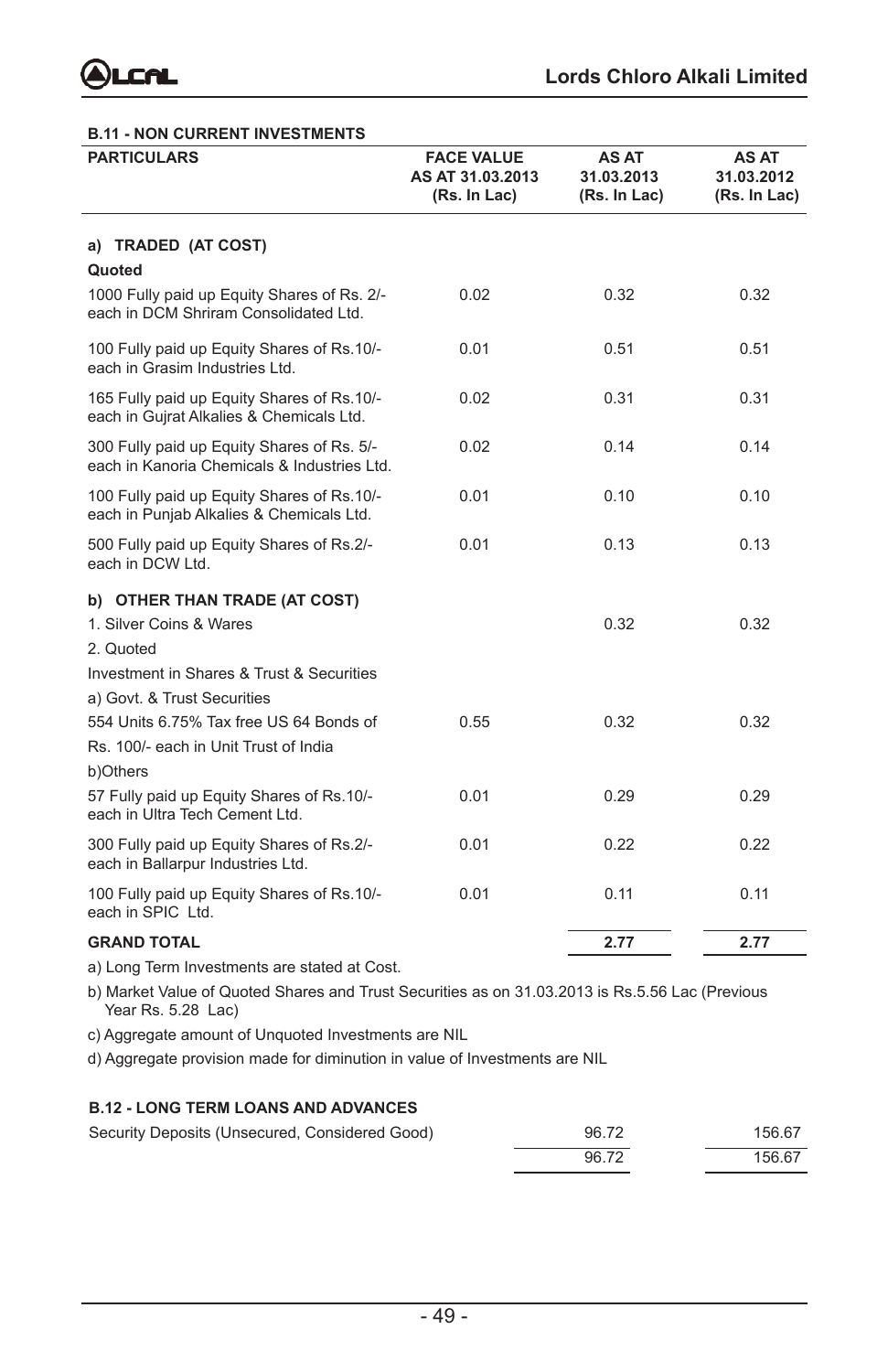

#### **B.13 - OTHER NON CURRENT ASSETS**

| <b>PARTICULARS</b>                                                                                                        | AS AT<br>31.03.2013<br>(Rs. In Lac) | AS AT<br>31.03.2012<br>(Rs. In Lac) |
|---------------------------------------------------------------------------------------------------------------------------|-------------------------------------|-------------------------------------|
| Pre-paid Expenses                                                                                                         | 0.91                                | 0.97                                |
|                                                                                                                           | 0.91                                | 0.97                                |
| <b>B.14 - INVENTORIES</b>                                                                                                 |                                     |                                     |
| INVENTORIES: (As valued and certified by the management)                                                                  |                                     |                                     |
| (Value at cost or net realisable value which ever is lower)                                                               |                                     |                                     |
| Stores, Spares etc.                                                                                                       | 519.24                              | 527.28                              |
| Less: Provision for Old Store                                                                                             | (10.56)                             | (10.56)                             |
| Stores, Spares etc.(Net)                                                                                                  | 508.68                              | 516.72                              |
| Raw Materials, Chemicals & Catlysts                                                                                       | 36.31                               | 36.80                               |
| Fuel Oil Stocks of Power Plant                                                                                            | 40.30                               | 40.22                               |
| Scrap Material in Hand                                                                                                    |                                     | 0.30                                |
| <b>Packing Materials</b>                                                                                                  | 13.23                               | 13.38                               |
| Stock-in-Process                                                                                                          | 62.21                               | 62.21                               |
| <b>Finished Stock</b>                                                                                                     | 19.28                               | 19.28                               |
|                                                                                                                           | 680.01                              | 688.91                              |
| <b>B.15 - TRADE RECEIVABLE</b>                                                                                            |                                     |                                     |
| (Unsecured, considered good unless otherwise stated)                                                                      |                                     |                                     |
| Outstanding for a period exceeding six months from the<br>date they are due for payment                                   |                                     |                                     |
| -Considered Good                                                                                                          | 386.07                              | 479.30                              |
| -Considered Doubtful                                                                                                      |                                     |                                     |
|                                                                                                                           | 386.07                              | 479.30                              |
| Less: Provision for Doubtful Debts                                                                                        |                                     |                                     |
|                                                                                                                           | 386.07                              | 479.30                              |
| <b>Others</b>                                                                                                             |                                     |                                     |
|                                                                                                                           | 386.07                              | 479.30                              |
| <b>B.16 - CASH &amp; CASH EQUIVLENTS</b>                                                                                  |                                     |                                     |
| Cash in Hand                                                                                                              | 4.15                                | 6.56                                |
| Balance with Scheduled Banks in:                                                                                          |                                     |                                     |
| -Current Accounts                                                                                                         | 98.58                               | 94.65                               |
| -in Fixed Deposit held as Margin Money<br>against Bank Guarantee in favour of<br>Rajasthan State Polluation Control Board | 0.08                                | 0.08                                |
|                                                                                                                           | 102.81                              | 101.29                              |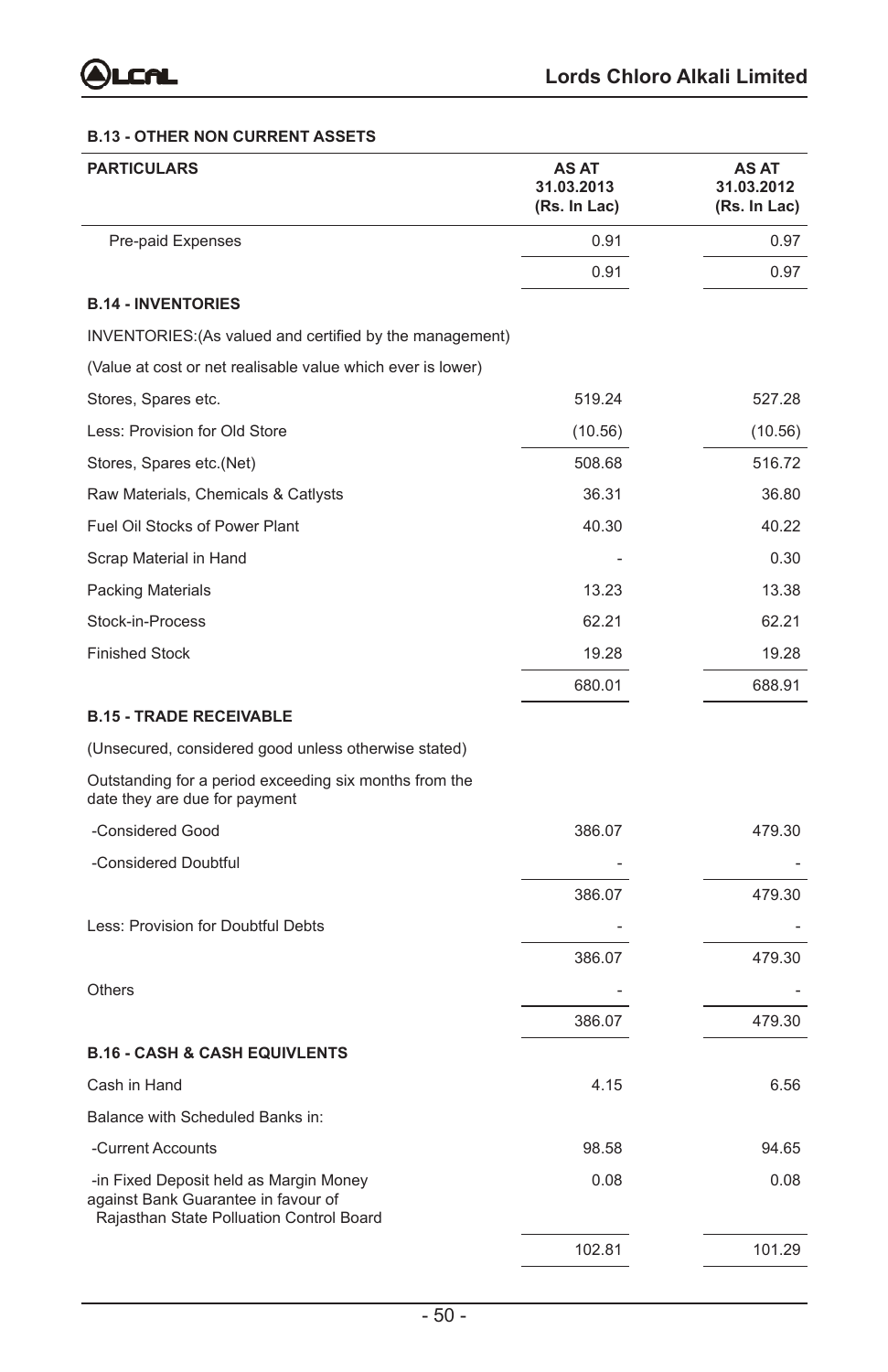#### **B.17 - SHORT TERM LOANS & ADVANCES**

| <b>PARTICULARS</b>                                                   | AS AT<br>31.03.2013<br>(Rs. In Lac) | AS AT<br>31.03.2012<br>(Rs. In Lac) |
|----------------------------------------------------------------------|-------------------------------------|-------------------------------------|
|                                                                      |                                     |                                     |
| (Unsecured, considered good unless otherwise stated)                 |                                     |                                     |
| Advances recoverable in Cash or in kind<br>for value to be receieved |                                     |                                     |
| -Considered Good                                                     | 734.41                              | 807.45                              |
| -Considered Doubtful                                                 | 69.71                               | 69.71                               |
|                                                                      | 804.12                              | 877.16                              |
| Less: Provision for Doubtful Advances                                | (69.71)                             | (69.71)                             |
|                                                                      | 734.41                              | 807.45                              |
| Advance for Capital Goods                                            |                                     |                                     |
| Office Buidling                                                      | 144.00                              | 490.00                              |
| Plant & Machinery                                                    | 114.96                              |                                     |
| Amounts held with Govt. Authorities:-                                |                                     |                                     |
| Deposit with Central Excise Department                               | 75.00                               | 75.00                               |
| <b>Electricity Duty Under Protest</b>                                | 2.79                                | 2.79                                |
| Entry Tax Deposited Under/Protest                                    | 23.80                               | 23.80                               |
| <b>Excise Amount Recoverable</b>                                     | 1.79                                | 4.19                                |
| Income-tax Deducted at source/ MAT Credit                            | 172.87                              | 169.80                              |
| <b>Advance Wealth Tax</b>                                            | 0.08                                | 0.08                                |
| Loans to Employees                                                   | 1.85                                | 1.74                                |
|                                                                      | 1,271.55                            | 1,574.85                            |
| <b>B.18 - OTHER CURRENT ASSETS</b>                                   |                                     |                                     |
| Pre-paid Expenses                                                    | 2.32                                | 4.99                                |
|                                                                      | 2.32                                | 4.99                                |
| <b>B.19 - REVENUE FROM OPERATIONS</b>                                |                                     |                                     |
| Sale of Products                                                     |                                     | 2,912.31                            |
|                                                                      |                                     | 2,912.31                            |
| Details of sale of product                                           |                                     |                                     |
| <b>CAUSTIC SODA</b>                                                  |                                     | 1,797.40                            |
| <b>HYDROGEN GAS</b>                                                  |                                     | 23.39                               |
| STABLE BLEACHING POWDER                                              |                                     | 116.24                              |
| <b>LIQUID CHLORINE</b>                                               |                                     | 300.49                              |
| <b>HYDROCHLORIC ACID</b>                                             |                                     | 2.20                                |
| T.C.E SALE                                                           |                                     | 284.91                              |
| CALCIUM HYPOCHLORIDE (BLEACH LIQUOR)                                 |                                     | 60.13                               |
| SPENT SULPHURIC ACID, ETC                                            |                                     |                                     |
| <b>TRADING SALE</b>                                                  |                                     | 327.55                              |
|                                                                      |                                     | 2,912.31                            |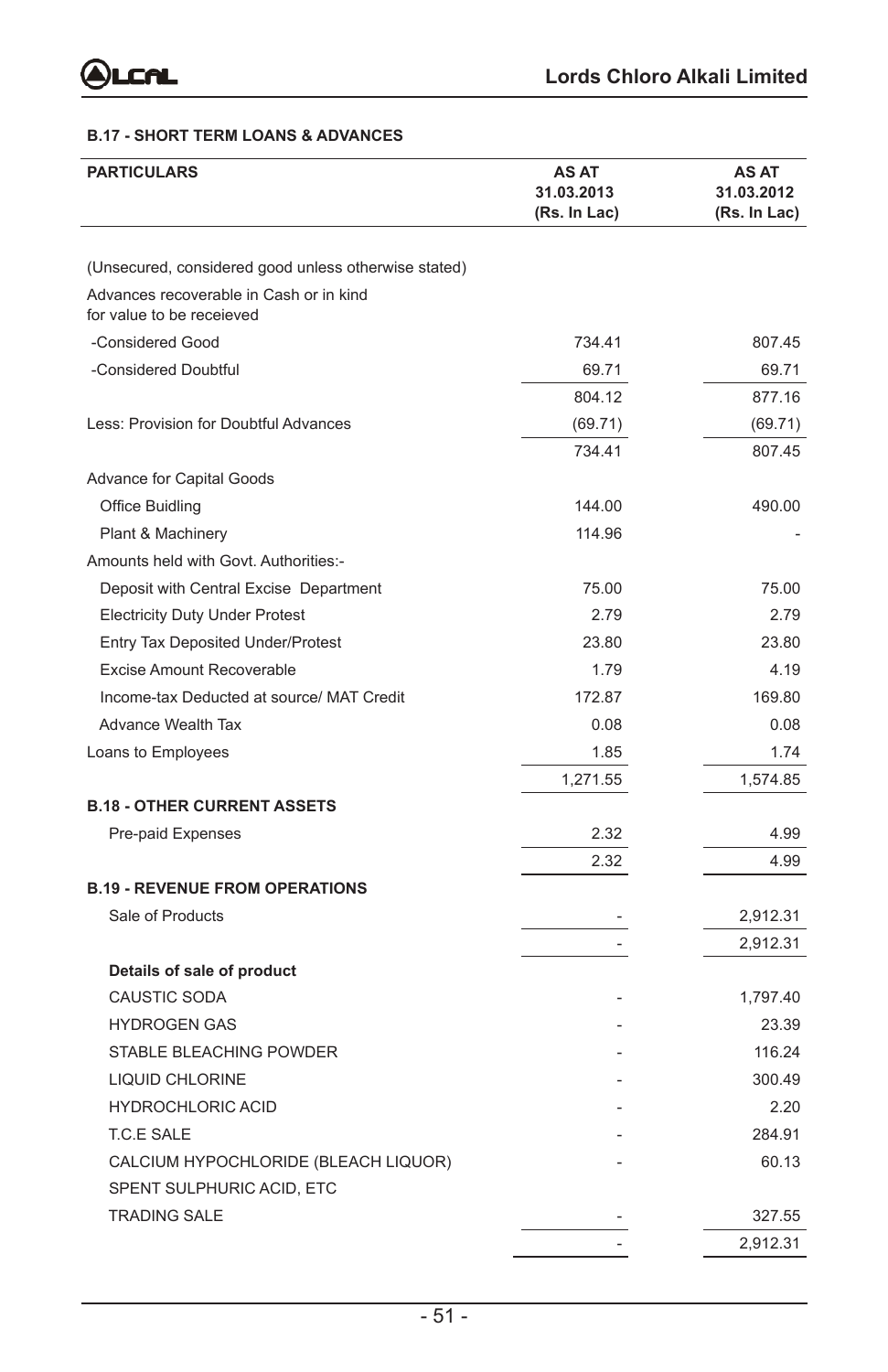ł,

#### **B.20 - OTHER INCOME**

| <b>PARTICULARS</b>                                               | AS AT<br>31.03.2013<br>(Rs. In Lac) | AS AT<br>31.03.2012<br>(Rs. In Lac) |
|------------------------------------------------------------------|-------------------------------------|-------------------------------------|
|                                                                  |                                     |                                     |
| Interest                                                         | 0.04                                | 11.40                               |
| Dividend                                                         | 0.07                                | 0.20                                |
| Miscellaneous Receipts/Income                                    | 363.29                              | 36.20                               |
| Provisions/ Miscellaneous Balance written back                   | 30.42                               | 57.04                               |
| <b>Foreign Exchange Fluctuations</b>                             |                                     | 5.21                                |
| Profit on Fixed Assets Sold/W/off                                | 7.00                                | 98.05                               |
|                                                                  | 400.82                              | 208.10                              |
| <b>B.21 - COST OF MATERIAL CONSUMED</b>                          |                                     |                                     |
| Raw Materials & Chemicals                                        |                                     | 570.66                              |
| Packing Material Consumed                                        |                                     | 22.48                               |
|                                                                  |                                     | 593.14                              |
| <b>B.22- CHANGE IN STOCK OF FINISHED GOODS, STOCK IN PROCESS</b> |                                     |                                     |
| <b>CLOSING STOCK:</b>                                            |                                     |                                     |
| - Finished Goods                                                 | 19.28                               | 19.28                               |
| - Work-in-Process                                                | 62.21                               | 62.21                               |
|                                                                  | 81.49                               | 81.49                               |
| <b>OPENING STOCK</b>                                             |                                     |                                     |
| - Finished Goods                                                 | 19.28                               | 96.35                               |
| - Work-in-Process                                                | 62.21                               | 194.17                              |
|                                                                  | 81.49                               | 290.52                              |
| Change in Excise duty in stock of Finished Goods (Net)           |                                     | 6.87                                |
| Increase/(Decrease) in Stock                                     |                                     | (202.16)                            |
|                                                                  |                                     |                                     |
| <b>B.23 - EMPLOYEES BENEFIT EXPENSES</b>                         |                                     |                                     |
| Salaries, Wages, Allowances & Other Benefits                     | 118.04                              | 392.06                              |
| Contribution to Provident Fund,                                  | 4.28                                | 24.57                               |
| E.S.I. & Others Funds                                            |                                     |                                     |
| <b>Employee Welfare Expenses</b>                                 | 8.68                                | 17.93                               |
|                                                                  | 131.00                              | 434.56                              |
| <b>B.24 - FINANCE COST</b>                                       |                                     |                                     |
| Interest on Borrowings                                           | 0.56                                | 1.74                                |
| <b>Other Borrowing Cost</b>                                      | 14.57                               | 9.22                                |
|                                                                  | 15.13                               | 10.96                               |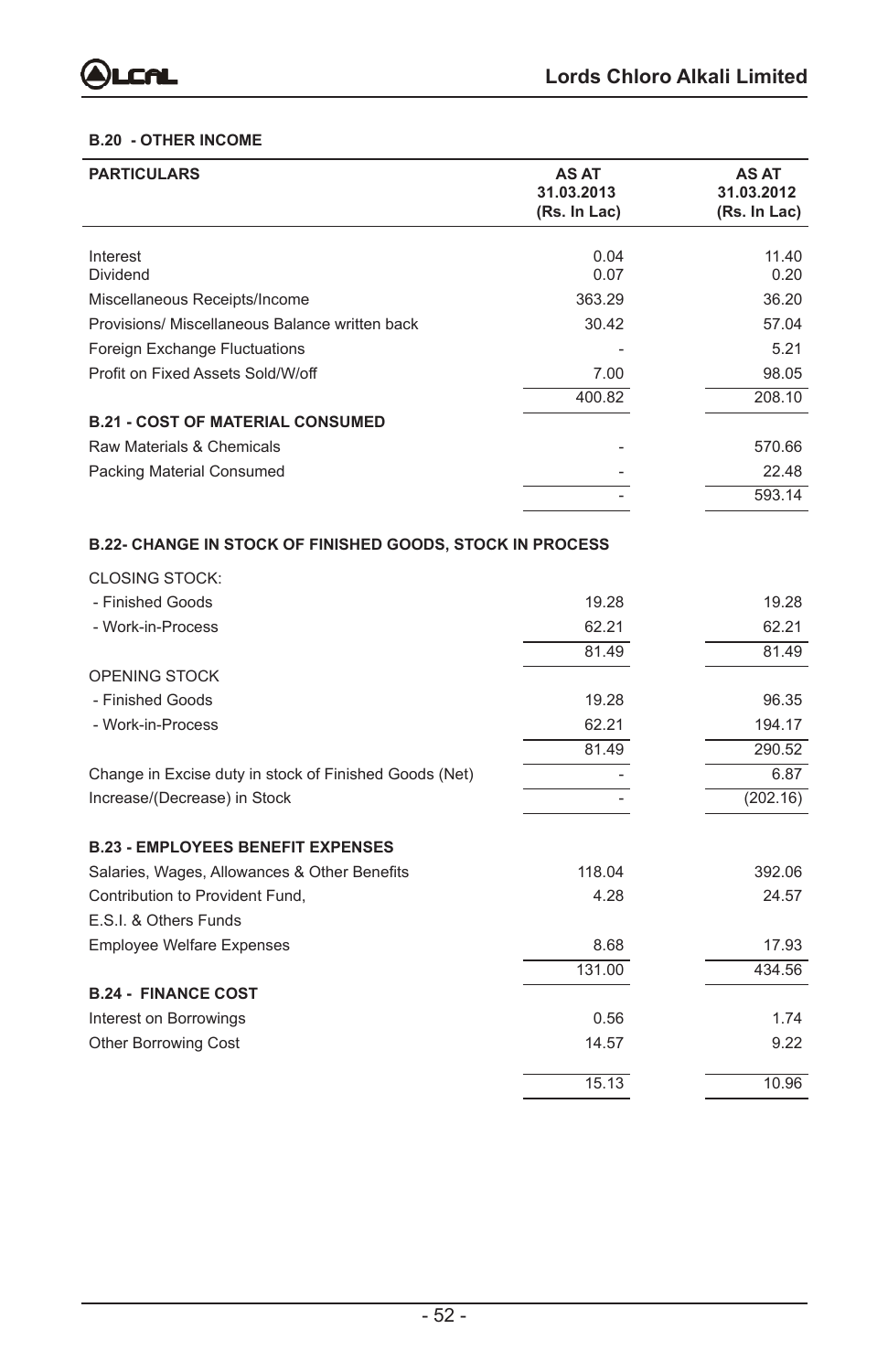

#### **B.25 - OTHER EXPENSES**

| <b>PARTICULARS</b>                                                |      | AS AT<br>31.03.2013<br>(Rs. In Lac) |       | AS AT<br>31.03.2012<br>(Rs. In Lac) |
|-------------------------------------------------------------------|------|-------------------------------------|-------|-------------------------------------|
|                                                                   |      |                                     |       |                                     |
| Stores & Spares Consumed<br>Other Manufacturing Process, Material |      | 1.60                                |       | 160.94<br>8.30                      |
| Lease Rent for Equipments                                         |      |                                     |       | 40.36                               |
|                                                                   |      | 27.03                               |       | 36.59                               |
| Rent                                                              |      | 33.83                               |       | 32.77                               |
| <b>Security Charges</b><br>Rates & Taxes                          |      | 6.35                                |       | 2.38                                |
|                                                                   |      | 0.77                                |       | 10.24                               |
| Insurance                                                         |      |                                     |       |                                     |
| Repairs & Maintenance:                                            | 5.69 |                                     | 66.41 |                                     |
| -Plant & Machinery                                                |      |                                     |       |                                     |
| -Building                                                         | 0.02 |                                     | 2.68  |                                     |
| -Others                                                           | 3.08 | 8.79                                | 6.31  | 75.40                               |
| Travelling, Conveyance & Vehicle Expenses                         |      | 24.69                               |       | 53.05                               |
| <b>Communication Expenses</b>                                     |      | 5.09                                |       | 10.96                               |
| Legal, Professional & Consultancy Charges                         |      | 20.97                               |       | 44.22                               |
| Printing & Stationery                                             |      | 2.38                                |       | 3.91                                |
| <b>Publicity &amp; Advertisement Expenses</b>                     |      | 1.35                                |       | 0.77                                |
| <b>Bank Charges</b>                                               |      | 0.68                                |       | 1.15                                |
| Auditors' Remuneration:                                           |      |                                     |       |                                     |
| - Audit Fee                                                       | 2.65 |                                     | 2.65  |                                     |
| - Taxation Fee                                                    | 0.60 |                                     | 0.60  |                                     |
| - Expenses Reimbursed/Incurred                                    | 0.14 | 3.39                                | 0.53  | 3.78                                |
| Commission on Sale                                                |      |                                     |       | 0.56                                |
| Freight & Forwarding Expenses                                     |      |                                     |       | 1.81                                |
| Subscription                                                      |      | 1.43                                |       | 1.65                                |
| <b>Plantation Expenses</b>                                        |      | 0.84                                |       | 1.19                                |
| Penalty and Interest                                              |      | 0.38                                |       | 2.24                                |
| Foreign Exchange Fluctuation                                      |      | 8.17                                |       |                                     |
| <b>QCD &amp; Laboratory Expenses</b>                              |      |                                     |       | 1.74                                |
| Other Misc. Exp.                                                  |      | 10.13                               |       | 10.52                               |
| <b>Office Expenses</b>                                            |      | 3.58                                |       | 4.20                                |
| Water & Electricity Expenses                                      |      | 9.53                                |       | 8.82                                |
| <b>Business Promotion Expenses</b>                                |      | 1.72                                |       | 4.43                                |
| Prior Period Expenses                                             |      |                                     |       | 2.59                                |
|                                                                   |      | 172.70                              |       | 524.57                              |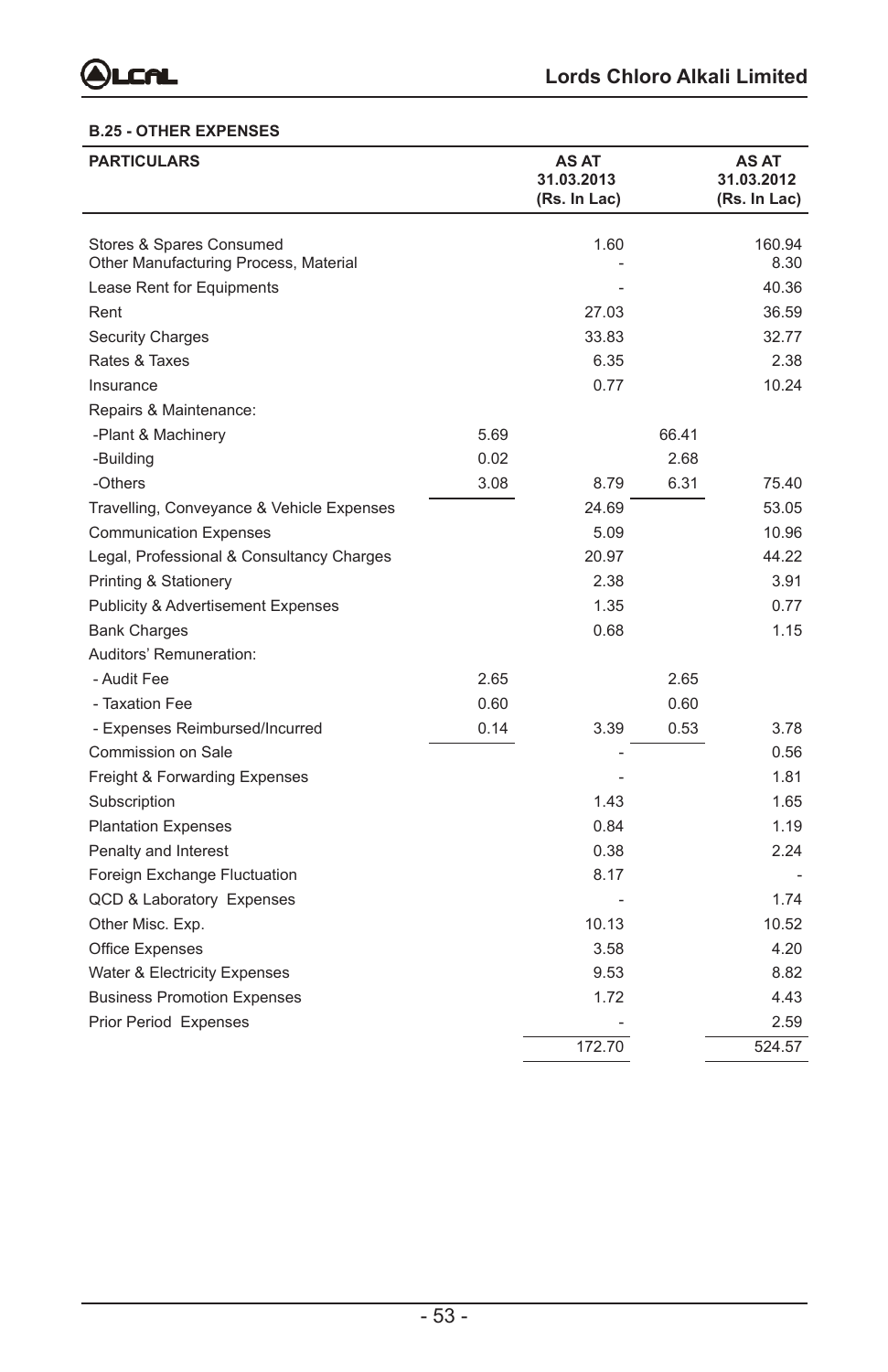

## **B.26 Contingent Liabilities:**

#### **(a) Claims against the Company not acknowledged as debt:**

- (i) In respect of Excise Duty disputes pending with various Judicial Authorities Rs.595.41 Lac including interest and penalty of Rs.183.33 Lac (previous year Rs. 641.27 Lac including interest and penalty of Rs.183.38 Lac).
- (ii) In respect of Electricity Duty disputes pending with Judicial Authorities Rs.20.03 Lac (previous year Rs.20.03 Lac).
- (iii) In respect of Entry Tax disputes pending with Judicial Authorities Rs. 27.28 Lac (previous year Rs. 27.38 Lac).
- (iv) In respect of Income Tax disputes pending with various Judicial Authorities Rs. 287.17 Lac (previous year Rs. 287.17 Lac).
- v) In respect of previous years dispute relating to import, pending with Judicial Authorities Rs.35.00 Lac (previous year Rs.35.00 Lac).
- vi) In respect of demand from DGFT, relating to default of export obligations related to advance licence Rs. NIL (previous year Rs. 693.96 Lac). The matters has been remanded back by the appropriate authority.
- vii) Disputed demand for late payment surcharge on electricity dues amounting Rs. 1226.12 Lac. However the company has paid Rs. 337.24 lac under protest on account of late payment surcharge (previous year Rs. 1226.12 Lac).
- viii) Disputed demand for incentive allowed in electricity bill by JVVNL Rs.68.86 Lac (previous year Rs. 68.86 lac) contested by the Company.
- ix) Disputed demand for uninterepted power cut by JVVNL Rs. 11.72 Lac (previous year Rs. 11.72 Lac).
- **(b) Estimated amount of contracts remaining to be executed on capital account Rs. 955.54 Lac (net of advances) (previous year Rs. 25.09 Lac).**
- B.27 Balances of sundry debtors, loan and advances and current liabilities including sundry creditors are subject to confirmation and adjustments necessary upon reconciliation thereof.
- B.28 The Company has taken steps for revamping and refurbishing the plant for increasing efficiency and Capacity. Therefore the production has been stopped since Aug. 2011.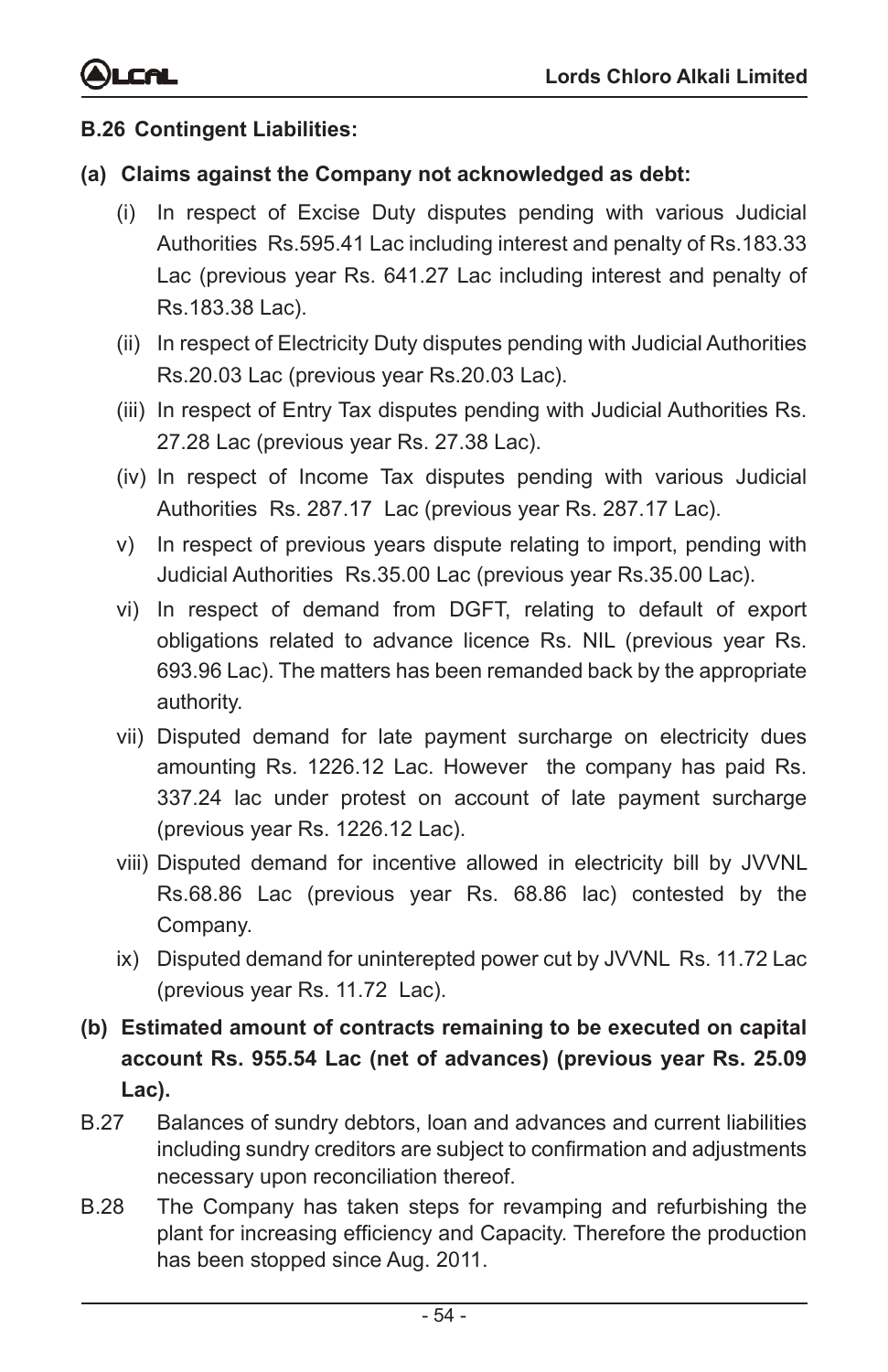# <u>cal</u>

- B.29 High Power Consumption Incentive of Rs. 235.64 Lac has been adjusted in the payment due to Jaipur Vidyut Vitran Nigam Limited (JVVNL). Out of the total incentive of Rs.235.64 Lac, Rs. 120.00 Lac is confirmed by JVVNL and the balance amount of Rs. 115.64 Lac has been accounted for on due basis, subject to confirmation from JVVNL.
- B.30 Unclaimed amount in respect of debentures and excess share application money refundable (amount outstanding is Rs. 11.64 Lac) is required to be transferred to the "Investor Education and Protection Fund" in terms of Section 205C of the Companies Act, 1956. The Company is taking steps to reconcile the above accounts and deposit the amount with the appropriate authorities.
- B.31 Based on the available information with the Company, the information related to Micro, Small and Medium Enterprises Development Act, 2006 is as under:

| SI.<br><b>No</b> | <b>Particulars</b>                                                                                                                                                                                                                                                               | 2012-2013<br>(Rs. in Lac) | 2011-2012<br>(Rs. in Lac) |
|------------------|----------------------------------------------------------------------------------------------------------------------------------------------------------------------------------------------------------------------------------------------------------------------------------|---------------------------|---------------------------|
| 1 <sup>1</sup>   | i) Principal amount remaining unpaid to<br>supplier at the end of the accounting<br>any<br>vear.<br>ii) Interest due on above                                                                                                                                                    |                           | 57.77                     |
| 2.               | Amount of interest paid by the buyer in<br>term of Section 16 of the Act, along with<br>amount of the payment made beyond the<br>appointed date during the year.                                                                                                                 |                           |                           |
| 3.               | Amount of interest due and payable for the<br>period of delay in making payment (which<br>have been paid but beyond the due date<br>during the year) but with out adding the<br>interest specified under the Act                                                                 |                           |                           |
| $\overline{4}$   | Amount of interest accrued and remaining<br>unpaid at the end of the financial year.                                                                                                                                                                                             |                           |                           |
| 5                | Amount of further interest remaining due<br>and payable even in succeeding years,<br>until such date when the interest dues as<br>above are actually paid to small enterprise,<br>for the purpose of disallowance as a<br>deductible expenditure under Section 23<br>of the Act. |                           |                           |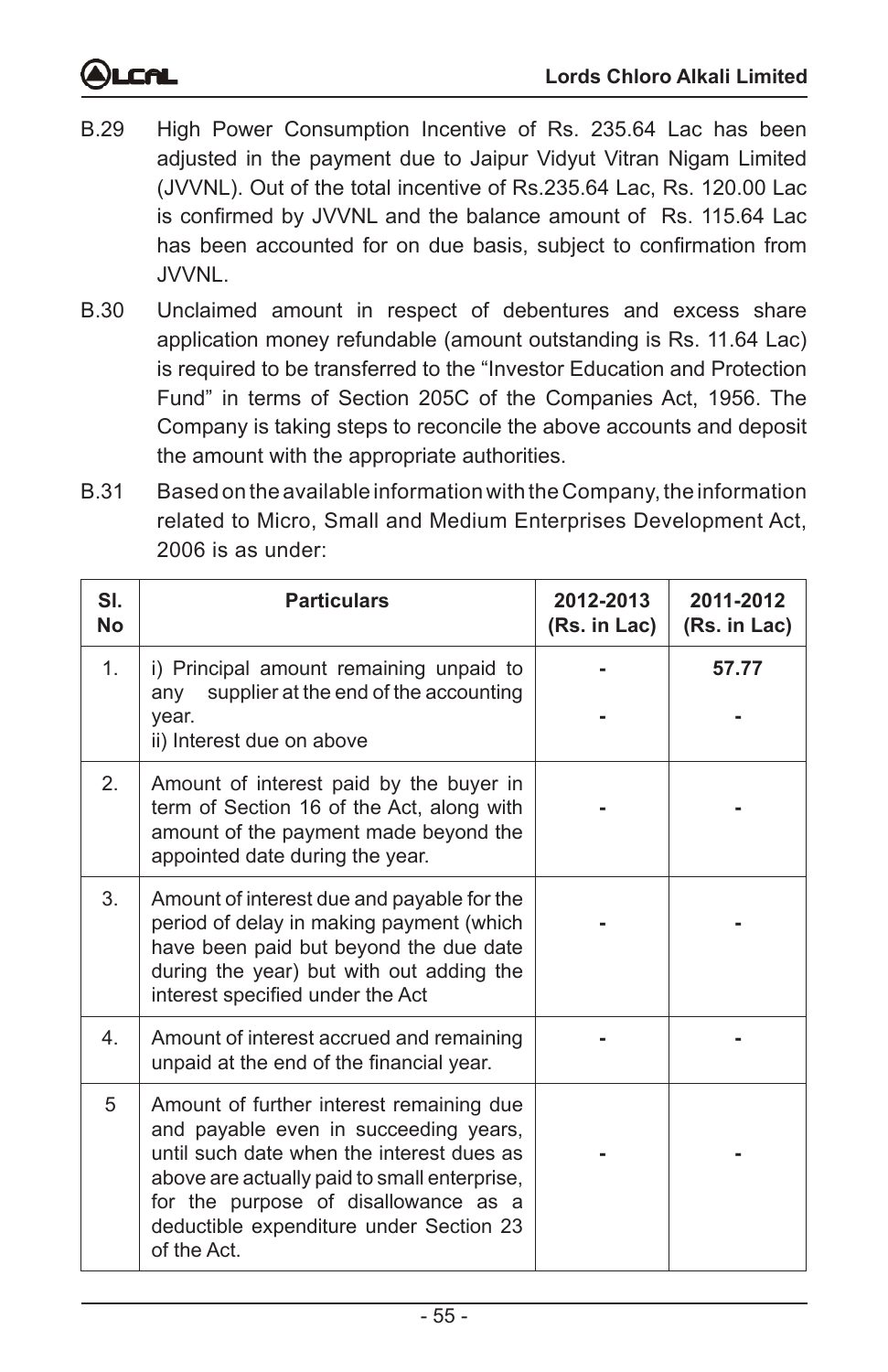

#### **B.32 Employee benefits**

#### **(a) Defined benefit plans: Gratuity**

- (1) Provision towards gratuity is based upon actuarial valuation done by an independent actuary using Projected Unit Credit method and it covers all regular employees. Gain and losses on changes in actuarial assumptions are accounted for in the profit and loss account.
- (2) The charge on account of provision for gratuity has been included in 'Salaries, Wages, Allowances and other Benefits.
- (3) Actuarial valuation of gratuity has been done with the following assumptions.

| <b>Particulars</b>                                      | 2012-2013<br>(Rs. in Lac) | 2011-2012<br>(Rs. in Lac) |
|---------------------------------------------------------|---------------------------|---------------------------|
| <b>Principal actuarial assumptions:</b>                 |                           |                           |
| Discount rate                                           | $8.00\%$ P.A.             | 8.50% P.A.                |
| Rate of increase in compensation levels                 | 5.50% P.A.                | 6.00% P.A.                |
| Expected Rate of return of plan assets                  | N.A.                      | N.A.                      |
| Average remaining working lives of<br>employees (years) | 12.96                     | 14.36                     |

| Change in the present value of obligation :         |         |         |
|-----------------------------------------------------|---------|---------|
| Present value of obligation as at April 1, 2012     | 119.01  | 135.68  |
| Interest cost                                       | 9.52    | 11.56   |
| Past Service Cost - Vested                          |         |         |
| Past Service Cost - Non Vested                      |         |         |
| Current service cost                                | 6.76    | 7.50    |
| Benefits paid                                       | (21.83) | (16.71) |
| Actuarial (gain)/loss on obligations                | (9.57)  | (19.02) |
| Present value of obligation as at March 31,<br>2013 | 103.89  | 119.01  |

| The amount to be recognized in Balance Sheet and statements of<br><b>Profit &amp; Loss:</b> |        |        |  |
|---------------------------------------------------------------------------------------------|--------|--------|--|
| Present value of obligation as at March 31,<br>2013                                         | 103.89 | 119.01 |  |
| Fair value of plan assets as at March 31,<br>2013                                           |        |        |  |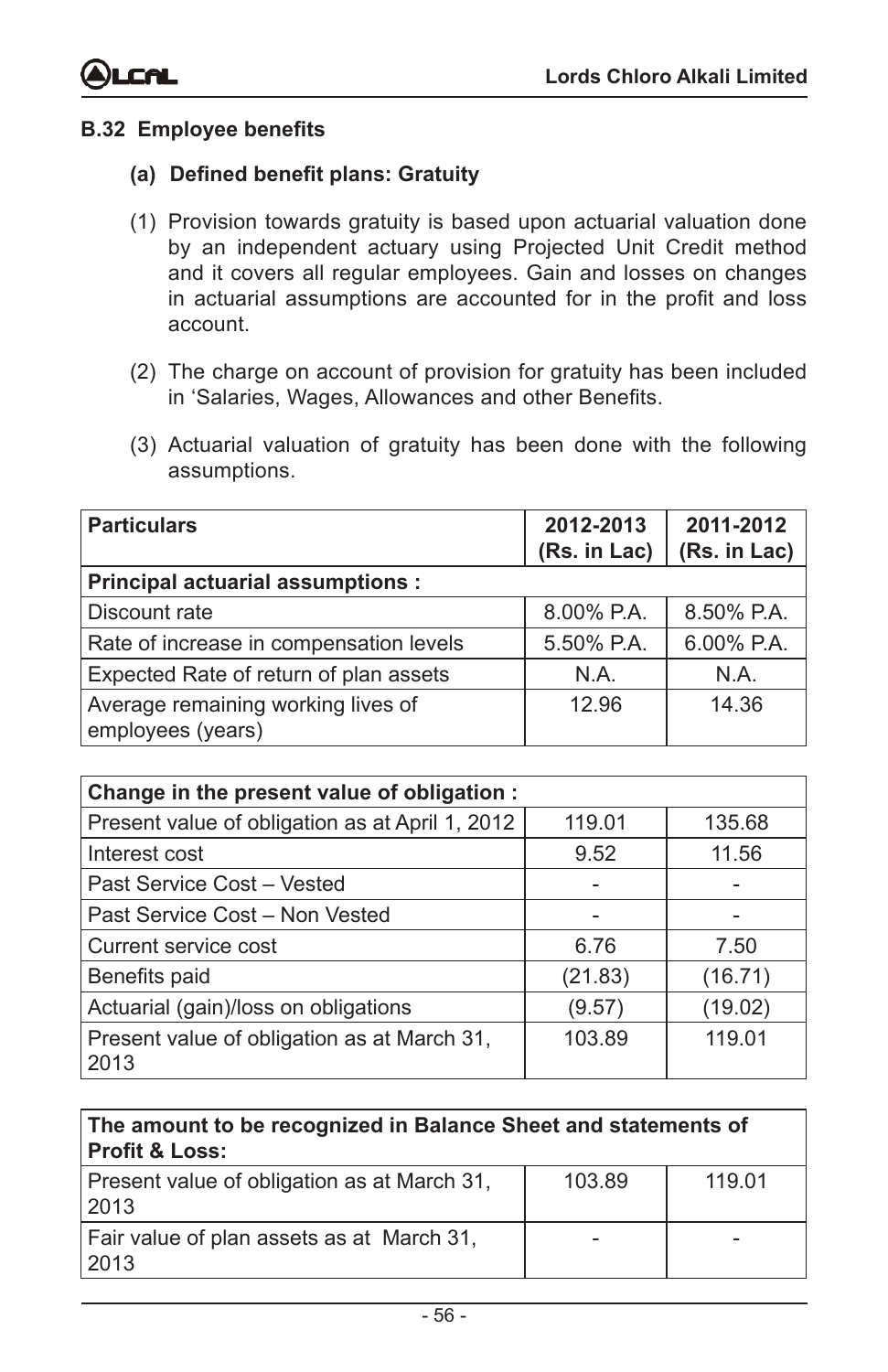

| <b>Funded Status</b>                                  | (103.89) | (119.01) |
|-------------------------------------------------------|----------|----------|
| Unrecognized Actuarial (gain)/ losses                 |          |          |
| Net Asset/ (Liability) recognized in Balance<br>Sheet | (103.89) | (119.01) |

| <b>Expenses recognized in the Profit and Loss Account:</b> |        |         |  |
|------------------------------------------------------------|--------|---------|--|
| Current service cost                                       | 6.76   | 7.50    |  |
| Past Service Cost - Vested                                 |        |         |  |
| Past Service Cost - Non Vested                             |        |         |  |
| Interest cost                                              | 9.52   | 11.56   |  |
| Expected Rate of return of plan assets                     |        |         |  |
| Net actuarial (gain)/loss recognized in the<br>period      | (9.57) | (19.02) |  |
| Total expenses recognized in the Profit &<br>Loss Account  | 6.71   | 0.04    |  |

#### **(b) Defined benefit plans: Leave Encashment**

- (1) Provision towards Leave Encashment is based upon actuarial valuation done by an independent actuary using Projected Unit Credit method and it covers all regular employees. Gain and losses on changes in actuarial assumptions are accounted for in the profit and loss account.
- (2) The charge on account of provision for Leave Encashment has been included in Salaries, Wages, Allowances and other Benefits.
- (3) Actuarial valuation of Leave Encashment has been done with the following assumptions.

| <b>Particulars</b>                                      | 2012-2013<br>(Rs. in Lac) | 2011-2012<br>(Rs. in Lac) |
|---------------------------------------------------------|---------------------------|---------------------------|
| Principal actuarial assumptions :                       |                           |                           |
| Discount rate                                           | $8.00\%$ P.A.             | 8.50% P.A.                |
| Rate of increase in compensation levels                 | 5.50% P.A.                | 6.00% P.A.                |
| Expected Rate of return of plan assets                  | N.A.                      | N.A.                      |
| Average remaining working lives of employees<br>(years) | 14.93                     | 15.54                     |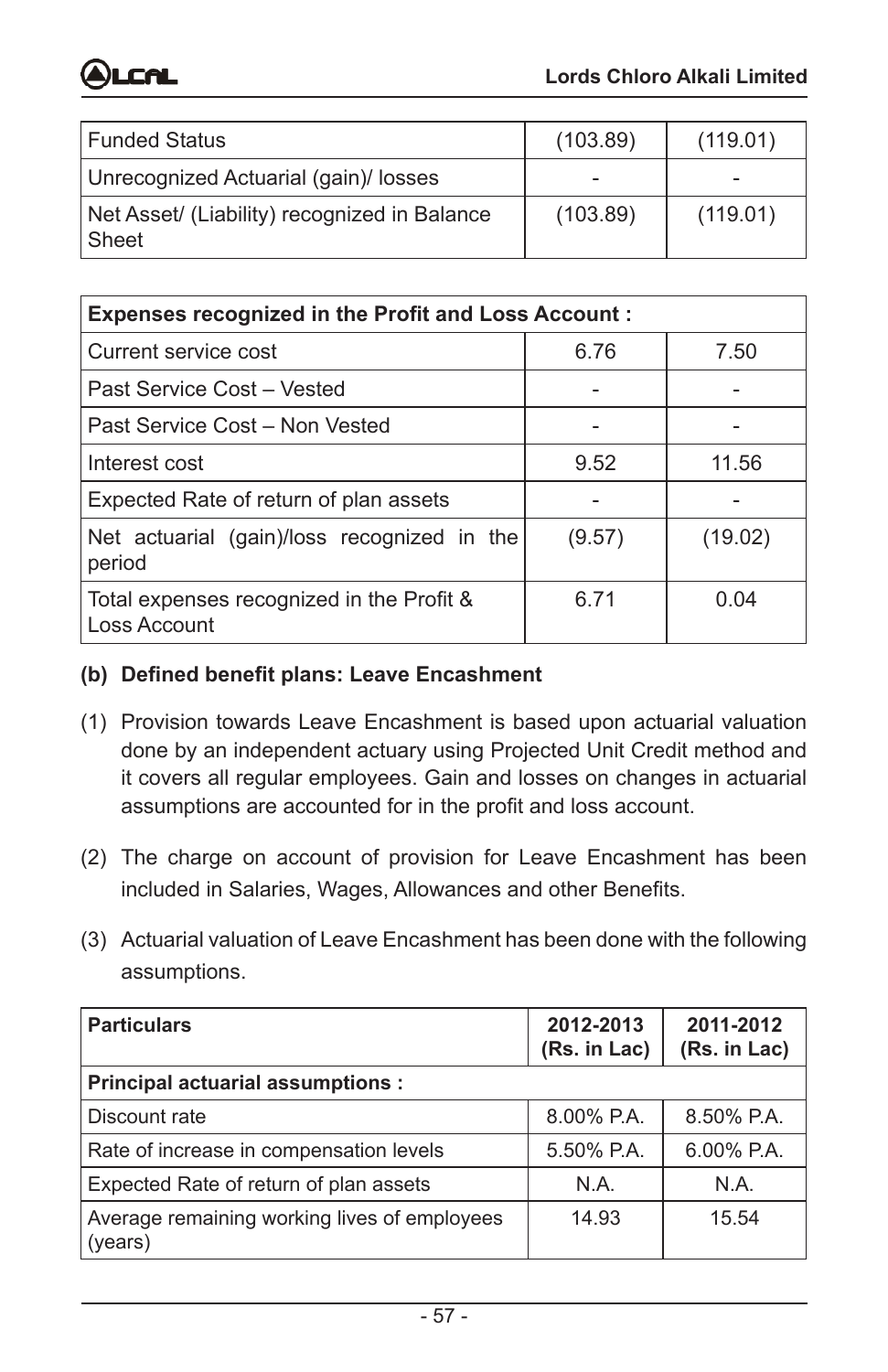

| Change in the present value of obligation :      |         |         |  |
|--------------------------------------------------|---------|---------|--|
| Present value of obligation as at April 1, 2012  | 70.97   | 79.54   |  |
| Interest cost                                    | 5.68    | 6.78    |  |
| Past Service Cost                                |         |         |  |
| Current service cost                             | 5.56    | 7.13    |  |
| Benefits paid                                    | (7.97)  | (5.14)  |  |
| Actuarial (gain)/loss on obligations             | (18.57) | (17.34) |  |
| Present value of obligation as at March 31, 2013 | 55.67   | 70.97   |  |

#### **The amount to be recognized in Balance Sheet and statements of Profit & Loss:**

| Present value of obligation as at March 31, 2013           | 55.67   | 70.97   |  |  |  |
|------------------------------------------------------------|---------|---------|--|--|--|
| Fair value of plan assets as at March 31, 2013             |         |         |  |  |  |
| <b>Funded Status</b>                                       | (55.67) | (70.97) |  |  |  |
| Unrecognized Actuarial (gain)/ losses                      |         |         |  |  |  |
| Net Asset/ (Liability) recognized in Balance<br>Sheet      | (55.67) | (70.97) |  |  |  |
| <b>Expenses recognized in the Profit and Loss Account:</b> |         |         |  |  |  |
| Current service cost                                       | 5.56    | 7.13    |  |  |  |
| Past Service Cost                                          |         |         |  |  |  |
| Interest cost                                              | 5.68    | 6.78    |  |  |  |
| Expected Rate of return of plan assets                     |         |         |  |  |  |
| Net actuarial (gain)/loss recognized in the period         | (18.57) | (17.34) |  |  |  |
| Total expenses recognized in the Profit & Loss<br>Account  | (7.33)  | (3.43)  |  |  |  |

- B.33 In terms of AS-18 on "Related Party Disclosures" issued by the Institute of Chartered Accountants of India, information required to be disclosed in respect of related parties is given below:
	- (A) Name of related party and nature of related party's relationship where control exists:-
		- (i) Party having substantial interest in voting power and the power to direct, by statute or agreement, the financial and/or operating policies of the company.
		- a) Shri Alok Dhir & Shri Rakesh Ahuja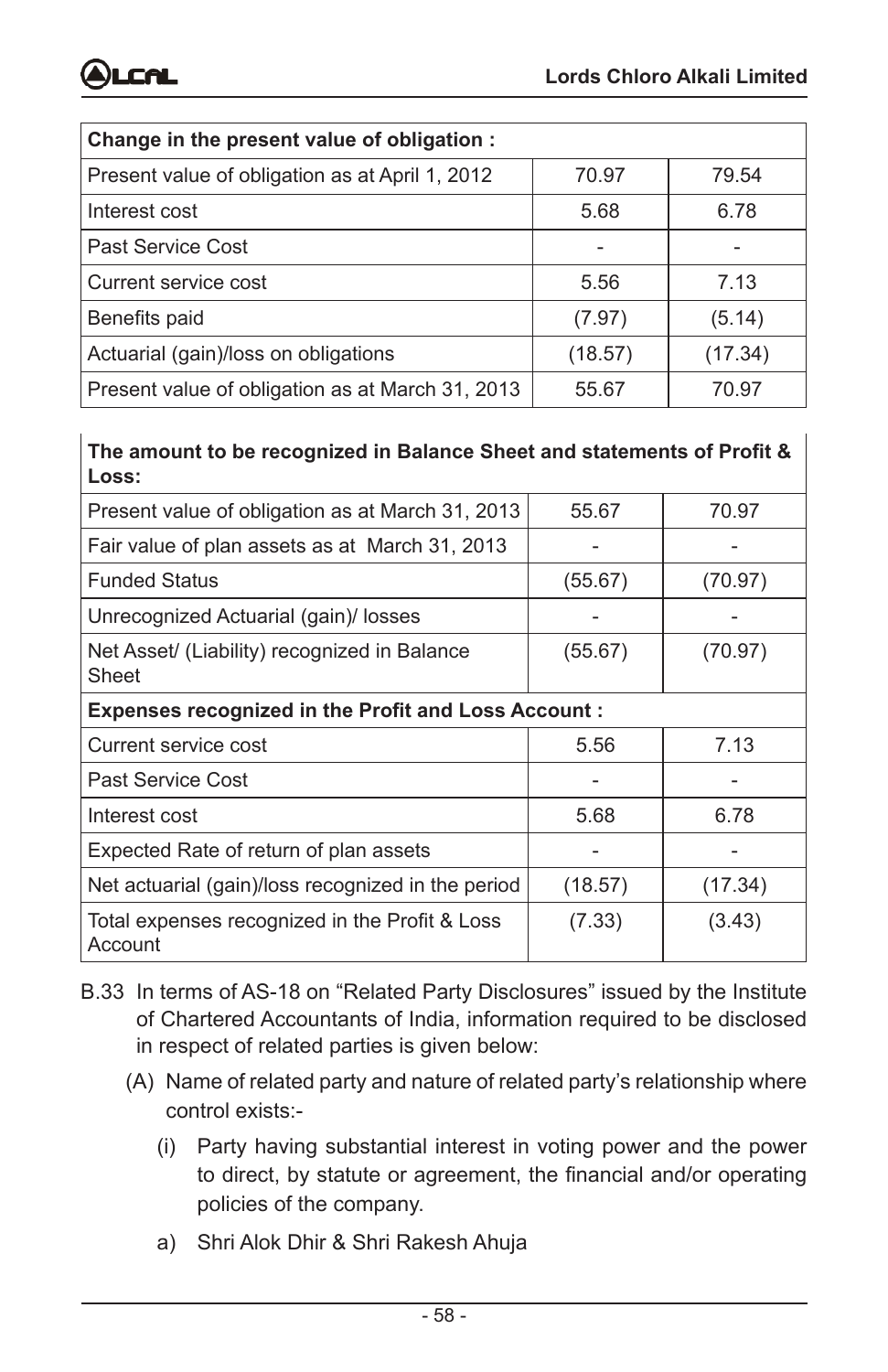- (B) Name of related party and nature of related party's relationship having transaction with the company:-
	-

(i) Key Managerial Personnel Relative of Key management Personnel

- a) Shri Rakesh Ahuja (Non Executive Director)
- b) Shri Ajay Virmani (Managing Director)
- c) Shri Yuvraj Ahuja (Executive Director)
- (iii) Associate Entities over which key management personnel and person having substantial interest in voting power are able to exercise significant influence.
	- a) Dhir & Dhir Associates
- (C) Transactions with related parties (consolidated) for the financial year 2012-13.

(Amount in Lac)

| Nature of<br><b>Transaction</b>             | Key<br><b>Management</b><br>Personnel/<br><b>Person having</b><br>Significant<br><b>Influence</b> | <b>Relative</b><br>of Key<br><b>Management</b><br><b>Personnel</b> | <b>Associate</b><br><b>Entities</b> | <b>Total</b>       |
|---------------------------------------------|---------------------------------------------------------------------------------------------------|--------------------------------------------------------------------|-------------------------------------|--------------------|
| <b>Interest Paid</b>                        |                                                                                                   |                                                                    |                                     |                    |
| Interest<br>Outstanding as on<br>31.03.2013 | 21.75<br>(23.97)                                                                                  |                                                                    |                                     | 21.75<br>(23.97)   |
| Receiving of<br><b>Services</b>             |                                                                                                   |                                                                    | 2.25<br>(13.78)                     | 2.25<br>(13.78)    |
| Loan Received                               | 210.00<br>(100.00)                                                                                |                                                                    |                                     | 210.00<br>(100.00) |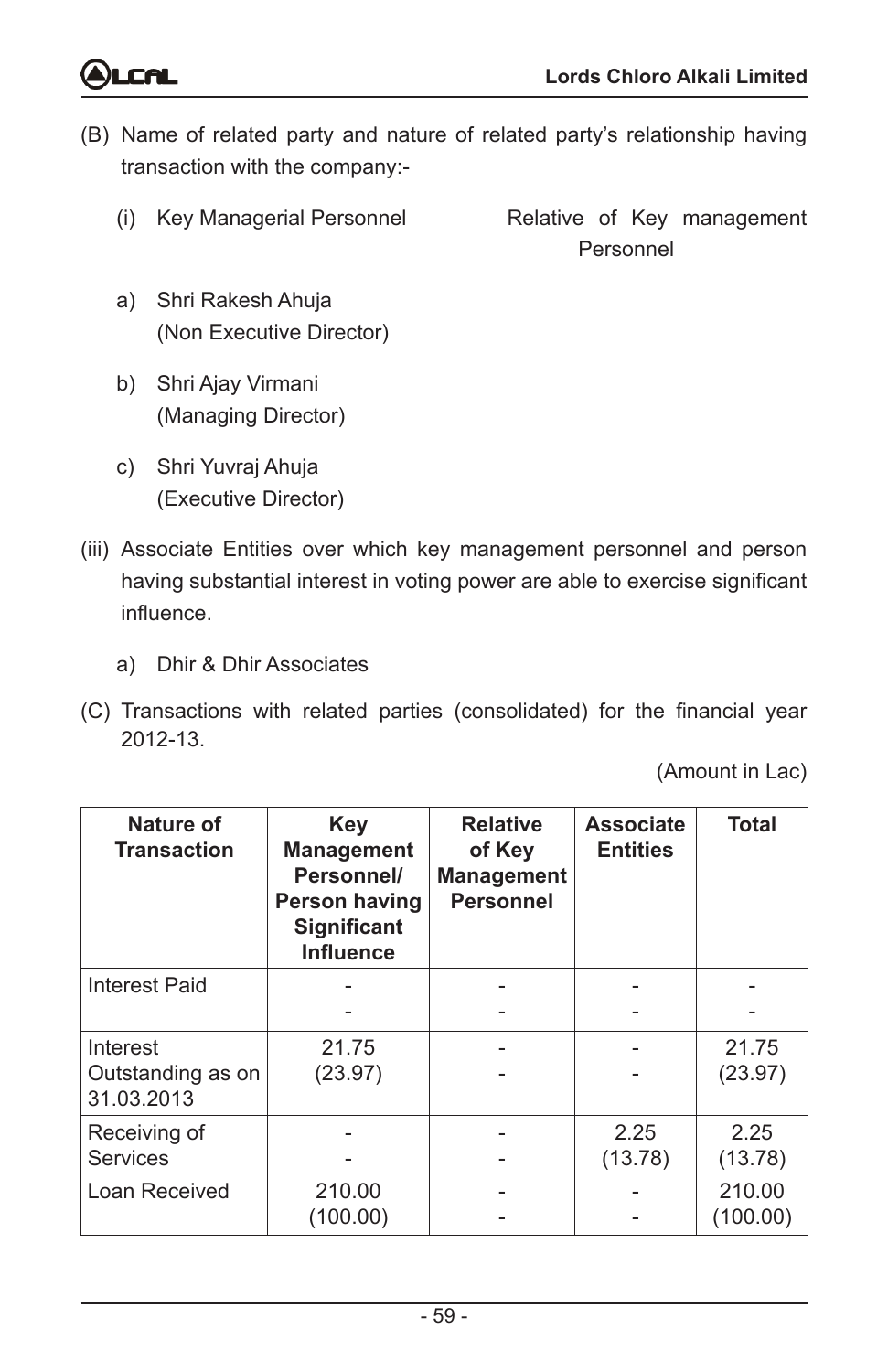

| Repayment of     | 315.00   |        | 315.00   |
|------------------|----------|--------|----------|
| Loan Received    |          |        |          |
| Loan Outstanding | 195.00   |        | 195.00   |
| as on 31.03.2013 | (300.00) |        | (300.00) |
| Remuneration     | 37.76    |        | 37.76    |
|                  | (78.24)  | (1.50) | (79.74)  |

Note:

- 1. Figures in brackets are for previous year.
- 2. There have been no write off/ write back in respect of the related parties during the year.
- B.34 Future obligations towards lease rentals under the lease agreements as on **31st March, 2013 amount to Rs. 40.50 Lac (previous year Rs. 60.25 Lac)**

| <b>Particulars</b>                               | 2013-2014<br>(Rs. in Lac) | 2012-2013<br>(Rs. in Lac) |
|--------------------------------------------------|---------------------------|---------------------------|
| Within one Year                                  | 18.00                     | 19.75                     |
| Later than one year and not later than five year | 22.50                     | 40.50                     |
| Later than five year                             |                           |                           |
| <b>Total</b>                                     | 40.50                     | 60.25                     |

B.35 Earnings per share (in terms of Accounting Standard AS-20 issued by the Institute of Chartered Accountants of India).

| <b>Particulars</b>                                                                                            | 2012-2013<br>(Rs. in Lac) | 2011-2012<br>(Rs. in Lac) |
|---------------------------------------------------------------------------------------------------------------|---------------------------|---------------------------|
| Profit/(Loss) after taxation as per Profit &<br>Loss Account Including Exceptional Items                      | (322.88)                  | (822.89)                  |
| Profit/(Loss) after taxation as per Profit &<br>Loss Account Excluding Exceptional Items                      | (322.88)                  | (822.89)                  |
| Weighted Average No. of Equity Shares<br>outstanding                                                          | 25153861                  | 25153861                  |
| Basic & Diluted Earnings Per Share Including<br>Exceptional Items in Rs.<br>(Face value – Rs. 10/- per share) | (1.28)                    | (3.27)                    |
| Basic & Diluted Earnings Per Share Excluding<br>Exceptional Items in Rs.<br>(Face value - Rs.10/- per share)  | (1.28)                    | (3.27)                    |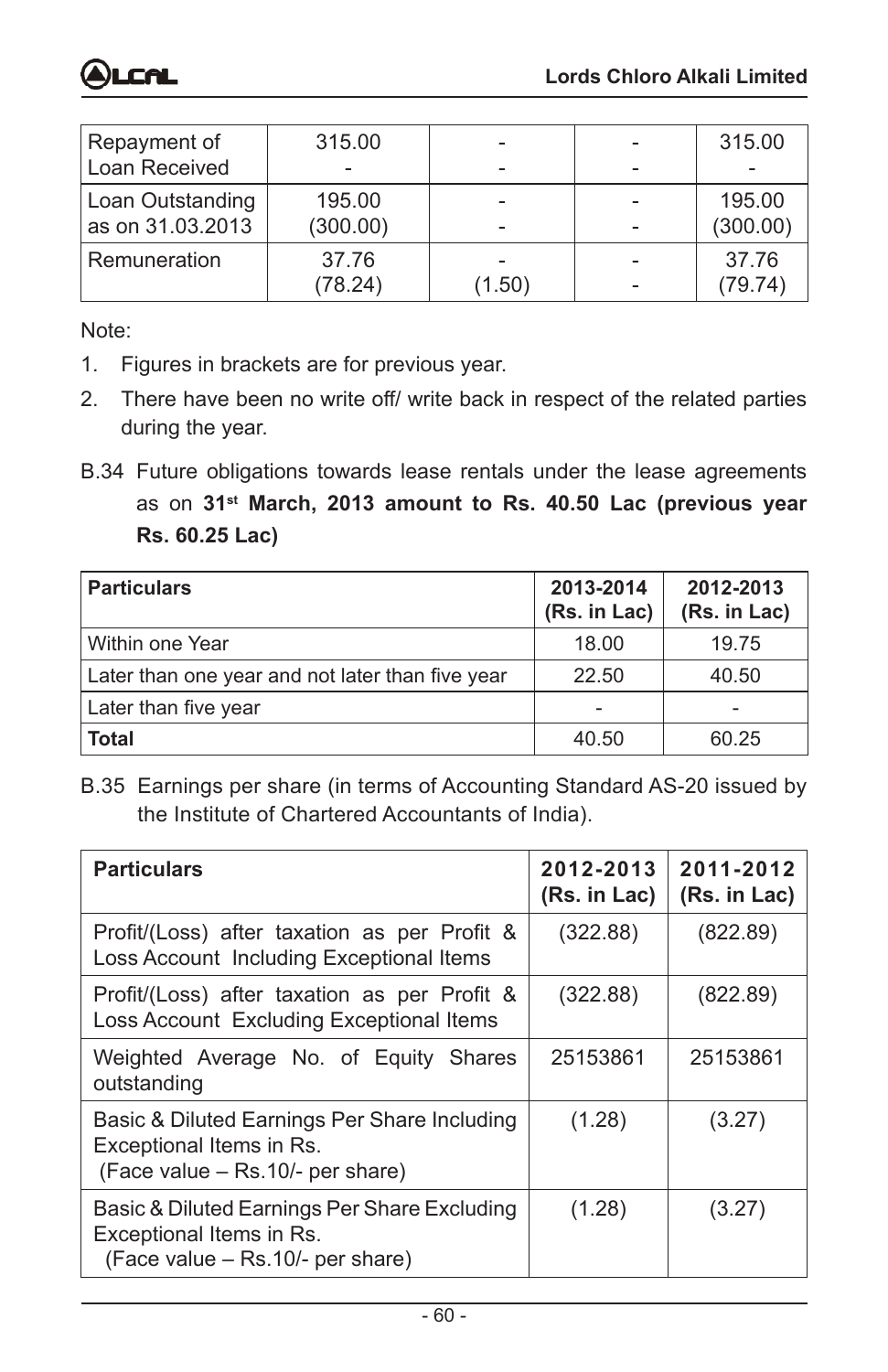B.36 The deferred Tax Assets/ (Liability) comprise of the following:

| <b>Particulars</b>                          | 2012-2013    | 2011-2012    |  |
|---------------------------------------------|--------------|--------------|--|
|                                             | (Rs. in Lac) | (Rs. in Lac) |  |
| <b>Deferred Tax Assets</b>                  |              |              |  |
| Carried forward Depreciation/LTCL           | 291.57       | 192.00       |  |
| <b>Carried forward Business Losses</b>      | 280.80       | 294.84       |  |
| Disallowance under the Income Tax Act, 1961 | 36.23        | 47.91        |  |
| <b>Total</b>                                | 608.60       | 534.75       |  |
| <b>Deferred Tax Liability</b>               |              |              |  |
| <b>Related to Fixed Assets</b>              | 651.76       | 621.35       |  |
| <b>Total</b>                                | 651.76       | 621.35       |  |
| Deferred Tax Assets/ (Liability) Net        | (43.16)      | (86.60)      |  |

B.37 As per the provision and definition given in AS-28, since the recoverable amount of the assets are more than the carrying amount of the assets, no impairment loss needs to be provided.

- B.38 Additional information as far as applicable pursuant to Part II of Schedule VI to the Companies Act, 1956:
- a) Particulars of Stocks & Sales:

| Items of                      | <b>Stock</b>                               |            | <b>Sale</b>         |                     |
|-------------------------------|--------------------------------------------|------------|---------------------|---------------------|
| manufacture                   | As on<br>As on<br>31.03.2013<br>31.03.2012 |            | As on<br>31.03.2013 | As on<br>31.03.2012 |
|                               | Rs. in Lac                                 | Rs. in Lac | Rs. in Lac          | Rs. in Lac          |
| 1) Caustic Soda               | 19.08                                      | 19.08      |                     | 1797.40             |
| 2) Liquid Chlorine            |                                            |            |                     | 300.49              |
| 3) Hydrochloric Acid          |                                            | -          |                     | 2.20                |
| 4) Stable Bleaching<br>Powder | 0.01                                       | 0.01       |                     | 116.24              |
| 5) Hydrogen Gas               |                                            |            |                     | 23.39               |
| 6) TCE                        | 0.19                                       | 0.19       |                     | 284.91              |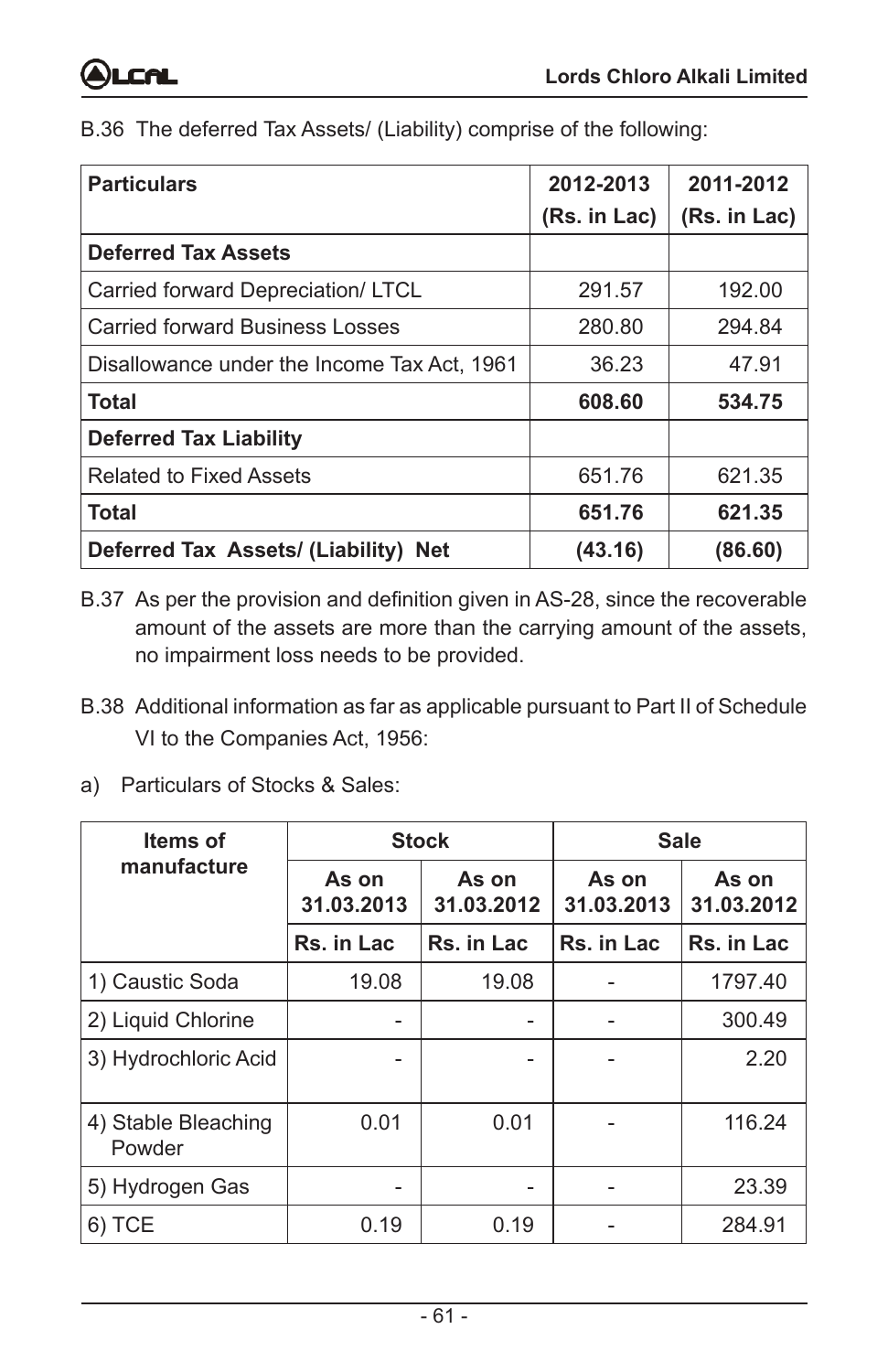

| 7) Calcium Hypo-<br>chloride (Bleach  |       | -     | 387.68  |
|---------------------------------------|-------|-------|---------|
| Liquor), Spent<br>Sulphuric Acid etc. |       |       |         |
|                                       | 19.28 | 19.28 | 2912.31 |

b) Particulars of Raw Materials and Chemicals consumed (including adjustment of excess and shortage ascertained on physical verification):

| <b>Particulars</b>   | 2012-2013                     |   | 2011-2012                     |        |
|----------------------|-------------------------------|---|-------------------------------|--------|
|                      | <b>Amount</b><br>(Rs. in Lac) | % | <b>Amount</b><br>(Rs. in Lac) | %      |
| Salt                 |                               |   | 210.94                        | 36.96  |
| <b>Hydrated Lime</b> |                               |   | 110.48                        | 19.36  |
| Barium Carbonate     |                               |   | 65.62                         | 11.50  |
| Sulphuric Acid       |                               |   | 9.48                          | 1.66   |
| Sodium Sulphite      |                               |   | 27.09                         | 4.75   |
| Calcium Carbide      |                               |   | 127.29                        | 22.31  |
| <b>Others</b>        |                               |   | 19.76                         | 3.46   |
| Total                |                               |   | 570.66                        | 100.00 |

C) Analysis regarding imported and indigenous materials consumed:

| <b>Particulars</b>             | <b>Imported</b> |                     |                        |                   | Indigenous           |  | <b>Total</b><br><b>Value</b> |
|--------------------------------|-----------------|---------------------|------------------------|-------------------|----------------------|--|------------------------------|
|                                | <b>Value</b>    | %                   | <b>Value</b>           | $\frac{0}{0}$     | Rs. in Lac           |  |                              |
| Raw Materials and<br>Chemicals | NIL.<br>(NIL)   | <b>NIL</b><br>(NIL) | <b>NIL</b><br>(570.66) | <b>NIL</b><br>100 | <b>NIL</b><br>570.66 |  |                              |
| Stores & Spares                | NIL.            | <b>NIL</b>          | 1.60                   | 100               | 1.60                 |  |                              |
|                                | (11.55)         | (7.18)              | (149.39)               | (92.82)           | (160.94)             |  |                              |
| <b>Packing Materials</b>       | NIL.            | <b>NIL</b>          | <b>NIL</b>             | <b>NIL</b>        | <b>NIL</b>           |  |                              |
|                                | (NIL)           | (NIL)               | (19.31)                | (100)             | (19.31)              |  |                              |

Note: Figures in brackets are for previous year.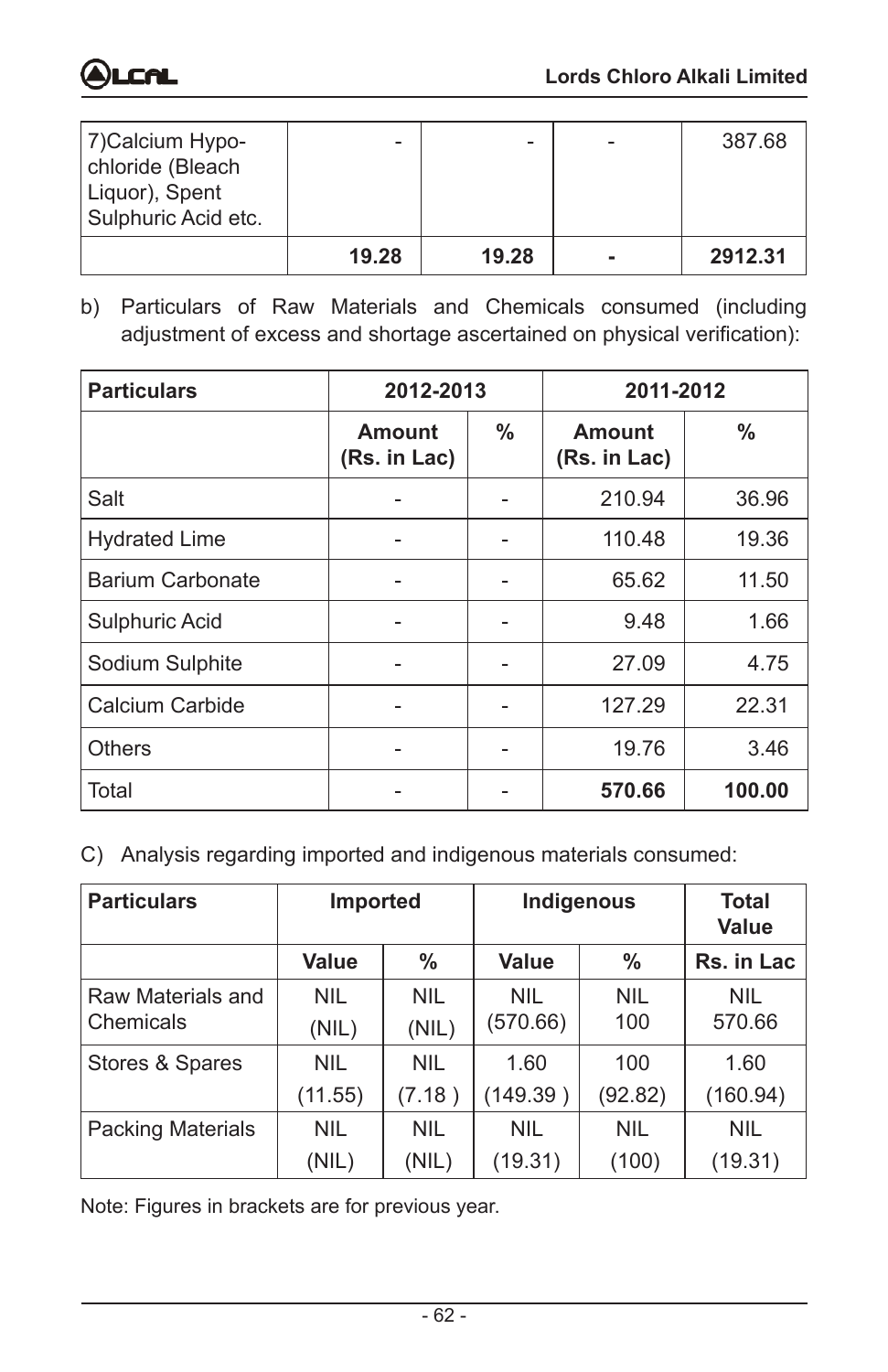#### d) C.I.F. value of imports:

| <b>Particulars</b>   | 2012-2013<br>(Rs. in Lac) | 2011-2012<br>(Rs. in Lac) |
|----------------------|---------------------------|---------------------------|
| Stores & Spares      |                           | 10.46                     |
| <b>Raw Materials</b> | -                         |                           |
| Total                |                           | 10.46                     |

#### e) Expenditure in Foreign Currency

| <b>Particulars</b>    | 2012-2013<br>(Rs. in Lac) | 2011-2012<br>(Rs. in Lac) |
|-----------------------|---------------------------|---------------------------|
| Traveling, Hotel etc. | 2.01                      |                           |

B.39 The previous year figures have been reclassified to confirm to this year's classification where ever necessary.

**FOR GUPTA VIGG & CO. CHARTERED ACCOUNTANTS FIRM REGISTRATION NO. 001393N**

**CA. DEEPAK POKHRIYAL ALOK DHIR RAKESH AHUJA MEMBERSHIP NO. 524778**

**PIRECTOR** 

**AJAY VIRMANI MANAGING DIRECTOR**

**PLACE: NEW DELHI RAHAS BIHARI PANDA COMPANY SECRETARY**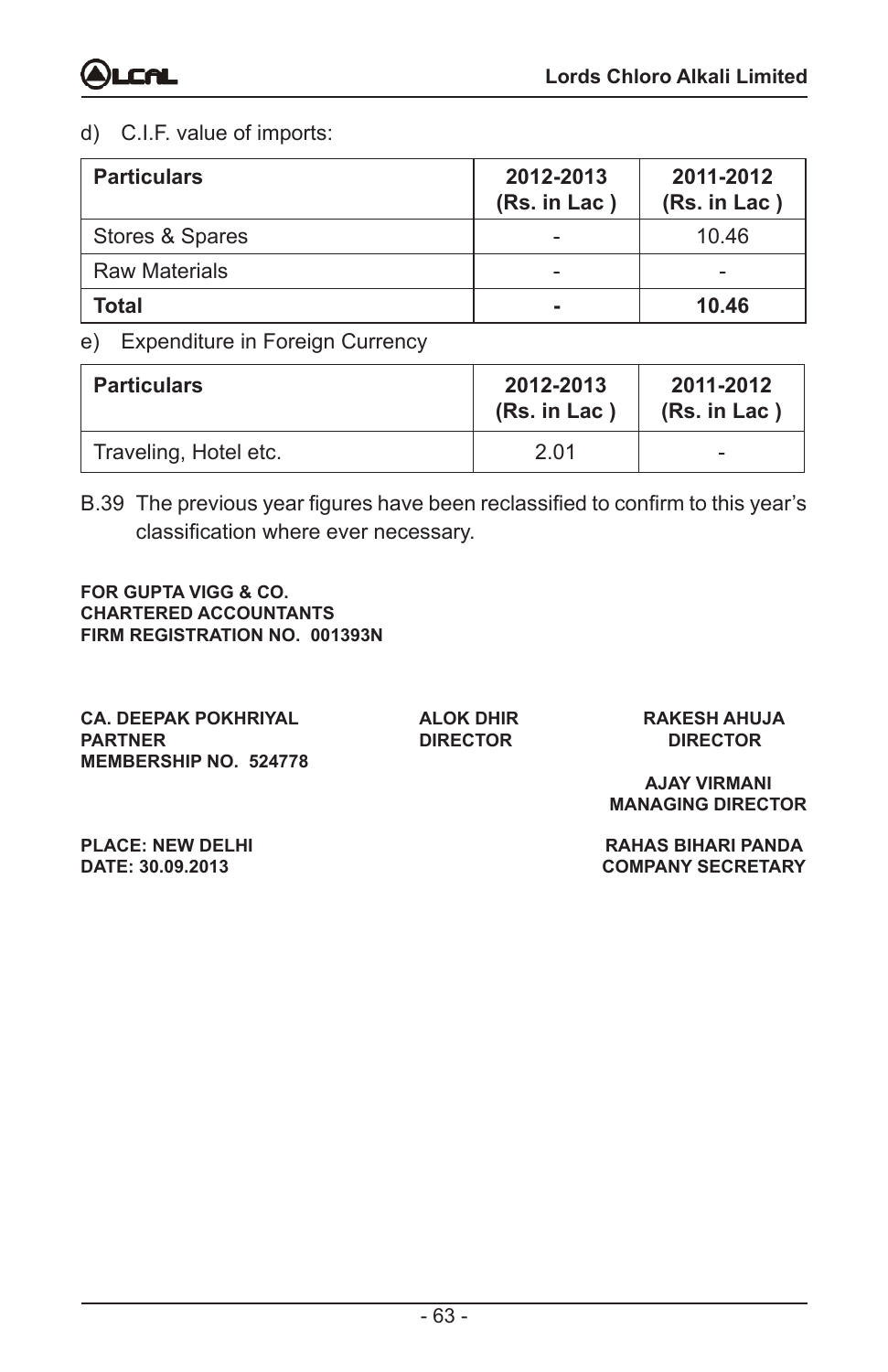#### **LORDS CHLORO ALKALI LTD.**

 Regd. Office: SP-460, Matsya Industrial Area, Alwar, (Rajasthan) 301 030

## **FORM OF PROXY**

| I/We <b>Southern Communist Communist Communist Communist Communist Communist Communist Communist Communist Communist Communist Communist Communist Communist Communist Communist Communist Communist Communist Communist Communi</b> |                                                                |                            |    |  |             |  |  |                           |      |
|--------------------------------------------------------------------------------------------------------------------------------------------------------------------------------------------------------------------------------------|----------------------------------------------------------------|----------------------------|----|--|-------------|--|--|---------------------------|------|
|                                                                                                                                                                                                                                      |                                                                |                            |    |  |             |  |  |                           |      |
| appoint                                                                                                                                                                                                                              |                                                                |                            | or |  | falling him |  |  |                           | - of |
| _____________________ as my/our proxy to attend and vote for me/us on my/our behalf at the 34 <sup>th</sup>                                                                                                                          |                                                                |                            |    |  |             |  |  |                           |      |
| Annual General Meeting of the Company to be held on Thursday 31st October, 2013 at Regd.                                                                                                                                             |                                                                |                            |    |  |             |  |  |                           |      |
| Office at SP-460, Matsya Industrial Area, Alwar (Rajasthan) and at any adjournment thereof.                                                                                                                                          |                                                                |                            |    |  |             |  |  |                           |      |
| Signed this day of 2013                                                                                                                                                                                                              |                                                                |                            |    |  |             |  |  | Affix<br>Revenue<br>Stamp |      |
| Note: The proxy should be deposited at the Registered Office of the Company not less than 48                                                                                                                                         |                                                                |                            |    |  |             |  |  |                           |      |
| hours before the commencement of the meeting                                                                                                                                                                                         |                                                                | LORDS CHLORO ALKALI LTD.   |    |  |             |  |  |                           |      |
|                                                                                                                                                                                                                                      |                                                                |                            |    |  |             |  |  |                           |      |
|                                                                                                                                                                                                                                      | Regd. Office: SP-460, Matsya Industrial Area,                  | Alwar, (Rajasthan) 301 030 |    |  |             |  |  |                           |      |
|                                                                                                                                                                                                                                      |                                                                | <b>ATTENDANCE SLIP</b>     |    |  |             |  |  |                           |      |
|                                                                                                                                                                                                                                      | (Please present this slip at the Entrance of the Meeting Hall) |                            |    |  |             |  |  |                           |      |
| I hereby record my presence at the 34 <sup>th</sup> Annual General Meeting held at SP-460, Matsya Industrial                                                                                                                         |                                                                |                            |    |  |             |  |  |                           |      |
| Area, (Rajasthan) on Thursday 31st October, 2013.                                                                                                                                                                                    |                                                                |                            |    |  |             |  |  |                           |      |

To be signed at the time of handing over the slip at the Meeting Hall.

Signature of Member/Proxy and the state of the state of the state of the state of the state of the state of the state of the state of the state of the state of the state of the state of the state of the state of the state

Name & Regd. Folio of Shareholder -----------------------------